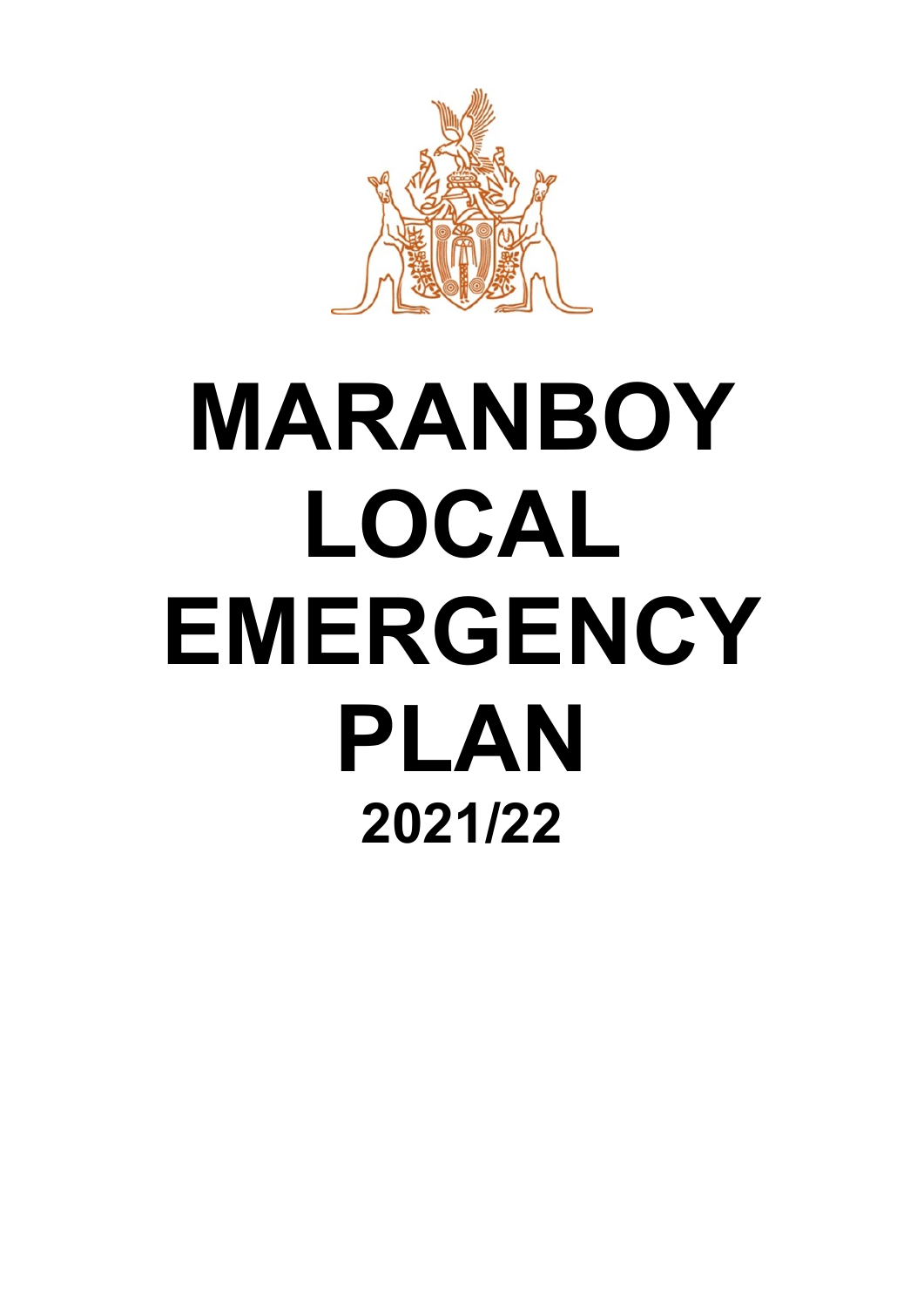

#### **TERRITORY EMERGENCY MANAGEMENT COUNCIL**

## **Authority**

The Maranboy Emergency Plan (the Plan) approved by the Territory Controller in 2013 and in accordance with section 17 of the *Emergency Management Act 2013* (NT) (the Act) has been reviewed and endorsed by the Regional Emergency Controller, hereafter referred to as the Regional Controller, as the Territory Controller's delegate.

Regional Controller Martin Dole

Dated this 2<sup>nd</sup> day of November 2021

Copyright: 2021

Disclaimer

Every effort has been made to ensure that the information contained within these guidelines is accurate and where possible reflects current best practice. However, NTES does not give any warranty or accept any liability in relation to the content of material contained in the document.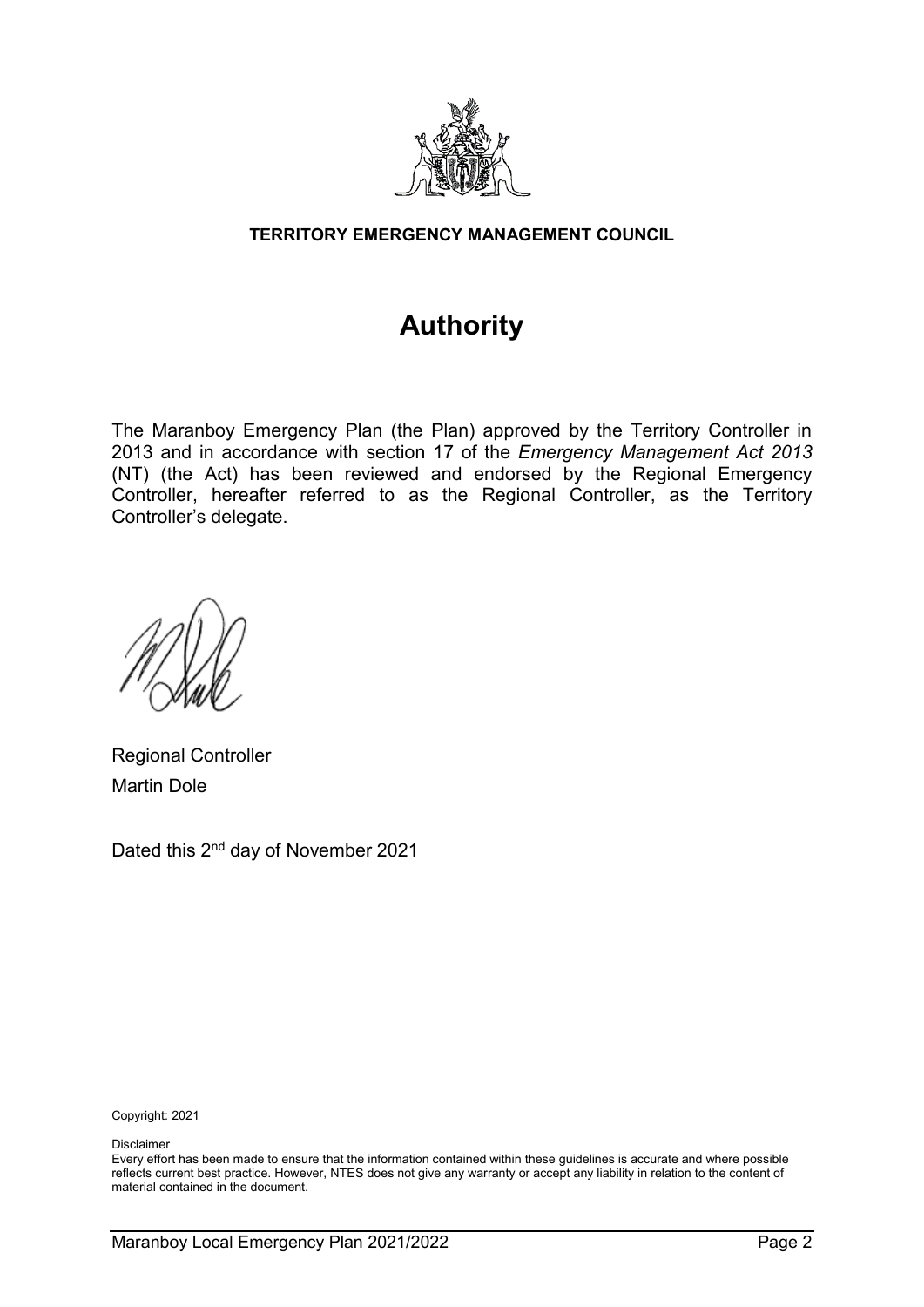## **Table of Contents**

| Vulnerable Clients.<br>10 |  |
|---------------------------|--|
|                           |  |
|                           |  |
|                           |  |
|                           |  |
|                           |  |
|                           |  |
|                           |  |
|                           |  |
|                           |  |
|                           |  |
|                           |  |
|                           |  |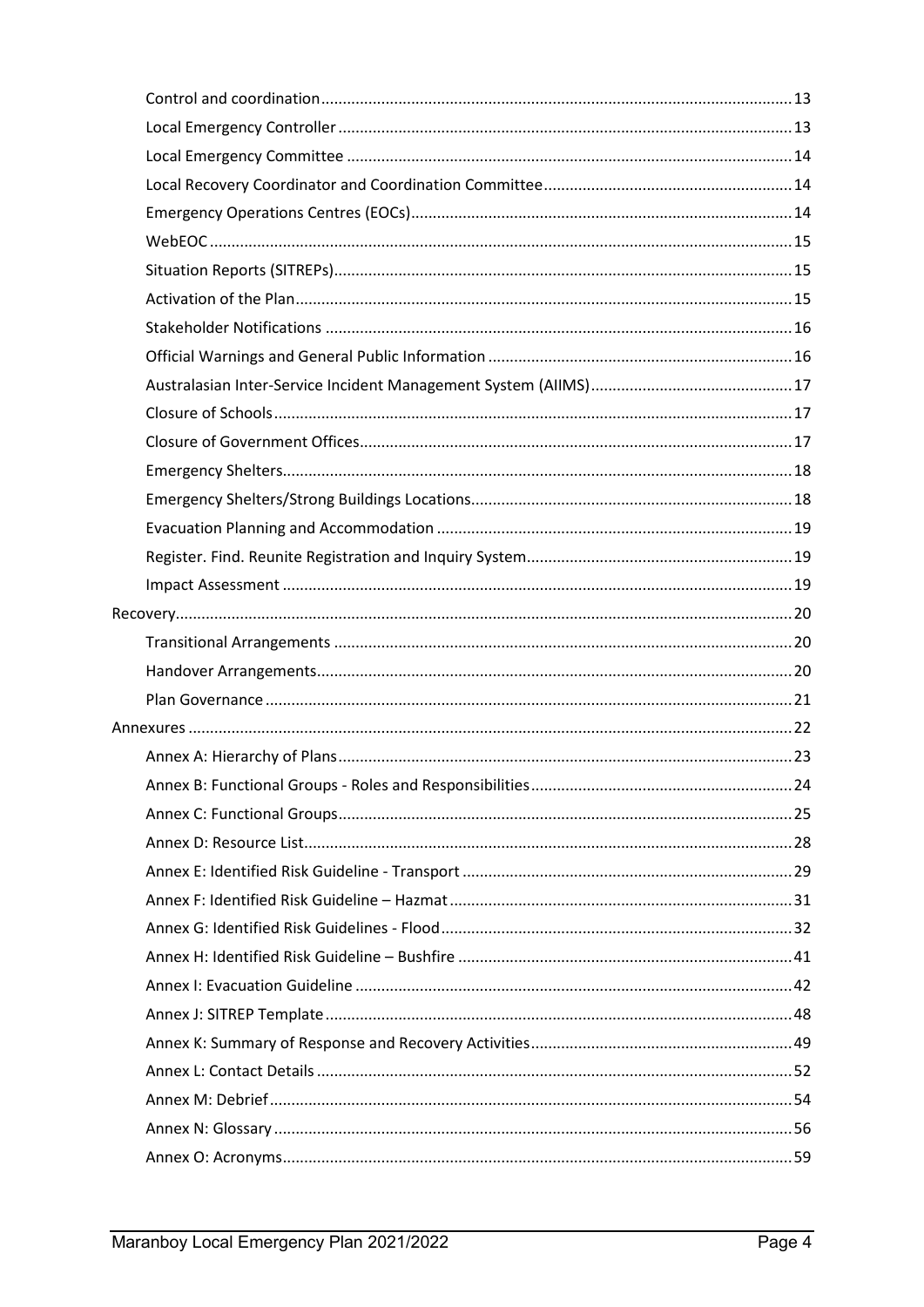#### <span id="page-4-0"></span>**Version History**

| Document title         | Maranboy Local Emergency Plan                          |
|------------------------|--------------------------------------------------------|
| <b>Contact details</b> | Northern Territory Police, Fire and Emergency Services |
| Approved by            | Regional Controller - Martin Dole                      |
| Date approved          | 2 November 2021                                        |
| <b>Document Review</b> | Annually                                               |
| <b>TRM</b> number      | 04:D21:58512                                           |

| <b>Version</b> | <b>Date</b>                   | <b>Author</b>         | <b>Comments</b>                                 |
|----------------|-------------------------------|-----------------------|-------------------------------------------------|
| 1.0            | 24th July 2021                | <b>Brian Hennessy</b> | Updated format and review of<br>content.        |
| 1.0            | 3rd August 2021               | <b>Brian Hennessy</b> | Track changes sent to LC<br>Maranboy to review. |
| 1.0            | 2 <sup>nd</sup> November 2021 | <b>Martin Dole</b>    | Review of content and<br>finalisation of plan.  |
|                |                               |                       |                                                 |

#### **Amendment List**

Proposals for amendment to this plan are to be forwarded to:

Officer in Charge, Local Controller Maranboy Police Station Maranboy NT 0852

Amendments promulgated are to be certified below when entered:

| <b>Revision</b><br><b>Date</b> | <b>Description</b>                  | <b>Local Controller</b>              |
|--------------------------------|-------------------------------------|--------------------------------------|
| <b>July 2018</b>               | New template development and review | K. Riley / NTES                      |
| Aug 2018                       | Plan review. Formatting amendments  | Heath $/$<br>А.<br><b>NTFRES</b>     |
| Aug 2019                       | Plan review.                        | R/Sergeant Matt Ridolfi              |
| Oct 2020                       | Plan review.                        | <b>R/Sergeant Daniel</b><br>Leighton |
| Nov 2020                       | <b>Administrative Amendments</b>    | J Richardson / NTPFES                |
| Oct 2021                       | <b>Plan Review</b>                  | <b>B Hennessy / NTES</b>             |
| Nov 2021                       | General formatting changes          | R McKinnon / NTPFES                  |
| Dec 2021                       | Update to Annex L: Contact Details  | R McKinnon / NTPFES                  |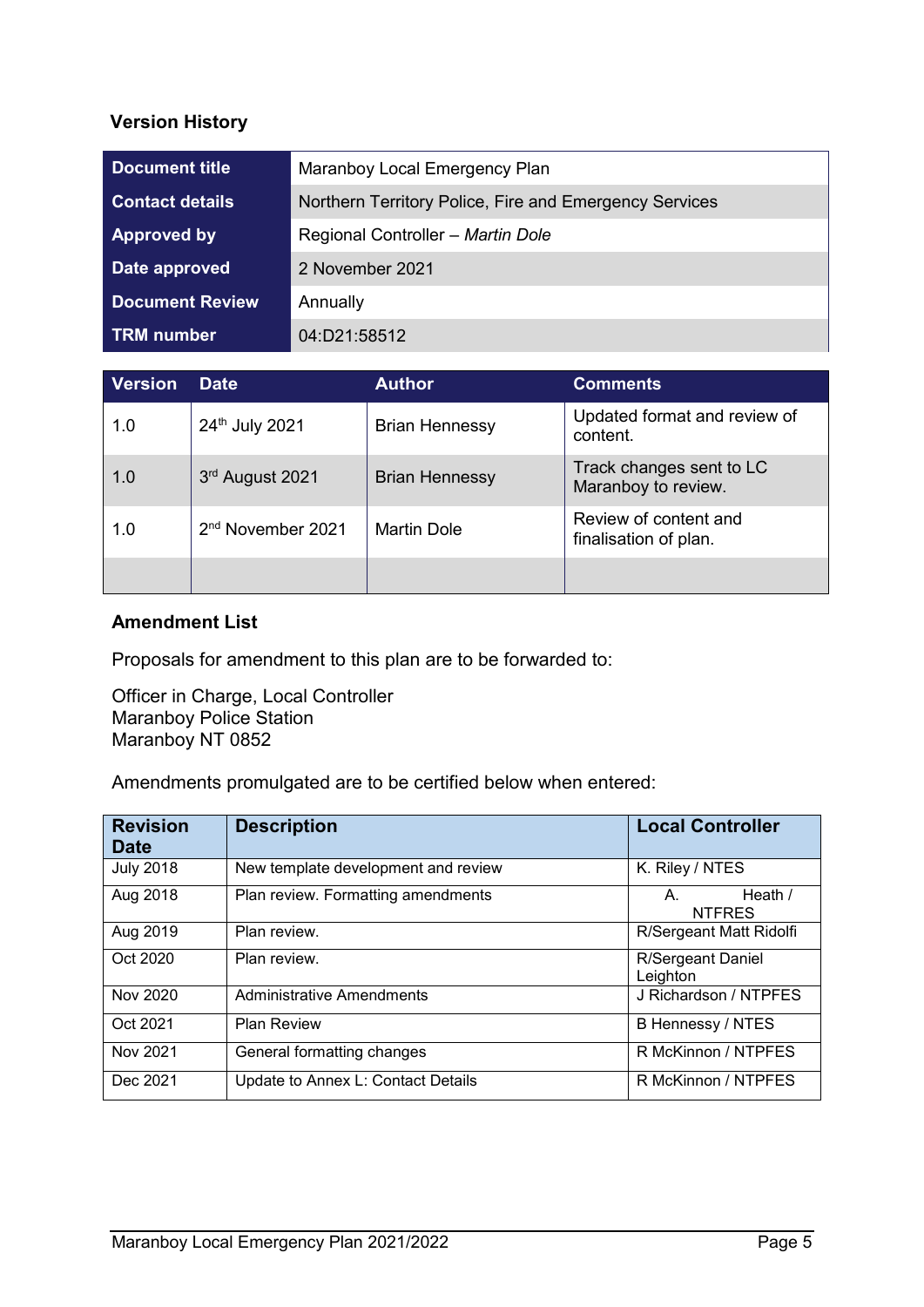## <span id="page-5-0"></span>**Purpose**

1. The purpose of this Plan is to describe the emergency management arrangements for Maranboy District (the District) during 2021/22.

## <span id="page-5-1"></span>**Application**

2. This Plan applies to the Maranboy District.

## <span id="page-5-2"></span>**Related References**

- 3. The following references apply:
	- *Emergency Management Act 2013*
	- Territory Emergency Plan 2021/22
	- Northern Region Emergency Plan 2021/22
	- National Disaster Risk Reduction Framework (NDRRF)
	- National Disaster Risk Assessment Guidelines (NERAG).

## **Plan**

## <span id="page-5-4"></span><span id="page-5-3"></span>**Key Considerations**

- 4. The *Emergency Management Act 2013* (the Act) is the legislative basis for emergency management across the Northern Territory (NT).
- 5. The Act reflects an all hazards approach to emergency and disaster events, natural or otherwise. It provides for the adoption of measures necessary for the protection of life and property from the effects of such events.
- 6. The Act defines the emergency management structures, roles and responsibilities for the NT and, in conjunction with the Australian Disaster Resilience Handbook Collection, forms the basis for this Plan.
- 7. This Plan:
	- confirms appointment of a Local Emergency Controller and Local Recovery Coordinator
	- confirms establishment of the Local Emergency Committee (LEC) and Local Recovery Coordination Committee (LRCC)
	- assesses hazards most likely to affect the community
	- specifies control and coordination arrangements for mobilisation of local and, if necessary regional, Territory and national resources
	- identifies roles and responsibilities of key stakeholders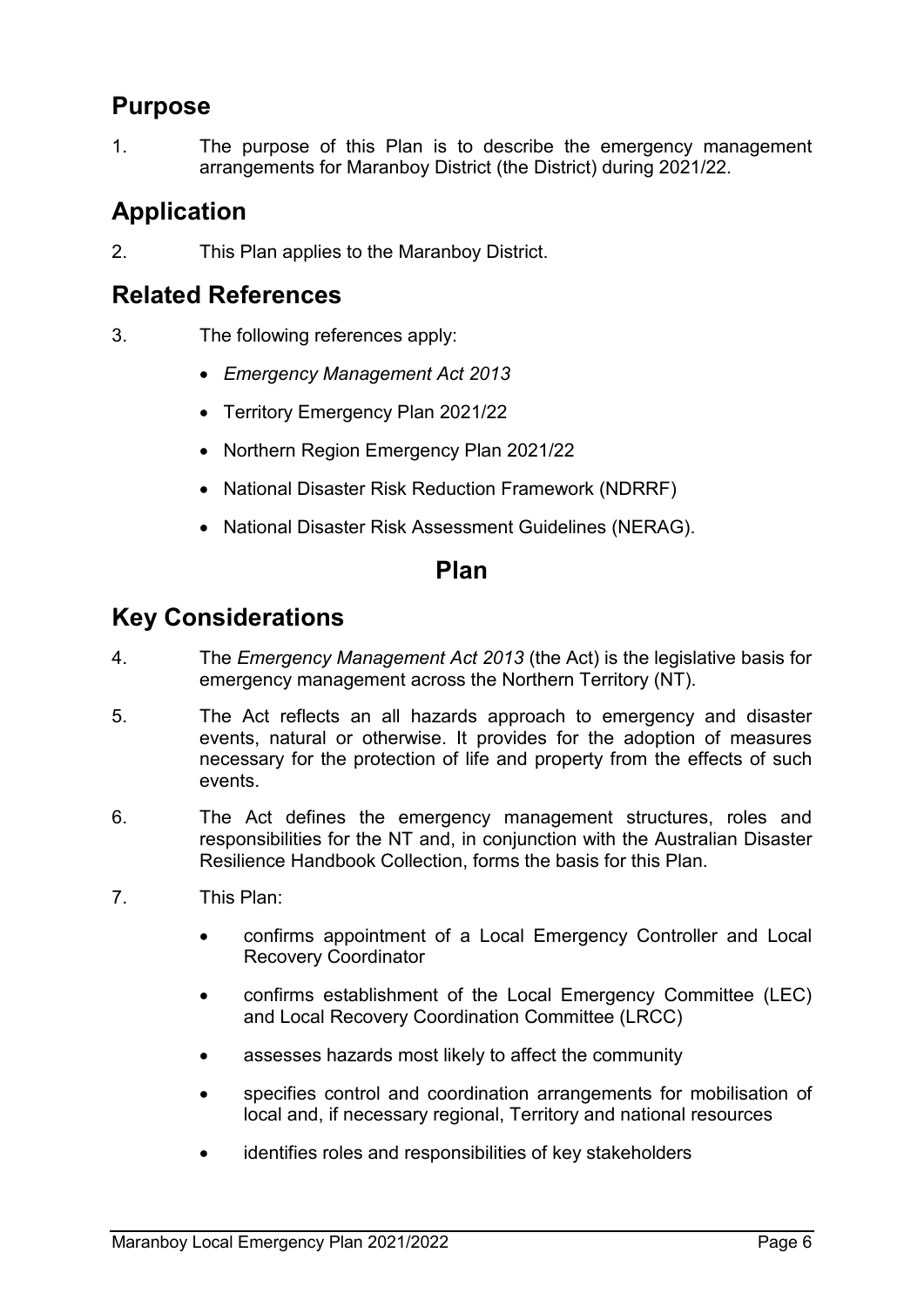- details specific emergency response procedures for the higher risk situations.
- 8. This Plan complements the Territory Emergency Plan as it relates to the District. For further information on the hierarchy of plans, refer **Annex A**.

## <span id="page-6-0"></span>**Locality Context**

- 9. The District covers approximately 21,500 square kilometres and is located approximately 400 kilometres east of Darwin and forms part of Region 1, as defined by the Territory Emergency Plan.
- 10. The District population is approximately 1,000 persons, the main population centre being the communities of Barunga and Beswick.



#### <span id="page-6-1"></span>**Climate and Weather**

- 11. The District experiences similar weather conditions to those which occur throughout the Top End of the NT. That is, there is a distinct 'Wet' (November to May) and 'Dry' (June to October) season.
- 12. Compared to Darwin, temperatures tend to be slightly higher during the Wet and slightly lower during the Dry.

#### <span id="page-6-2"></span>**Geography**

- 13. The District ranges from ranges from rocky, sparsely vegetated, and semi-arid to thickly timbered, dense scrubby areas, well-watered by creeks and springs. Cattle stations take up about 30% of the district.
- 14. The District is drained by a number of rivers and creeks, the main being:
	- **Beswick Creek**
	- Little Roper Creek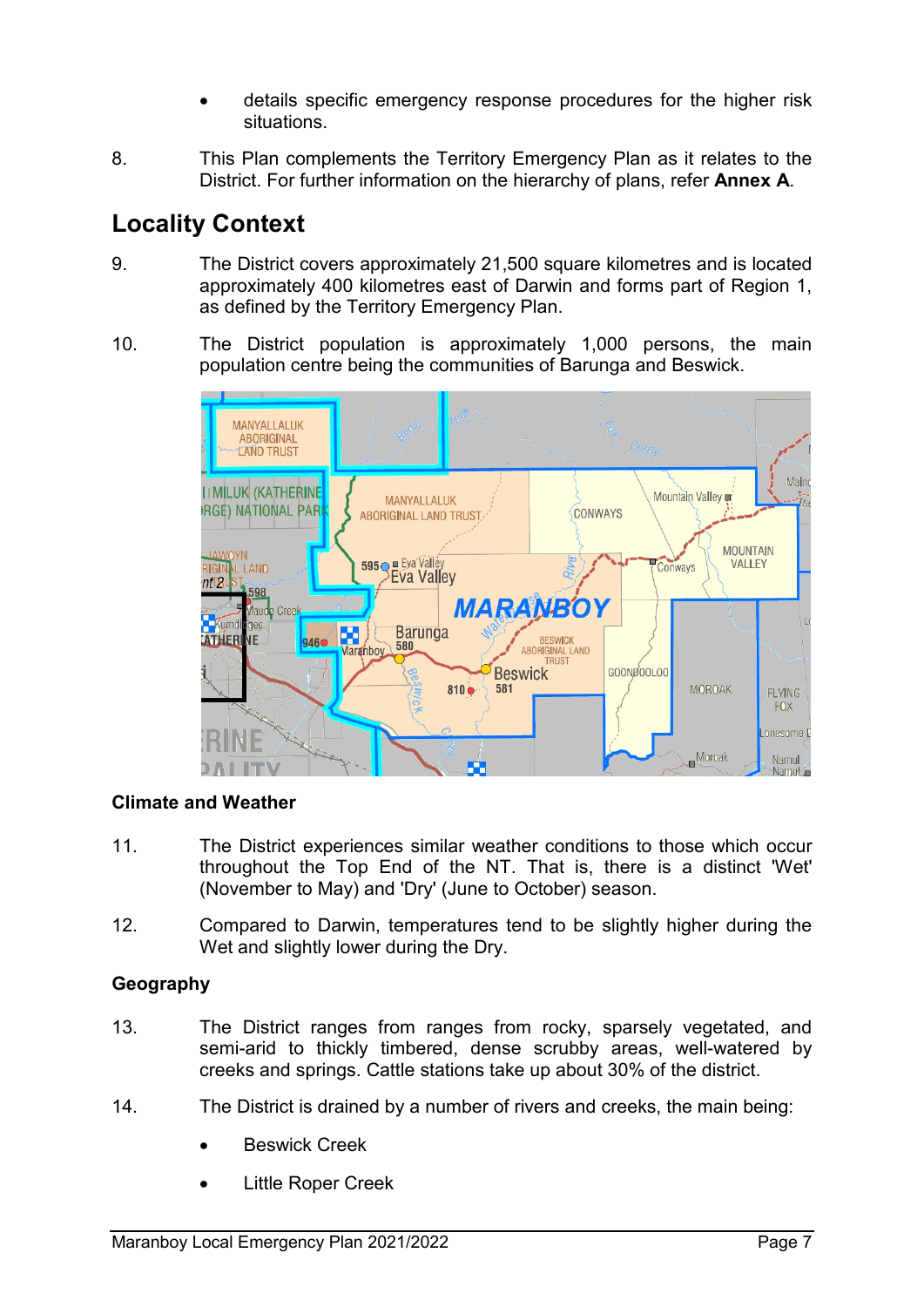- Dook Creek
- Chambers Creek
- Maranboy Creek
- Flying Fox Creek
- Waterhouse River

#### <span id="page-7-0"></span>**Sites of Conservation or Cultural Significance**

- 15. There are many areas in the vicinity of the District boundaries into which it is culturally unacceptable to go.
- 16. Nitmiluk National Park is a 292,800 hectare national park is owned by the Jawoyn Aboriginal people and jointly managed with the Parks and Wildlife Service of the NT.
- 17. Further information about this site can be found [here.](https://nt.gov.au/environment/environment-data-maps/important-biodiversity-conservation-sites/conservation-significance-list)

#### <span id="page-7-1"></span>**Tourism**

18. Tourism is a major economic contributor to the District, particularly throughout the months of May to October.

## <span id="page-7-2"></span>**Public Administration**

#### <span id="page-7-3"></span>**NT and Local Government**

- 19. NT Government agencies that have a presence in the District include:
	- NT Police, Fire and Emergency Services (NTPFES)
		- NT Police Force (NTPF) (Police Station)
	- Department of Health
		- Sunrise Health Centres.
	- Department of Education
		- Beswick (Wulgularr) School
		- Barunga Community Education Centre
		- Manyallaluk School
- 20. Local government in the District is provided by the Roper Gulf Regional Council (RGRC).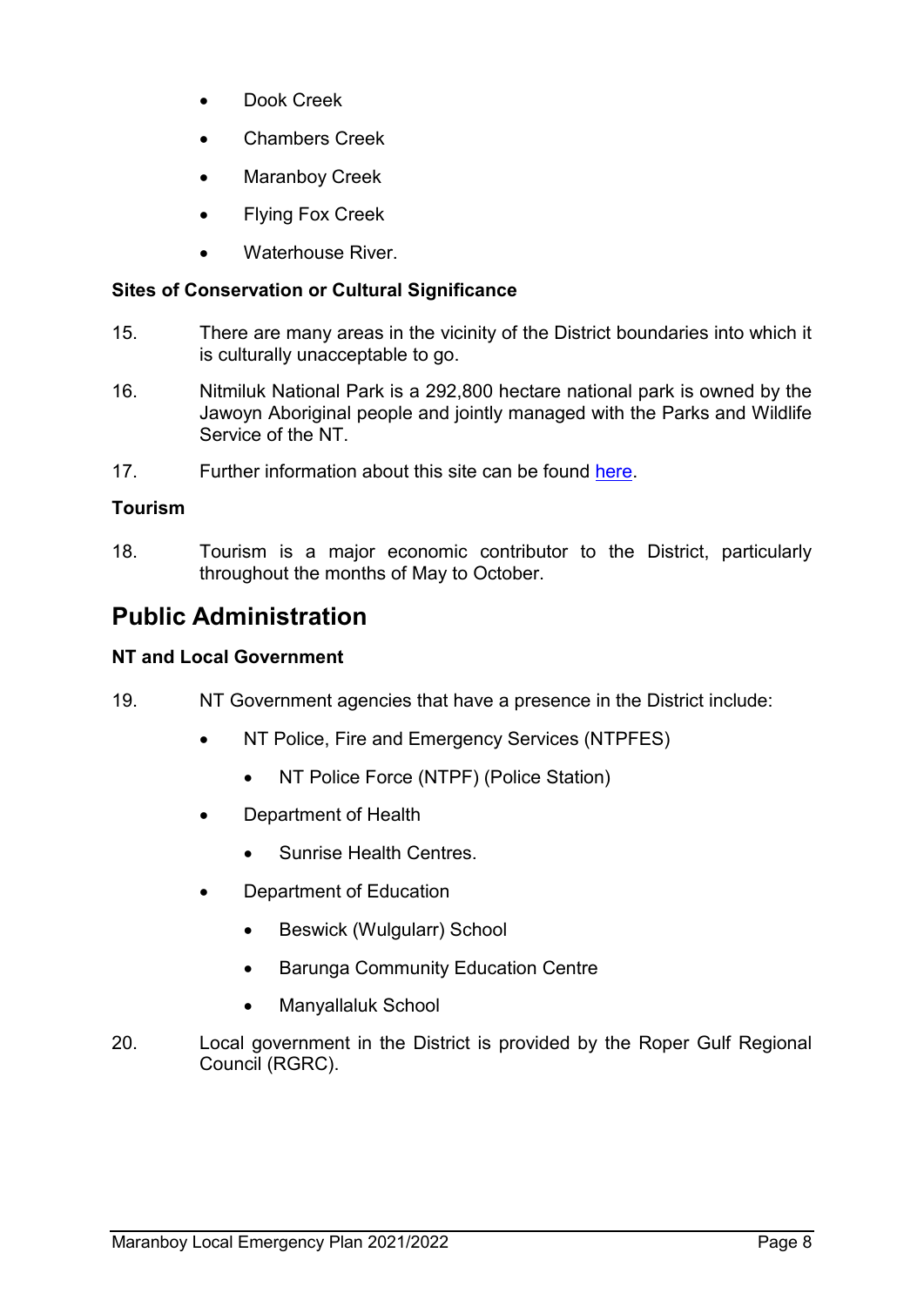## <span id="page-8-0"></span>**Infrastructure**

#### <span id="page-8-1"></span>**Building Codes**

21. Buildings and construction in the District are subject to the *[Building Act](https://legislation.nt.gov.au/en/Legislation/BUILDING-ACT)  [2016](https://legislation.nt.gov.au/en/Legislation/BUILDING-ACT)* (NT), [NT Building Regulations](https://legislation.nt.gov.au/Legislation/BUILDING-REGULATIONS) and the [Building Code of Australia.](https://www.abcb.gov.au/NCC/About)

#### <span id="page-8-2"></span>**Land Use**

- 22. The District land use is in consultation between RGRC, and Traditional Owners and include infrastructure in the areas of:
	- residential
	- pastoral
	- sewerage ponds
	- air strip
	- waste management.

#### <span id="page-8-3"></span>**Power Generation and Distribution**

23. The District is supplied with power which is sourced from Katherine via the Katherine Power Station. The station operates on both gas and diesel generators.

#### <span id="page-8-4"></span>**Water Services**

24. The District operates reticulated water and sewer systems in Manyallaluk (Eva Valley), Beswick and Barunga. Water is sourced from bores.

#### <span id="page-8-5"></span>**Health Infrastructure**

- 25. The District has the capacity to provide to emergency medical aid in addition to routine health treatment.
- 26. Serious medical cases are required to be medically evacuated to Darwin.

#### <span id="page-8-6"></span>**Emergency Service Infrastructure**

- 27. The District has the following emergency service infrastructure:
	- Police Station and cells
	- Sunrise Clinics in Eva Valley, Beswick and Burunga.

#### <span id="page-8-7"></span>**Roads**

- 28. The District has one main road, the Central Arnhem Highway.
- 29. This road is completely unsealed past Beswick Community and becomes impassable at times during the Wet season. There are many tracks that branch off this main road going to various outstations.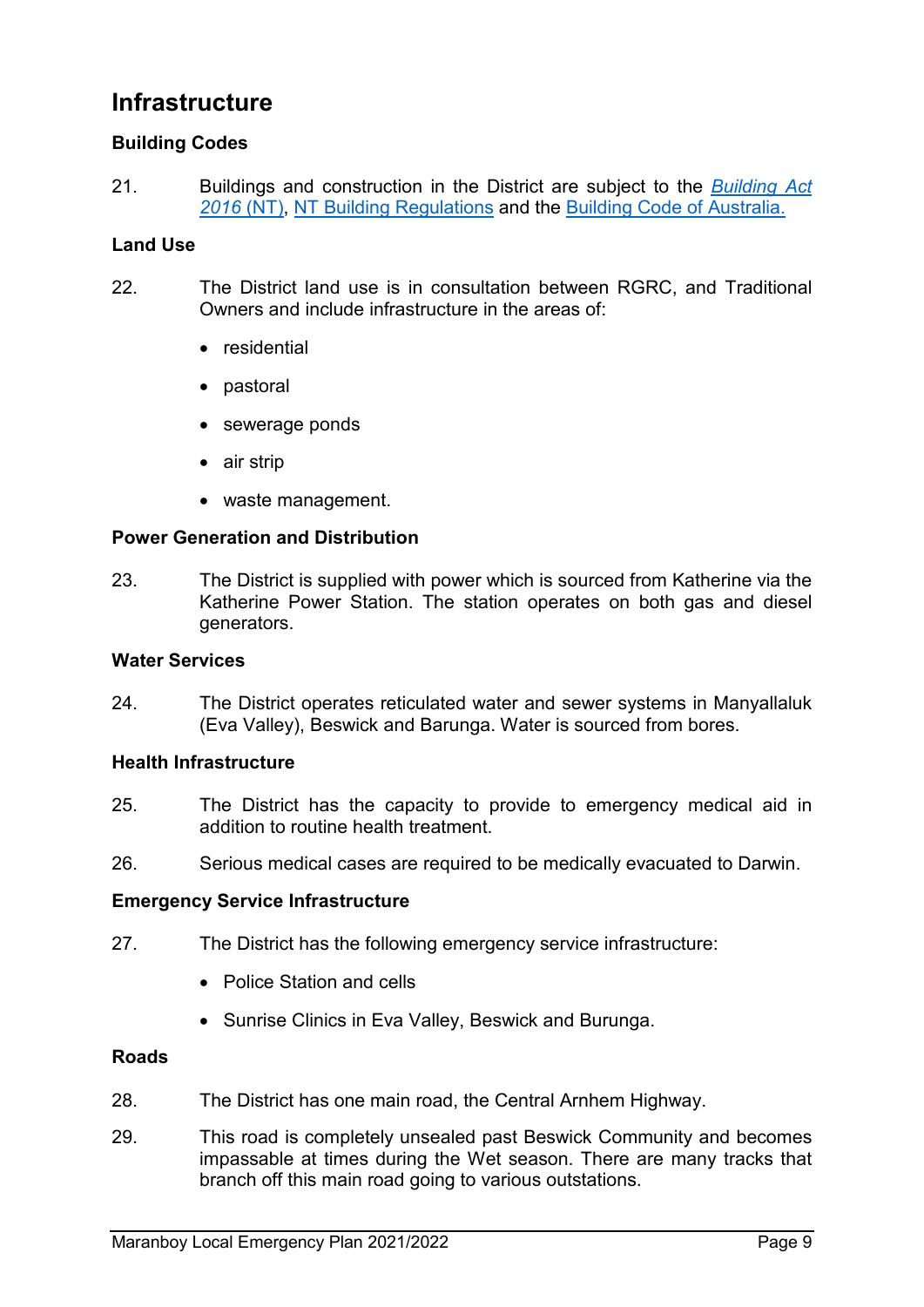#### <span id="page-9-0"></span>**Airports**

| Name of the Strip      | Datum                          | Details (type, length, | Operator of the |
|------------------------|--------------------------------|------------------------|-----------------|
|                        |                                | $etc.$ )               | strip           |
| Barunga (Bamyili)      | 14°31'3.68"S                   | Gravel & Clay          | <b>RGRC</b>     |
|                        | 132°52'46.39E                  | 794m                   |                 |
| Eva Valley             | 14°16'1.01"S<br>132°49'54.92"E | Gravel                 | <b>RGRC</b>     |
| <b>Mountain Valley</b> | 14°5'1.90"S                    | Grass                  | Private         |
|                        | 133°48'41.20"E                 | 900m X 99m             |                 |

30. The table below lists the airstrips in The District:

#### <span id="page-9-1"></span>**Telecommunication**

31. Telecommunications are available across the Maranboy region via a combination of landline, mobile and satellite communications delivery.

#### <span id="page-9-2"></span>**Local Radio Stations**

- 32. The District has the following radio stations:
	- 101.7FM.

#### <span id="page-9-3"></span>**Vulnerable Clients**

- 33. A list of all vulnerable medical patients is held with the manager of the Sunrise Clinics within the District.
- 34. There is one (1) aged care facilities in the District located in Beswick Community.

## <span id="page-9-4"></span>**Preparation**

#### <span id="page-9-5"></span>**Disaster Hazard Analysis and Risk Register**

- 35. The LEC has identified the following hazards for the District which require a detailed operational response procedure:
	- Transport incident (road and aircraft)
	- Hazardous material incident (HAZMAT)
	- Flood
	- Bushfire
- 36. These hazards have been rated against the National Disaster Risk Assessment Guidelines (NERAG) were reviewed in 2016 and gave the following results: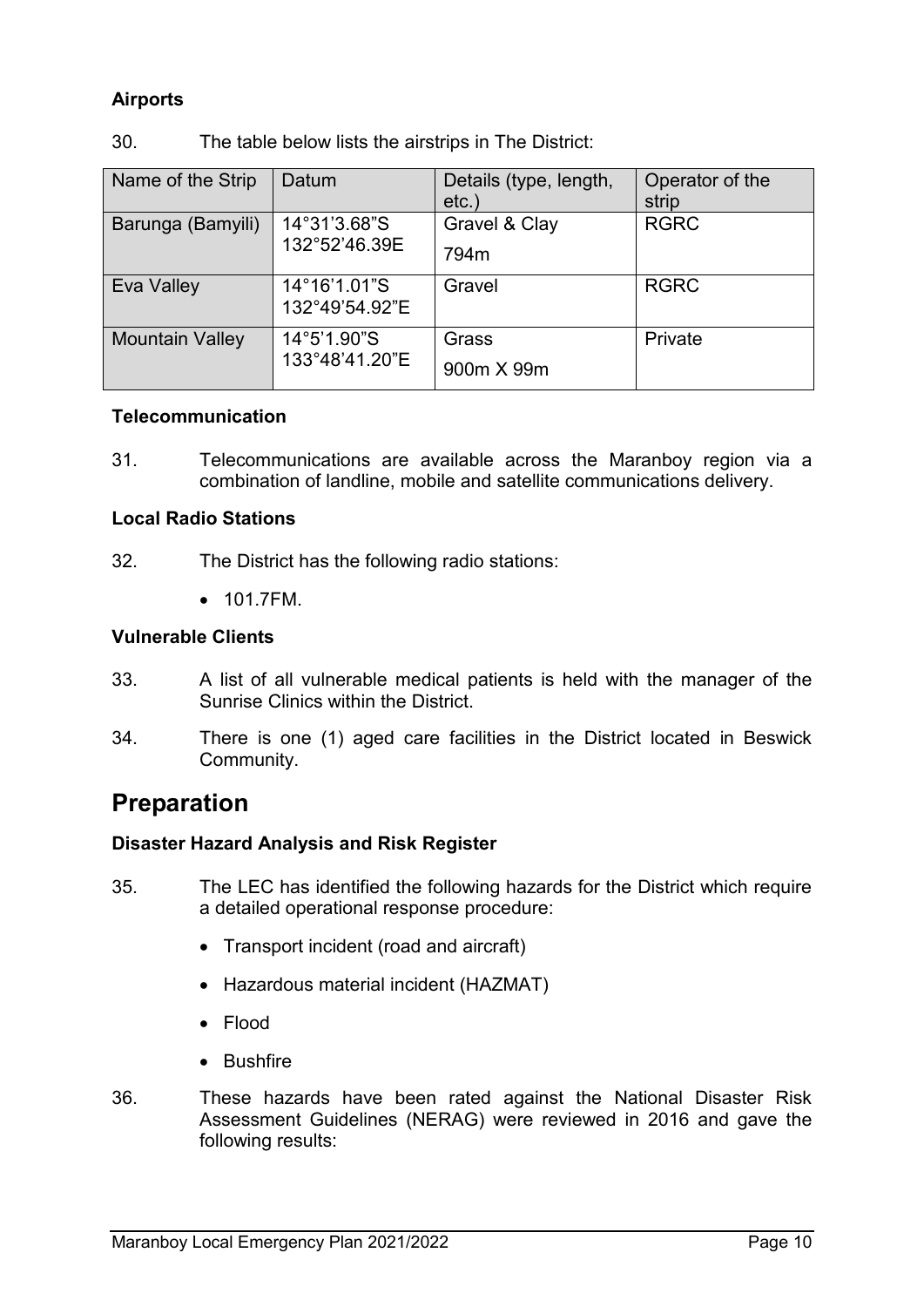| <b>Hazard</b>                                  | <b>Overall</b><br><b>Consequence</b> | <b>Overall</b><br><b>Likelihood</b> | <b>Risk Rating</b> |
|------------------------------------------------|--------------------------------------|-------------------------------------|--------------------|
| Transport Incident                             | <b>Minor</b>                         | Likely                              | <b>Medium</b>      |
| <b>Hazardous Material</b><br>Incident (HAZMAT) | Minor                                | Likely                              | <b>Medium</b>      |
| Flood                                          | Moderate                             | Likely                              | <b>High</b>        |
| <b>Bushfire</b>                                | Minor                                | Likely                              | <b>Medium</b>      |

#### <span id="page-10-0"></span>**Transport Incident (Road and Aircraft)**

- 37. Transport incidents refer to motor vehicle and aircraft accidents.
- 38. These incidents are of an impact nature with little or no lead time. With the exception of maintaining infrastructure, no mitigation can be put in place.
- 39. The NT Police maintain a Road Crash Rescue capability and supply a first response to any major incident until further resources can be sourced if needed.
- 40. Procedures surrounding aircraft incidents have been developed by the Australian Transport and Safety Bureau and can found [here.](https://www.atsb.gov.au/media/1538966/civil_militaryaccidguide_v5.pdf)

#### <span id="page-10-1"></span>**Hazardous Material Incident**

- 41. Large quantities of hazardous materials are transported daily by road to many centres throughout the Northern Territory and as a consequence, any release or spillage could easily result in the loss of life, widespread disruption, danger to communities and a threat to the environment.
- 42. Hazardous material incidents encompass a wide variety of potential situations including fire, spills, explosions and chemical reactions.
- 43. Prevention and preparative controls for tropical cyclones include, but are Preparation Activities
- 44. Preparation activities are those arrangements that ensure, should an emergency occur, all resources and services which are needed to provide an emergency management response to the effects can be efficiently mobilised and deployed.

#### <span id="page-10-2"></span>**Flood**

45. Floods occur when water covers land that is normally dry. They may result from prolonged or very heavy rainfall, severe thunderstorms, monsoonal (wet season) rains in the tropics, or tropical cyclones. People who live near rivers or in low-lying coastal areas live with the greatest threat of floods. Periods of heavy rain, not necessarily in their area, can lead to rises in the water level of the rivers to a point where they can no longer hold the volume of water.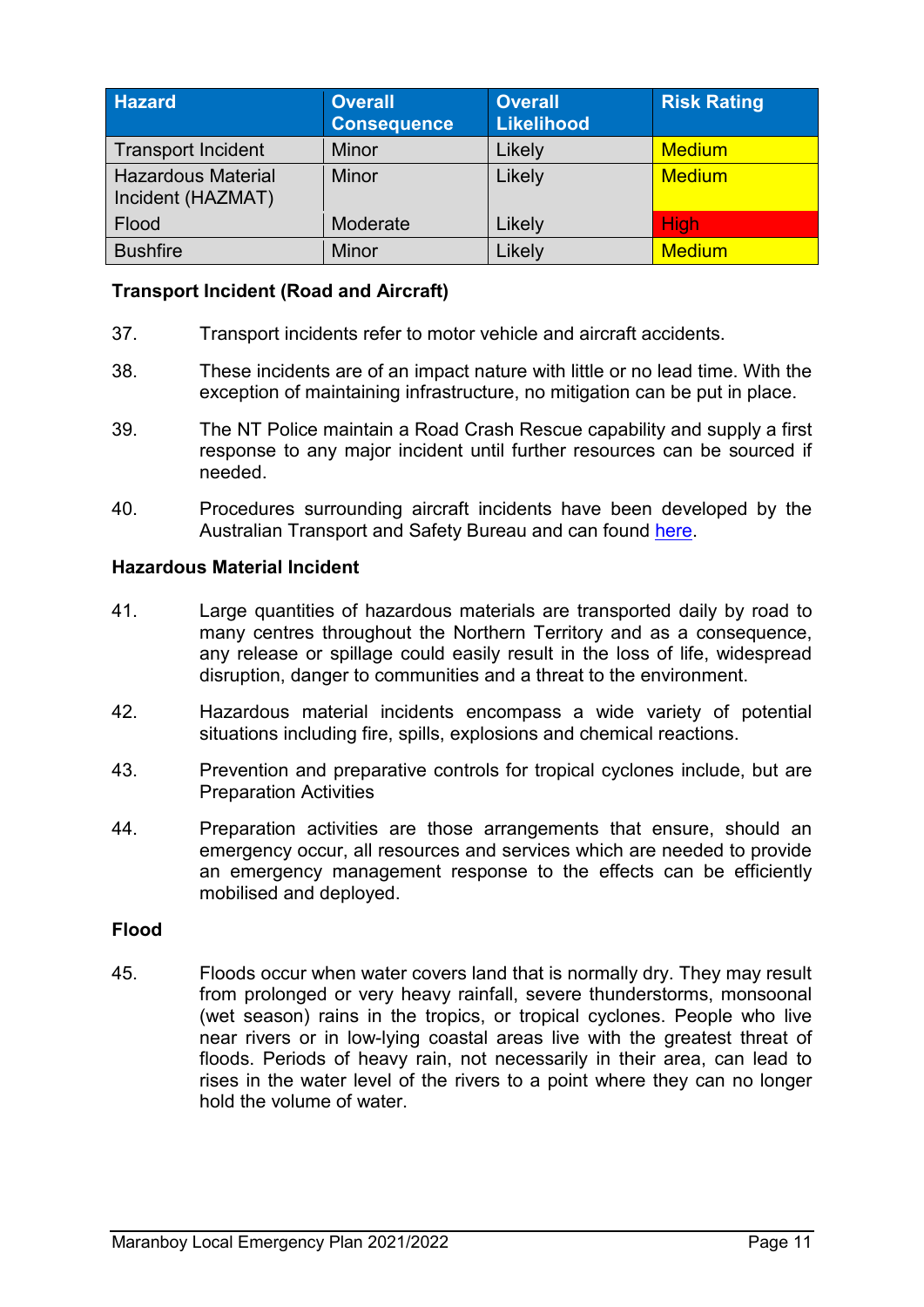#### <span id="page-11-0"></span>**Bushfire**

- 46. A fire hazard includes a fire threat to each community, housing and infrastructure in the District including all the surrounding outstations
- 47. Controlled burning occurs on a yearly basis in the District and the surrounding communities.

#### <span id="page-11-1"></span>**Public Education**

48. NTES delivers community education, awareness and prevention programs. These are also conducted or supported by Australian Government agencies such as the Bureau of Meteorology and Attorney-General's Department, as well as non-government entities like the Australian Red Cross, to ensure ongoing public awareness of emergency and disaster events. Further information is available on each organisation's respective website.

#### <span id="page-11-2"></span>**Planning**

- 49. The Act requires Emergency Plans to be maintained at a Territory, regional and local level. Arrangements in plans aim to be flexible and scalable for all hazards. The planning process enables agreements to be reached between people and organisations in meeting communities' needs during emergencies. The plan becomes a record of the agreements made by contributing organisations to accept roles and responsibilities, provide resources and work cooperatively.
- 50. In accordance with section 17 of the Act, the operation and effectiveness of approved emergency plans must be reviewed at least once every 12 months.

#### <span id="page-11-3"></span>**Resource Coordination**

- 51. A master resource register is to be maintained by the District Local Controller for rapid reference during emergency management operations – refer **Annex D**.
- 52. Stakeholders are to ensure that the District Local Controller is kept advised of changes to resource holdings, operational response capability and key personnel contact arrangements on a regular basis.

#### <span id="page-11-4"></span>**Training and Education**

53. The Act requires that those involved in emergency planning and operations are to be appropriately trained. The NTES Learning and Development Command provides the required training and education capability to ensure NT Government and non-government entities are appropriately trained.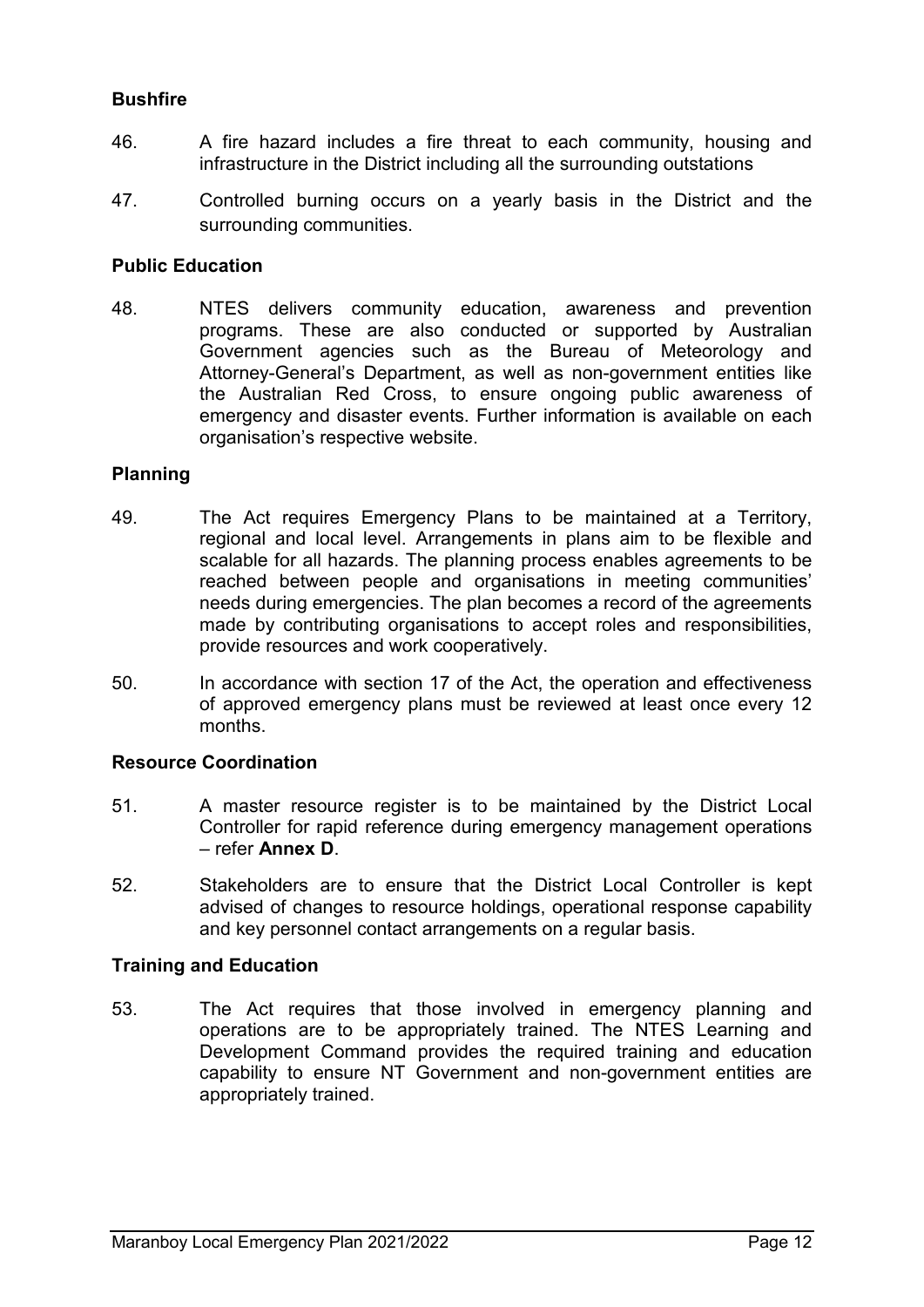#### <span id="page-12-0"></span>**Exercises**

- 54. Exercises are a key measure for testing the effectiveness of Plans and should be conducted at all levels and involve all stakeholders. Exercises ensure that Plans are robust and understood, and that capabilities and resources are adequate to implement them.
- 55. Exercises are conducted when a Plan has not been enacted since the last review, or substantial changes have occurred, including:
	- legislative changes
	- major changes have occurred in the areas of key personnel, positions or functions across prevention, preparedness, response and recovery
	- new or emerging hazards/risks have been identified.
- 56. Delivery of exercises is guided by advice from the Territory, Regional or Local Controllers, the Territory Recovery Coordinator, Territory Emergency Management Council or Regional Emergency Committee or as required by functional groups[1](#page-12-4).

#### <span id="page-12-1"></span>**Response**

57. Response actions are those taken in anticipation of, during, and immediately after an emergency to ensure that its effects are minimised and that people affected are given immediate relief and support $\boldsymbol{\mathsf{r}}$ .

#### <span id="page-12-2"></span>**Control and coordination**

58. Arrangements for response are based on pre-determined roles and responsibilities for stakeholders. When the scale and complexity of an event is such that resources of the community are depleted a number of arrangements are in place for assistance from the region, the Territory and/or the Australian Government. Pathway for assistance is through the Northern Controller/delegate.

#### <span id="page-12-3"></span>**Local Emergency Controller**

- 59. In accordance with section 76 of the Act, the Territory Controller has appointed a District Local Emergency Controller (Local Controller).
- 60. The Local Controller is the OIC of Maranboy Police Station.
- 61. The Local Controller is subject to the directions of the Regional Controller.
- 62. The powers, functions and directions the Local Controller can be found in sections 77, 78 and 79 of the Act.

 $\overline{a}$ 

<span id="page-12-4"></span><sup>&</sup>lt;sup>1</sup> Section 3.5 and 3.6 of the Territory Emergency Plan.

<span id="page-12-5"></span><sup>2</sup> <https://knowledge.aidr.org.au/media/1764/handbook-9-australian-emergency-management-arrangements-kh-final.pdf>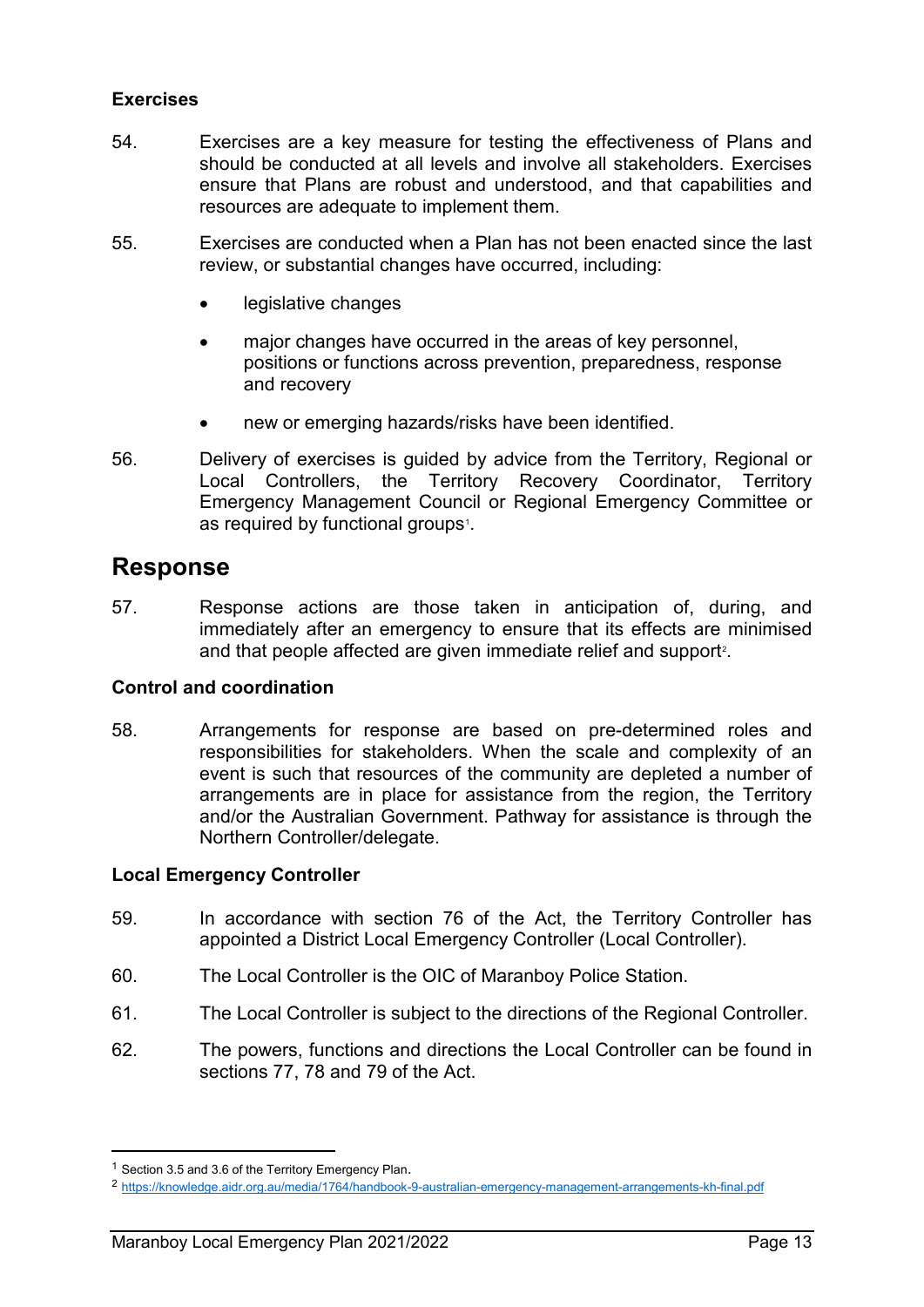#### <span id="page-13-0"></span>**Local Emergency Committee**

- 63. In accordance with section 80 of the Act, the Territory Controller has established a Maranboy Local Emergency Committee (LEC).
- 64. The Local Controller is Chair of the LEC. Remaining membership consists of representatives from NT Government and non-government entities within the District, including a permanent NTES staff member.
- 65. Division 11 of the Act specifies the establishment, functions, powers, membership and procedure requirements of a LEC.

#### <span id="page-13-1"></span>**Local Recovery Coordinator and Coordination Committee**

- 66. In accordance with section 87 of the Act, if a region and/or locality has been affected by an event, the relevant Regional Recovery Coordinator may appoint a Local Recovery Coordinator.
- 67. The Local Recovery Coordinator will establish a local Recovery Coordination Committee drawing from membership of the LEC and other relevant members of the community as deemed necessary.
- 68. The Local Recovery Coordinator will report directly to the Regional Recovery Coordinator.
- 69. Division 12 of the Act specifies the functions, powers and directions the Local Recovery Coordinator is subject to.
- 70. Division 13 of the Act specifies the establishment, functions, powers, membership and procedure requirements of Recovery Coordination Committee.

#### <span id="page-13-2"></span>**Emergency Operations Centres (EOCs)**

- 71. Local Control Centres (LCCs) will be established as required by Local Controllers to provide a central focus to the management, control and coordination of emergency operations in the District. When activated, the functions of the LCCs are:
	- information collection and dissemination
	- preparation and issue of official warnings and advice to the public
	- coordination of the provision of resources required in the locality
	- submitting requests for resources through the Regional Controller or the Territory Emergency Operations Centre where applicable
	- dissemination of information to the media and general public through the Public Information Group to ensure a single point of truth for releases of information to the wider community<sup>[3](#page-13-3)</sup>.
- 72. The District LCC is the Maranboy Police Station.

 $\overline{a}$ 

<span id="page-13-3"></span><sup>3</sup> Territory Emergency Plan Section 4.5.3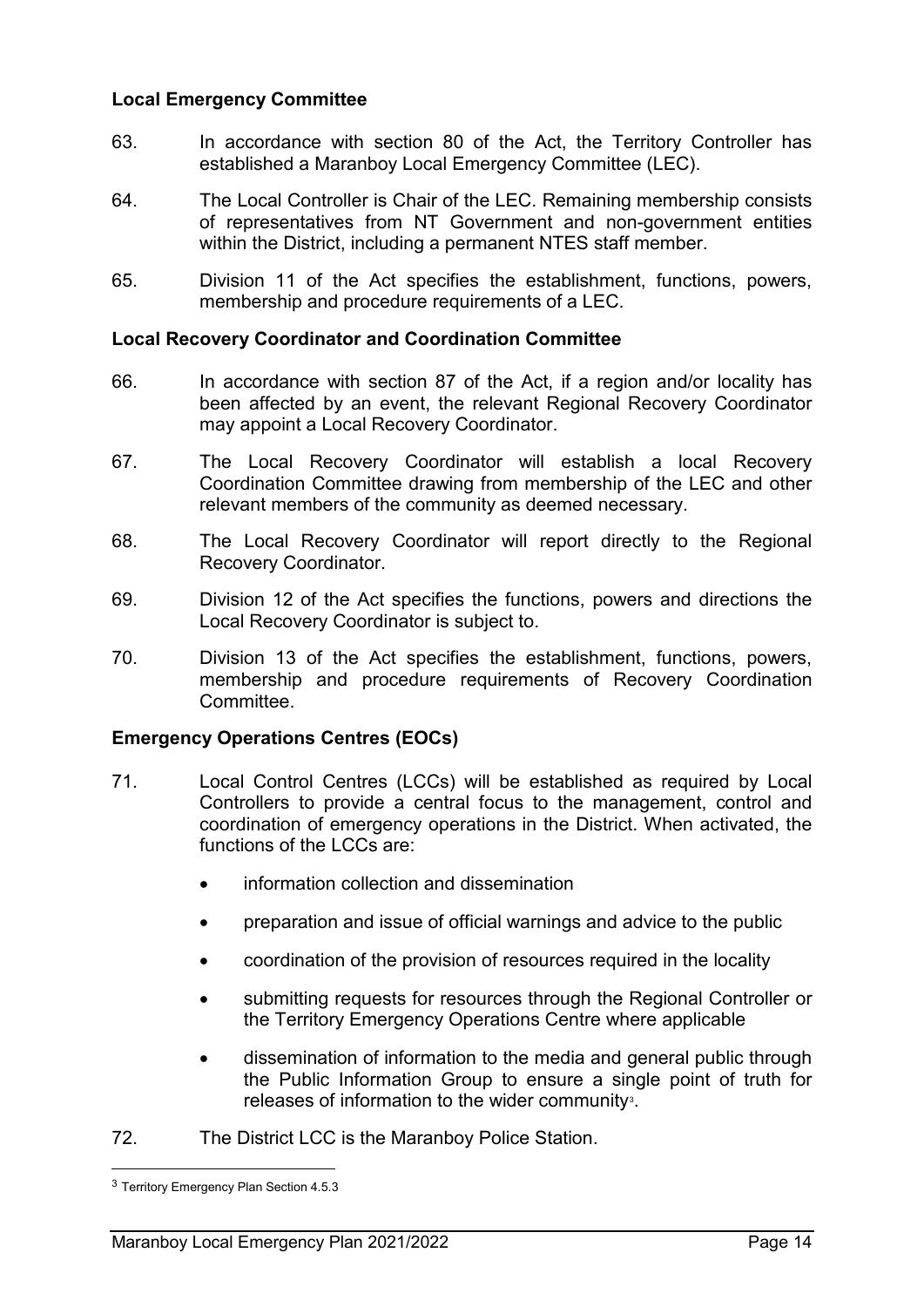- 73. The Regional EOC will generally be located in Darwin at the Peter McAulay Centre.
- 74. Agencies and Functional Groups may establish their own Coordination Centres to provide the focal point for the overall control and coordination of their own agency resources.
- 75. Liaison Officers from functional groups and support agencies will attend the EOC as required.

#### <span id="page-14-0"></span>**WebEOC**

- 76. WebEOC is a critical information management system used throughout the NT. It is an effective and efficient tool used by stakeholders that have a role and responsibility under the Territory Emergency Plan during prevention, preparation, response and recovery phases of any event.
- 77. WebEOC is a contemporary platform for the coordination of multi-agency response to any critical incident be it a severe weather event, flood, bush fire, industrial accident, major crime, terrorism or a large scale planned event. It provides the capacity to record (in real time) all information relevant to an incident and to share that information with other persons at the scene, an EOC and Functional Group personnel.
- 78. WebEOC allows for information sharing, managing tasks and submitting situational reports. It also assists the Control Authority to manage and disseminate current decisions and objectives. Together these functionalities provide up-to-date situational awareness.

#### <span id="page-14-1"></span>**Situation Reports (SITREPs)**

- 79. It is essential for effective control and coordination of emergency management operations that the Local Controller is able to gather and collate relevant information relating to the emergency from regular, concise and accurate SITREPs.
- 80. LEC members are to provide SITREPs at agreed times to enable the preparation of a consolidated report which will be distributed to all committee members and other relevant authorities. This may be achieved through the WebEOC incident management system.

#### <span id="page-14-2"></span>**Activation of the Plan**

81. This Plan sets out five stages of activation. These stages are designed to ensure a graduated response to hazardous events, thereby reducing the possibility of under or over reaction by the emergency management agency. The stages are:

| Stage 1 | Alert   | This stage is declared when the Local Controller<br>receives warning of an event which, in their<br>opinion, may necessitate an emergency<br>management response. |
|---------|---------|-------------------------------------------------------------------------------------------------------------------------------------------------------------------|
| Stage 2 | Standby | This stage is declared when the Local Controller                                                                                                                  |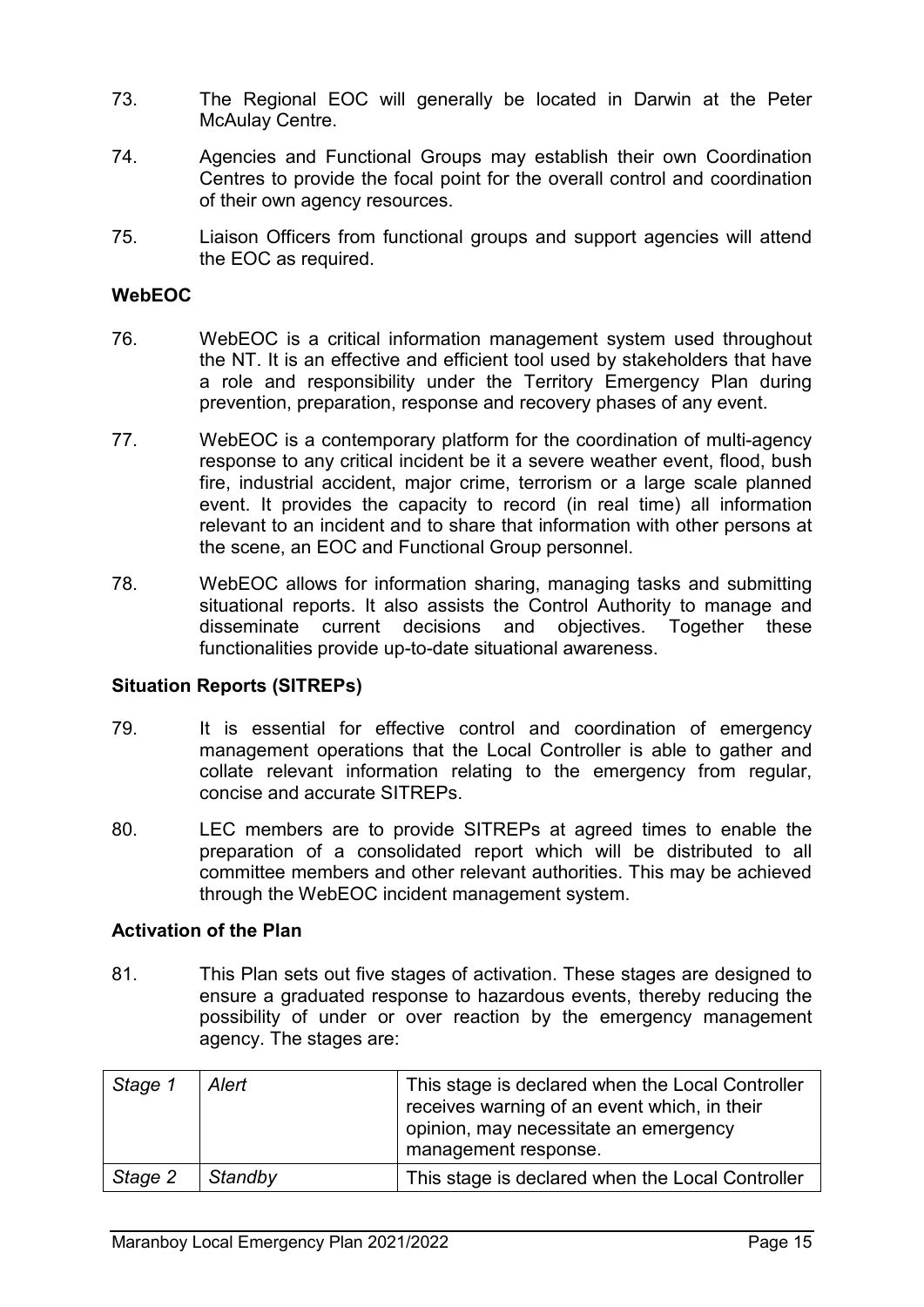|         |                                                                 | considers an emergency operation is imminent.<br>During this stage passive emergency measures<br>are commenced.                                                                 |
|---------|-----------------------------------------------------------------|---------------------------------------------------------------------------------------------------------------------------------------------------------------------------------|
| Stage 3 | Activation                                                      | This stage is declared when active emergency<br>measures are required.                                                                                                          |
| Stage 4 | Stand-down response<br>operations and<br>transition to Recovery | Stage 4 occurs when the Local Controller and<br>Local Recovery Coordinator agree to transition to<br>recovery in accordance with the transitional<br>arrangements of this Plan. |
| Stage 5 | Recovery                                                        | This stage is called if ongoing recovery<br>operations and coordination is required.                                                                                            |

- 82. The stages identified above provide for a sequential response. However, it may be necessary because of the degree of warning and speed of onset of an event for either the Regional or Local Controller to amalgamate the actions required under one stage.
- 83. Recovery may be activated when an incident or event has occurred that did not necessitate the activation of response stages 1 to 4. This may be in relation to a sudden impact event or slow onset event such as a drought situation.

#### <span id="page-15-0"></span>**Stakeholder Notifications**

- 84. Upon activation of the Plan the following personnel are to be advised as a matter of urgency:
	- all available members of the LEC
	- Divisional Superintendent
	- Regional Controller
	- NTES Duty Officer.
- 85. The Local Controller will notify LEC members of imminent events or activations through various means including but not limited to phone, SMS and email notifications dependant on the most appropriate and available at the time.

#### <span id="page-15-1"></span>**Official Warnings and General Public Information**

- 86. Official warnings are issued by the Bureau of Meteorology (BoM), Geoscience Australia and Bushfires NT.
- 87. Emergency Alert (EA) is a national telephony-based emergency warning system that can deliver warning messages to landlines and mobile handsets based on the service address and mobile handsets based on the last known location of the device.
- 88. The Standard Emergency Warning Signal (SEWS) is an audio alert signal (wailing siren) which may be broadcast on public media to draw attention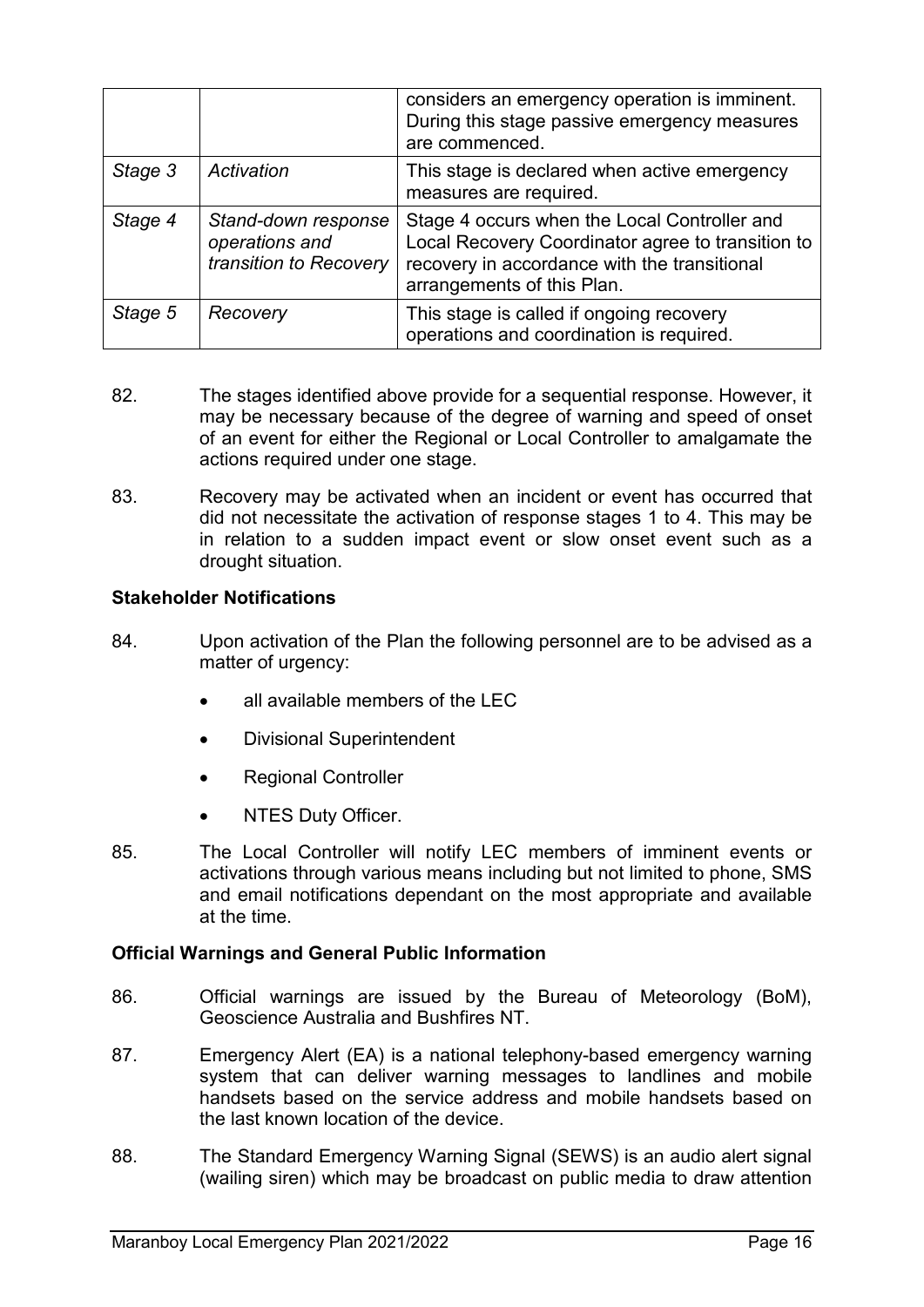to the fact that an urgent safety message is about to be made. Generally, SEWS is only played before announcements concerning significant emergencies where emergency management arrangements should be activated as a result.

- 89. Authority to utilise the Emergency Alert and SEWS may be given by virtue of the approval of an emergency plan. The authority and delegations can be found in the Territory Emergency Plan
- 90. Control and Hazard Management Authorities may have pre-planned use of SEWS for non-weather related events approved by virtue of the approval of a Regional or Special emergency plan.
- 91. The District will receive official warnings and general public information through the following means:
	- radio broadcast
	- television news broadcast
	- Secure NT internet and Facebook site.
- 92. Warning and information messages for general public are authorised by the Local/Regional Controller/delegate, as relevant. The dissemination of such warnings and information is to be by whatever means are appropriate and available at the time.

#### <span id="page-16-0"></span>**Australasian Inter-Service Incident Management System (AIIMS)**

93. The Australasian Inter-Service Incident Management System (AIIMS) is a robust incident management system that will enable the seamless integration of activities and resources of a single agency or multiple agencies when applied to the resolution of any event.

#### <span id="page-16-1"></span>**Closure of Schools**

- 94. The decision to close schools due to an impending threat will be made by the Chief Minister on advice from the Territory Emergency Management Council (TEMC). When the nature of an event demands an immediate response, local authorities will take the appropriate steps to ensure the safety to the public. This action may include the temporary closure of a school to begin preparations, pending formal closure of the school by the Chief Minister for the remainder of the event.
- 95. The decision to reopen schools will be made by the Chief Minister on advice from the Chief Executive, Department of Education.

#### <span id="page-16-2"></span>**Closure of Government Offices**

96. The decision to close government offices due to an impending threat will be made by the Chief Minister on advice from the TEMC. When the nature of an event demands an immediate response, local authorities should take all appropriate steps to ensure public safety and the protection of property.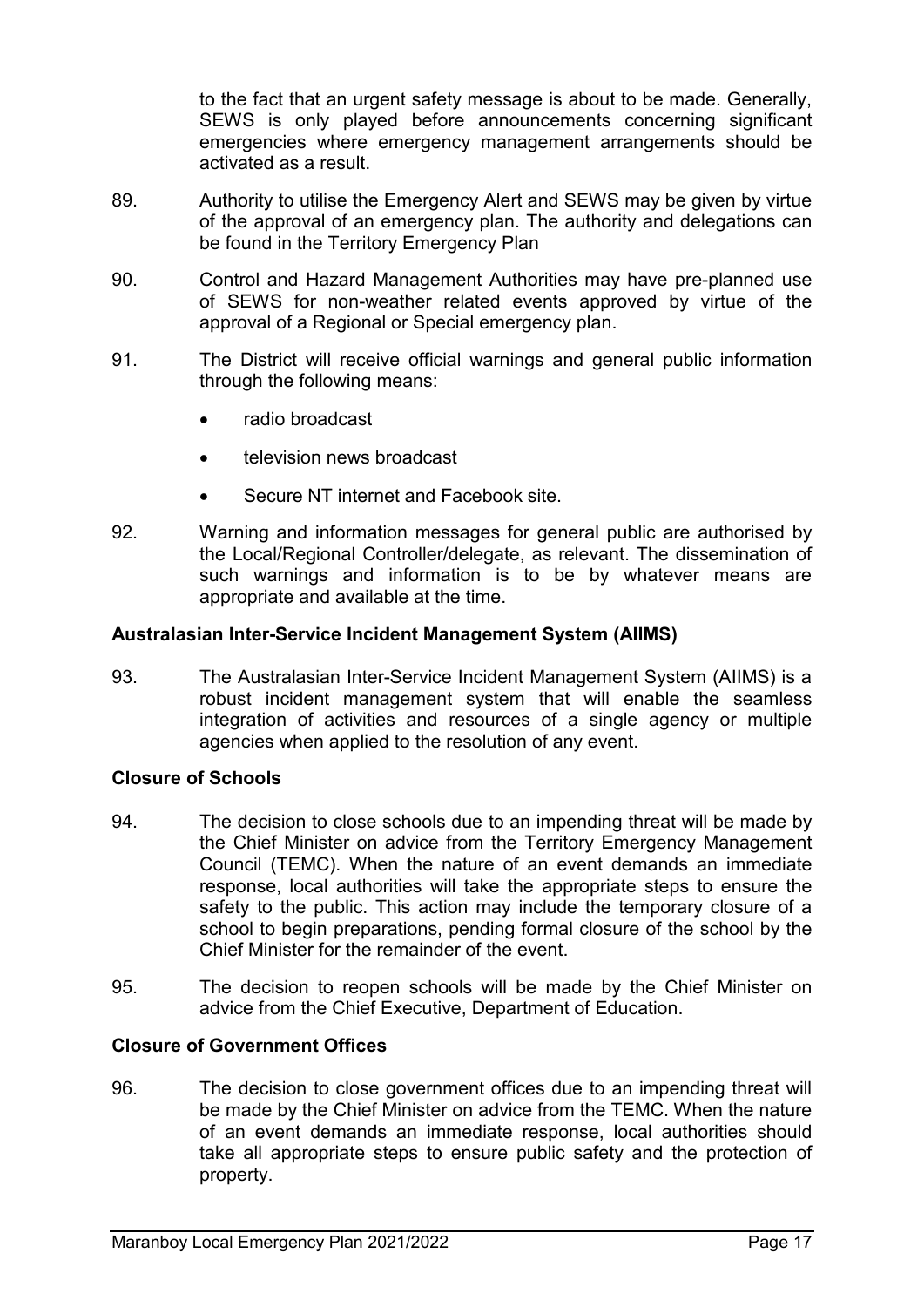- 97. The decision to reopen government offices will be made by the Chief Minister on advice from the TEMC.
- 98. All NT Government agencies are to have an Emergency Preparedness Plan which sets out their processes for closing down their offices once approval has been given. This should have clearly articulated employee guidelines to ensure employees know when they are authorised to leave and are required to return to work.

#### <span id="page-17-0"></span>**Emergency Shelters**

99. Emergency shelters and places of refuge are buildings or structures that provide people with a place of protection and shelter during a disaster or emergency event such as a cyclone, flood, fire or tsunami.

#### <span id="page-17-1"></span>**Emergency Shelters/Strong Buildings Locations**

- 100. Those whose normal accommodation has been assessed as cyclone safe are to be encouraged to remain in their homes to reduce the burden on emergency shelters. However once emergency shelters are opened, no person is to be refused entry. Persons with special needs, the aged, the infirm and persons under the influence of drugs or alcohol are to be assessed by the shelter management team upon entry in to the emergency shelter.
- 101. The Beswick School is the only identified emergency shelter in the area and is located on high ground within the District. This shelter has the capacity for approximately 200 people.
- 102. The responsibilities of the emergency shelter manager are:
	- the provision of those buildings designated as emergency shelters
	- the provision of personnel to staff and operate the emergency shelters at such times as they are activated
	- the maintenance of effective liaison with other stakeholders with responsibilities relating to cyclone shelters, in particular the NTPF.
- 103. Emergency shelters are opened under the direction of the Territory or Regional Controller in consultation with the Emergency Shelter Group. The lead agency for this group is the Department of Education. Emergency shelters will not normally operate for more than 48 hours.
- 104. The timing of the opening of emergency shelters will be dependent upon the severity of the impending incident, the numbers to be sheltered, the time of day the incident is expected to impact and the period of time the emergency shelters are likely to be occupied.
- 105. The announcement that emergency shelters are open in the District will be made by radio broadcast and will include emergency shelter rules such as no pets or alcohol being permitted in shelters and that food will not be provided.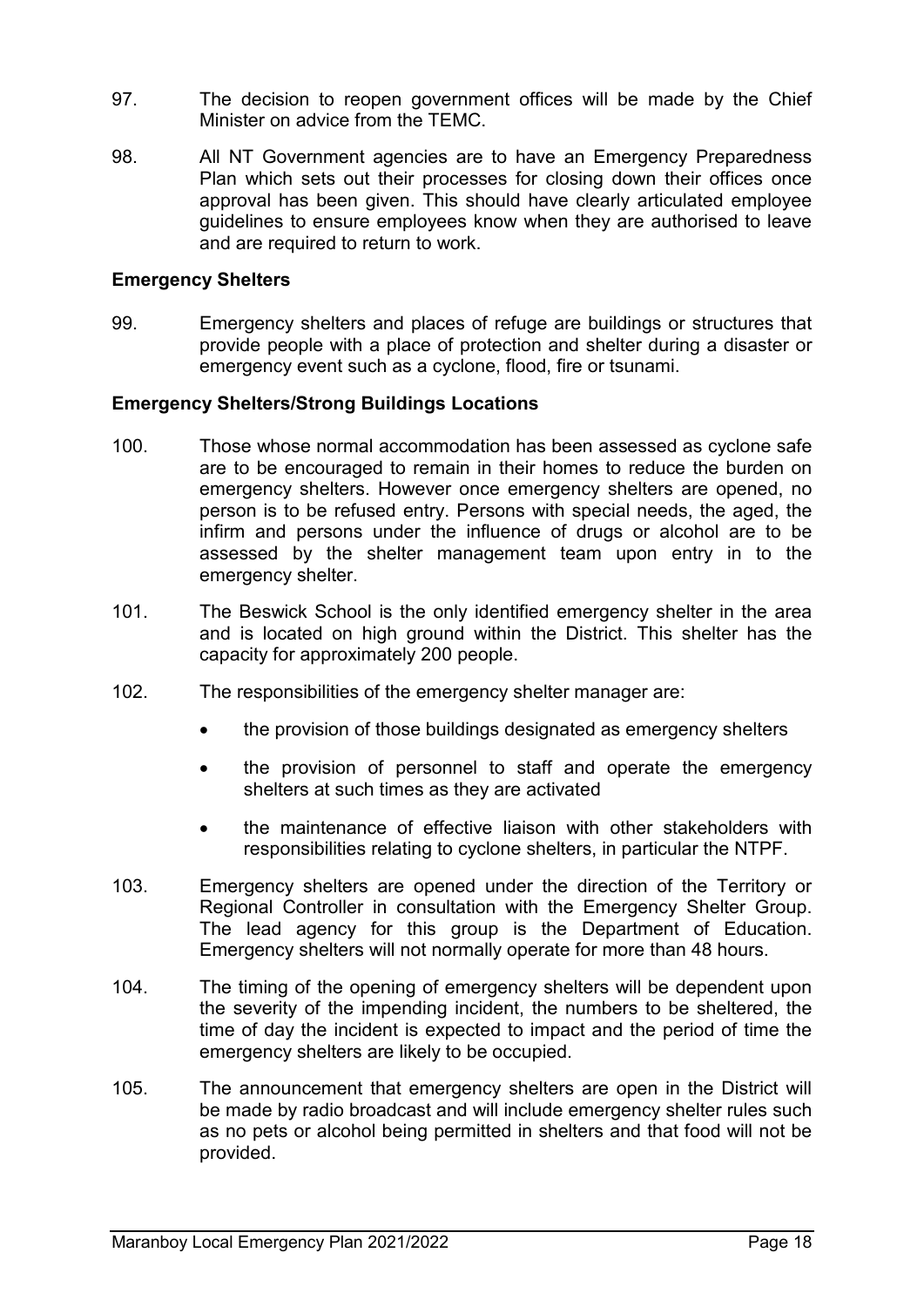106. The Department of Education in conjunction with NT Police are responsible for the management of emergency shelters during an emergency event.

#### <span id="page-18-0"></span>**Evacuation Planning and Accommodation**

- 107. Evacuation is a risk management strategy that can be used to mitigate the effect of an emergency or disaster on a community<sup>[4](#page-18-3)</sup>.
- 108. The decision to evacuate a community, including establishing an evacuation centre, is not taken lightly as it represents significant resource and financial implications<sup>[5](#page-18-4)</sup>.
- 109. Evacuation of the District will be considered as a last resort. Where an evacuation is required the TEMC, in consultation with the Local Controller and the District, will arrange emergency accommodation and transport, as necessary, through the relevant Functional Group/s.

#### <span id="page-18-1"></span>**Register. Find. Reunite Registration and Inquiry System**

- 110. Australian Red Cross, in partnership with the Commonwealth Attorney-General's Department, has developed an improved system to help reunite families, friends and loved ones separated by an emergency. This system is called Register. Find. Reunite.
- 111. This system can be initiated by either the Territory or Regional Controller without the national system being activated  $6$ .
- 112. Any activation of this system should occur in consultation with the Welfare Group in the first instance.

#### <span id="page-18-2"></span>**Impact Assessment**

- 113. Immediately after a hazard has affected a community, assessment of the impact is a vital component of the situational awareness and planning of response and recovery activities.
- 114. Guidelines to conduct rapid assessments in the NT, including the establishment of a dedicated Rapid Assessment Team/s (RAT) to collect data in the field have been developed. A copy is available in the WebEOC library for emergency management practitioners.
- 115. The Survey, Rescue and Impact Assessment Group, led by the NTPFES, is responsible for impact assessments.
- 116. At the local level, Local Controllers can activate the NTES to undertake impact assessments if deemed appropriate.

 $\overline{a}$ <sup>4</sup> EM Manual 11 Evacuation Planning, page 1

<span id="page-18-3"></span><sup>5</sup> Australian Emergency Management, Evacuation Planning Handbook 4 2013

<span id="page-18-5"></span><span id="page-18-4"></span><sup>6</sup> Territory Emergency Plan Section 4.17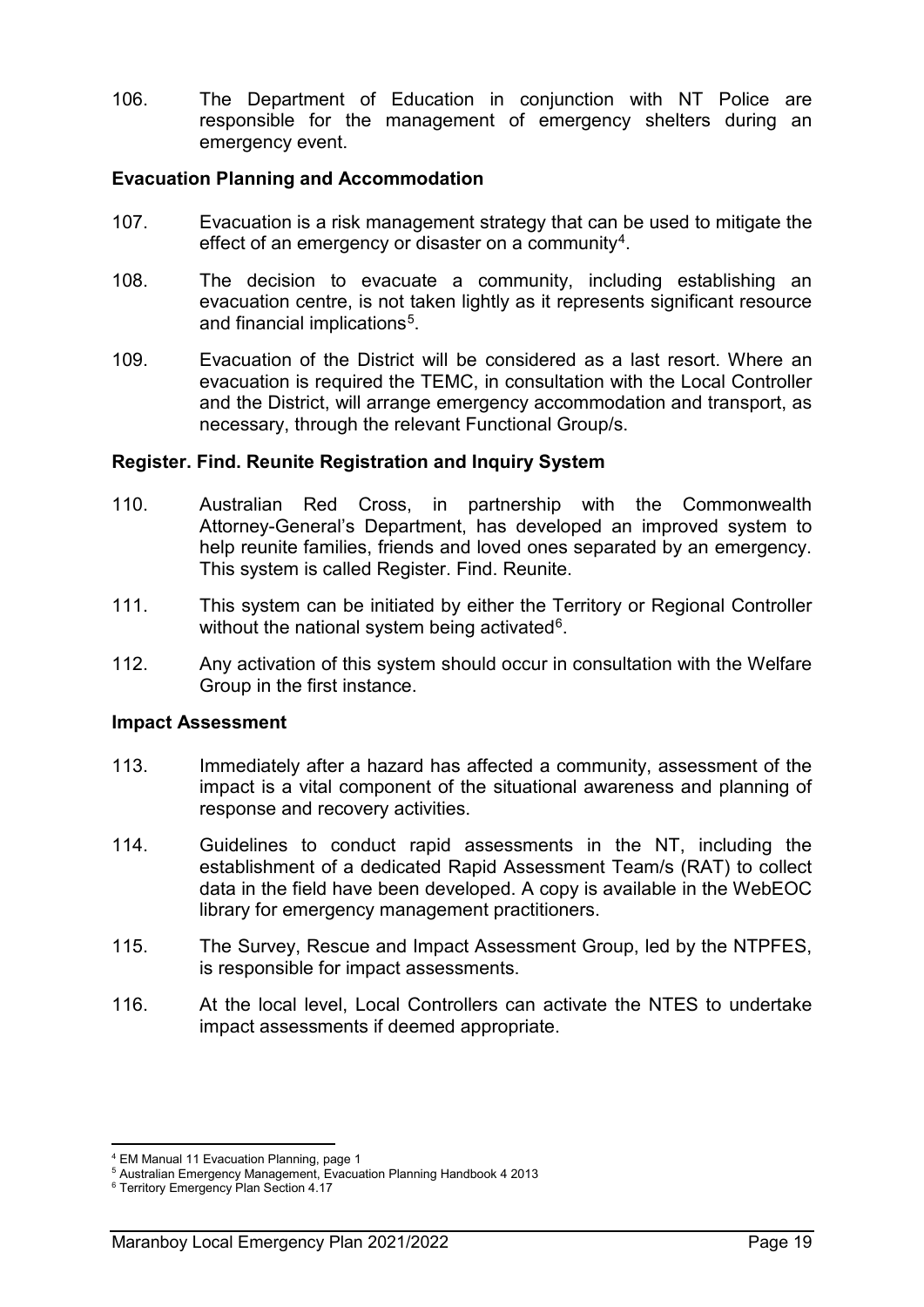## <span id="page-19-0"></span>**Recovery**

- 117. Emergency recovery is the coordination process of supporting affected communities in the reconstruction of the physical infrastructure, restoration of the economy and of the environment, and support for the emotional and physical wellbeing of those affected.
- 118. Recovery is often a long term process which can be measured in months, years or even decades. For the purpose of this Plan only the early recovery phase is detailed.

#### <span id="page-19-1"></span>**Transitional Arrangements**

- 119. The transition from response to recovery coordination represents a fundamental shift in operational aims and tempo. This shift is from the protection of life and supporting the immediate needs of the community, to establishing longer term, more sustainable support structures.
- 120. The transition to recovery coordination occurs at a time agreed to by the:
	- Territory Controller
	- Territory Recovery Coordinator.

After consultation with TEMC, the Regional Controller and the Regional Recovery Coordinator.

#### <span id="page-19-2"></span>**Handover Arrangements**

- 121. Formal handover to recovery coordination will not occur until the Territory Recovery Coordinator is satisfied the following briefings have been completed:
	- the Territory Controller has briefed the TEMC and the Territory Recovery Coordinator
	- the Regional Controller has briefed the Regional Recovery Coordinator, and
	- where there is significant changeover of personnel, the EOC planning operations and logistics sections have briefed incoming recovery planning, operations and logistics staff.
- 122. The Regional Recovery Coordinator will ensure all functional group leaders, agencies, support groups and other relevant stakeholders are notified of the transition to recovery well before it occurs. This notification is to include changes to relevant contact details and other pertinent information.
- 123. A summary of response and recovery activities can be found at Annex K.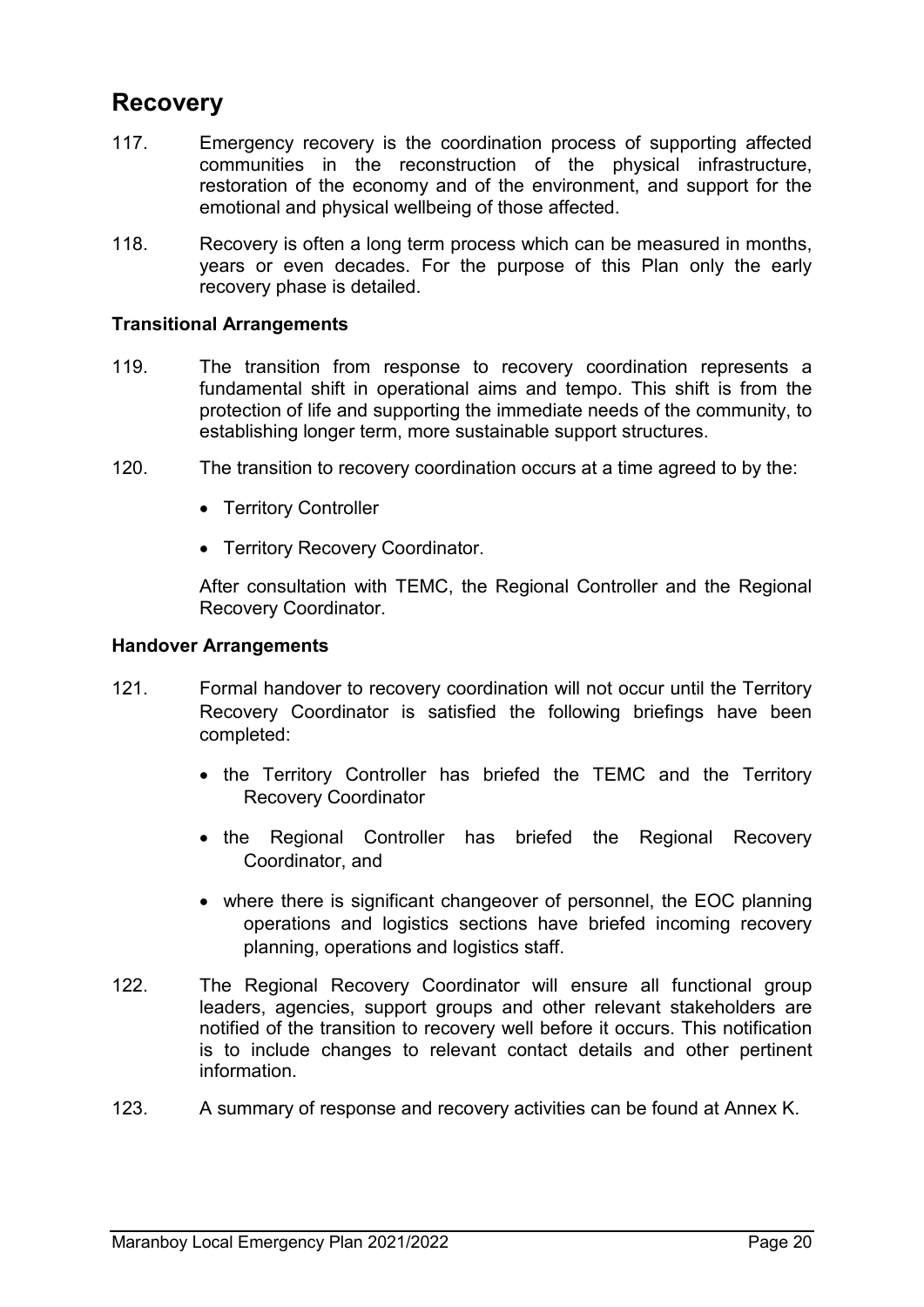#### <span id="page-20-0"></span>**Plan Governance**

124. Part 2, Division 3 of the Act outlines the preparation, consideration, approval and review requirements for Local Emergency Plans.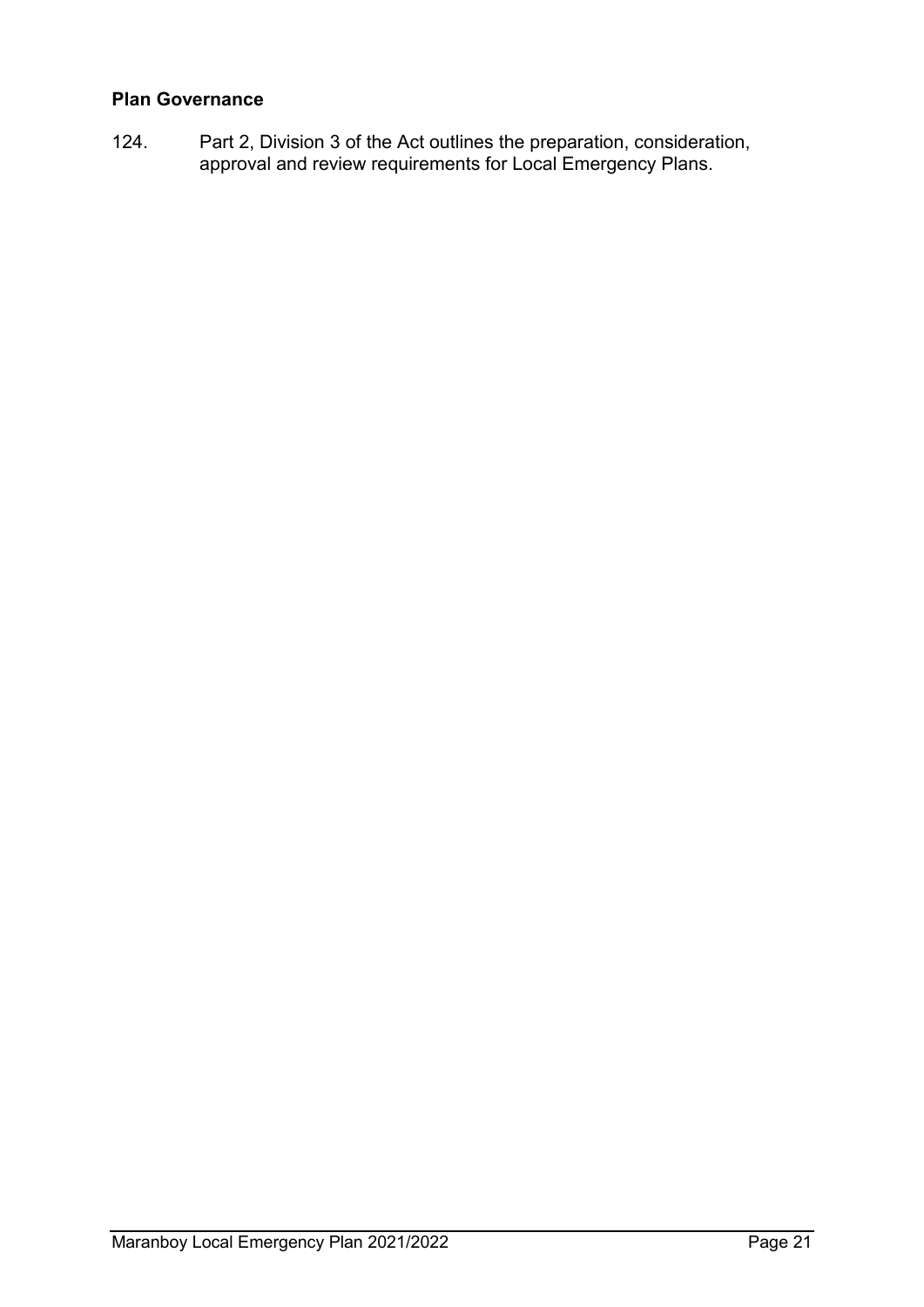## <span id="page-21-0"></span>**Annexures**

- **Annex A Hierarchy of Plans**
- **Annex B Functional Groups -Roles and Responsibilities**
- **Annex C Functional Groups**
- **Annex D Resource Lists**
- **Annex E Identified Risk Guideline –Transport Incident**
- **Annex F Identified Risk Guideline – Hazmat**
- **Annex G Identified Risk Guideline – Flood**
- **Annex H Identified Risk Guideline – Fire**
- **Annex I Evacuation Guideline**
- **Annex J SITREP Template**
- **Annex K Summary of Response and Recovery Activities**
- **Annex L Contact Details**
- **Annex M Debrief**
- **Annex N Glossary**
- **Annex O Acronyms**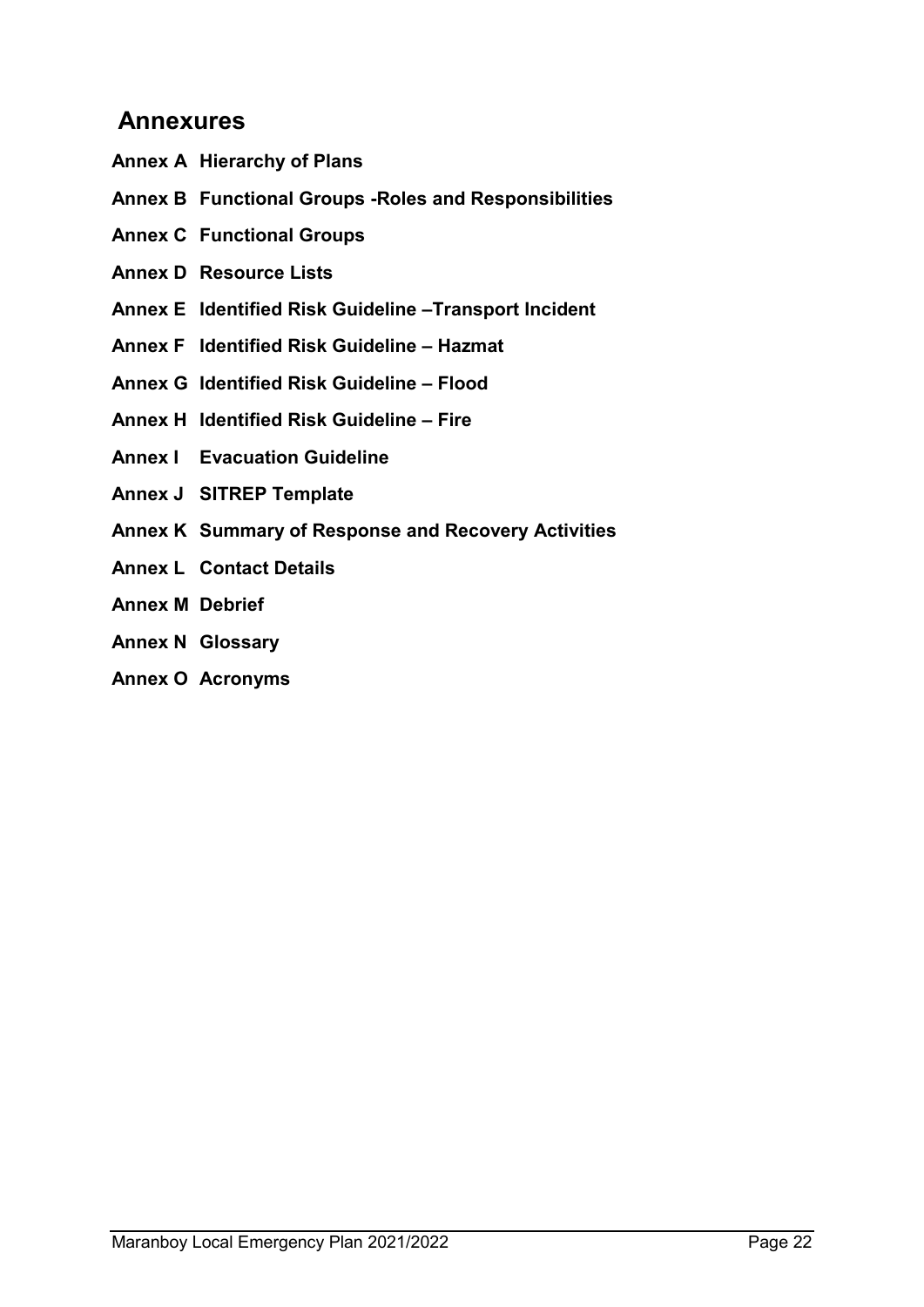#### <span id="page-22-0"></span>**Annex A: Hierarchy of Plans**

Emergency management planning in the Territory is based upon a hierarchal system. It originates with the Territory Emergency Plan which provides the basis for subsequent regional, local and specific emergency management plans relating to specific threats.

- *Territory Emergency Plan.* A plan to describe the Northern Territory's approach to emergency and recovery operations, the governance and coordination arrangements and roles and responsibilities of agencies. The plan is supported by regional, local and hazard specific plans and functional group sub plans.
- *Regional Emergency Plans*. The regional emergency management structure is based upon two Police Regions. The plans provide a basis for coordinated emergency and recovery operations in the region.
- *Local Emergency Plans***.** Plans developed for coordinated emergency and recovery operations in the identified locality.
- **Territory Wide Plans.** Plans are not associated with functional group operational plans but cover an all hazard/all agency/all regions approach.
- **Agency/functional group plans.** Plans developed for agencies or functional groups to deliver the functions and operations of their agency during an Emergency or disaster.
- *Australian Government Plans and Arrangements***.** The Australian Government publish a range of national plans to deal with emergencies and disasters.
- *Special Emergency Plans***.** Plans outlining the arrangements for the control, coordination and support response, for hazard specific emergencies and disasters such as emergency terrestrial and aquatic pest and disease incursions.

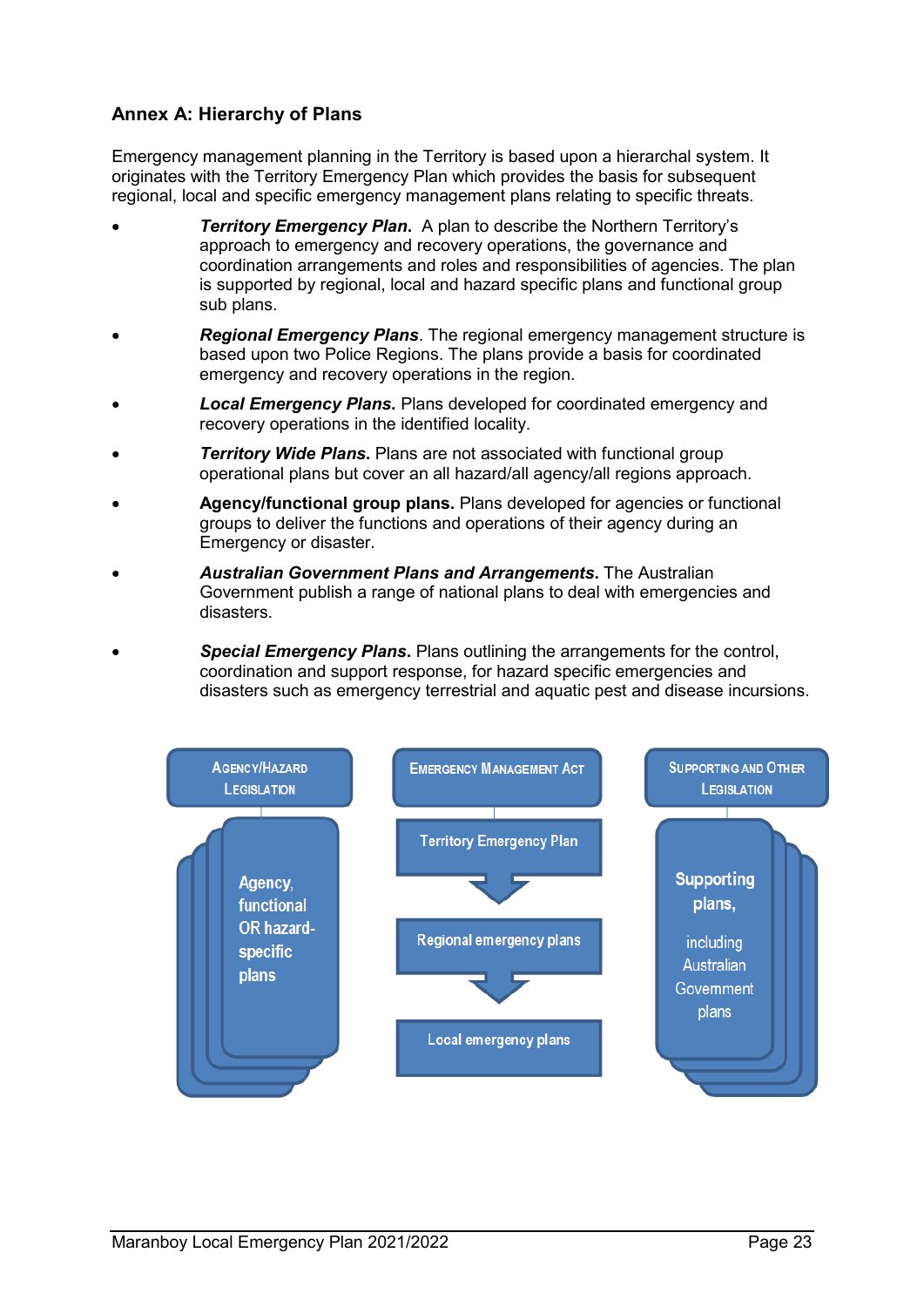### <span id="page-23-0"></span>**Annex B: Functional Groups - Roles and Responsibilities**

| <b>Functional Group</b>                 | <b>Position and Agency</b>                |
|-----------------------------------------|-------------------------------------------|
| <b>Biosecurity and Product Industry</b> | Department of Industry, Tourism and Trade |
| <b>Communication Technology</b>         | <b>NTPFES</b>                             |
| <b>Critical Goods and Services</b>      | Department of Industry, Tourism and Trade |
| <b>Emergency Shelter</b>                | Department of Education                   |
| Engineering                             | Department of Infrastructure Planning and |
|                                         | Logistics                                 |
| Medical                                 | Department of Health                      |
|                                         | <b>Sunrise Health Service</b>             |
| <b>Public Health</b>                    | Department of Health                      |
| <b>Public Information</b>               | Department of the Chief Minister and      |
|                                         | Cabinet                                   |
| <b>Public Utilities</b>                 | Power and Water Corporation               |
| Transport                               | Department of Infrastructure Planning and |
|                                         | Logistics                                 |
| <b>Survey and Rescue</b>                | NTPF with the assistance of Fire and      |
|                                         | <b>Emergency Response Groups</b>          |
| Welfare                                 | <b>Territory Families</b>                 |

Beswick

| <b>Function/Activity</b> | <b>Position and Organisation or Provider</b> |
|--------------------------|----------------------------------------------|
| <b>Function/Activity</b> | Position and Organisation or Provider        |
| <b>Medical Services</b>  | <b>Clinics</b>                               |
| Power Supply (ESO)       | <b>Power Projects</b>                        |
| Food supplier            | <b>Outback Stores</b>                        |
| Transportation           | Bush, Aged Care and Outback Stores           |

| Barunga                  |                                                              |
|--------------------------|--------------------------------------------------------------|
| <b>Function/Activity</b> | Position and Organisation or Provider                        |
| <b>Medical Services</b>  | <b>Clinics</b>                                               |
| Power Supply (ESO)       | <b>Power Projects</b>                                        |
| Food supplier            | <b>Outback Stores</b>                                        |
| Transportation           | Bush, Aged Care and Outback Stores                           |
| Housing                  | Department of Territory Families, Housing<br>and Communities |

| Eva Valley               |                                           |
|--------------------------|-------------------------------------------|
| <b>Function/Activity</b> | Position and Organisation or Provider     |
| <b>Medical Services</b>  | <b>Clinics</b>                            |
| Power Supply (ESO)       | Power Water                               |
| Food supplier            | <b>NA</b>                                 |
| Transportation           | <b>NA</b>                                 |
| Housing                  | Department of Territory Families, Housing |
|                          | and Communities                           |

Full details on agency roles and responsibilities are detailed in the Northern Territory Emergency Plan.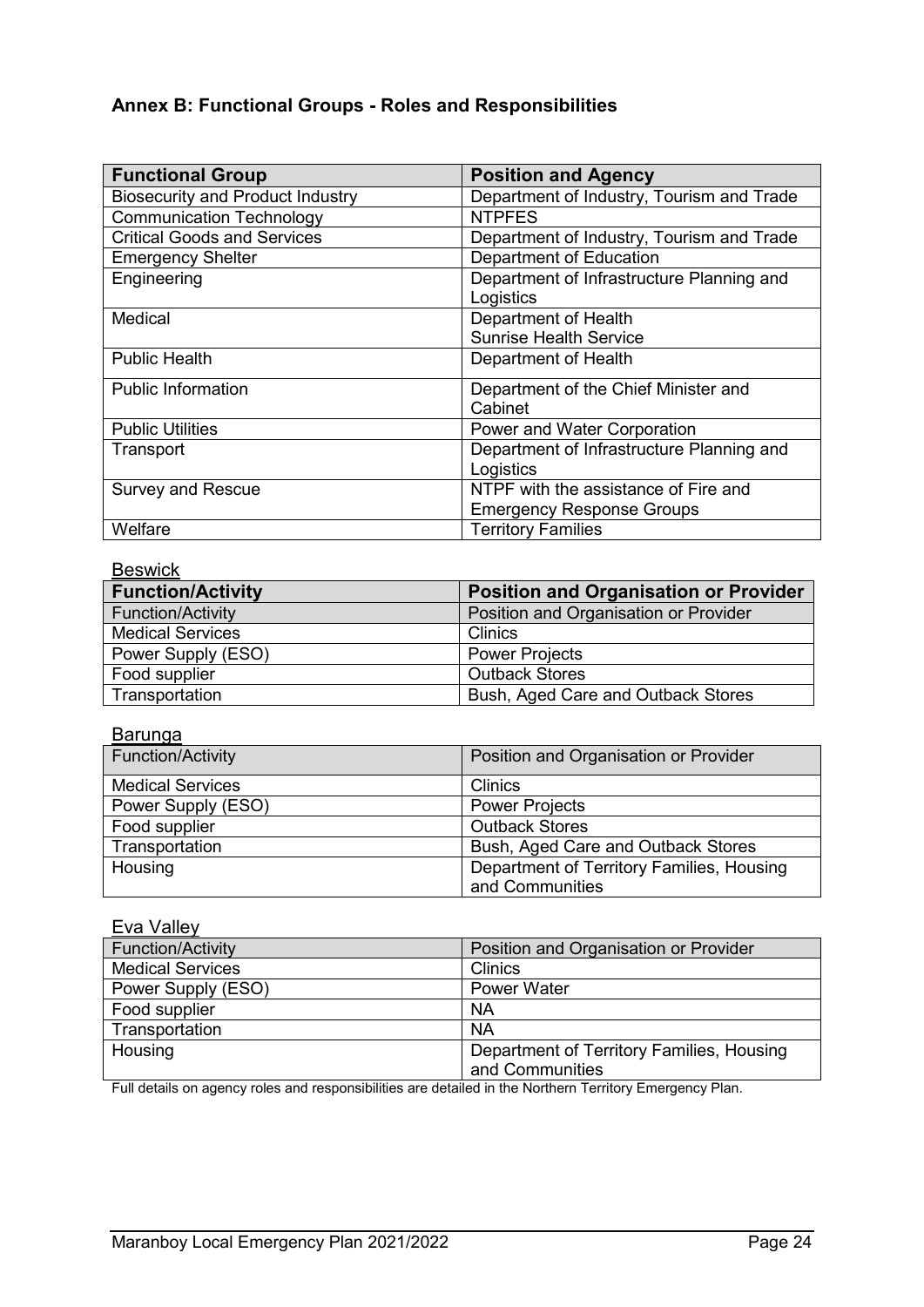#### <span id="page-24-0"></span>**Annex C: Functional Groups**

#### **Emergency Response and Recovery Functions with Identified Agencies/Organisation/Provider**

During an event some of these functions may be needed at a local level.

Please consider which agency or community member might be responsible for providing this function:

| <b>Functions</b>                                                                                                                    | Agency /Organisation/Provider responsible        |                                                |                                                |  |
|-------------------------------------------------------------------------------------------------------------------------------------|--------------------------------------------------|------------------------------------------------|------------------------------------------------|--|
|                                                                                                                                     | <b>Beswick</b>                                   | Barunga                                        | Eva Valley                                     |  |
| Animal / Livestock Management                                                                                                       | <b>RGRC</b>                                      | <b>RGRC</b>                                    | <b>RGRC</b>                                    |  |
| Anti-looting protection                                                                                                             | <b>NT Police</b>                                 | NT Police                                      | NT Police                                      |  |
| <b>Banking Services</b>                                                                                                             | <b>ATM Stores</b>                                | <b>ATM Stores</b>                              | <b>ATM Stores</b>                              |  |
| Broadcasting: What radio stations provide announcements                                                                             | <b>RGRC, BRACS</b><br>and ABC                    | RGRC,<br><b>BRACS</b> and<br><b>ABC</b>        | RGRC,<br><b>BRACS</b> and<br><b>ABC</b>        |  |
| Clearing of essential traffic routes                                                                                                | <b>RGRC</b>                                      | <b>RGRC</b>                                    | <b>RGRC</b>                                    |  |
| Clearing storm water drains                                                                                                         | <b>RGRC</b>                                      | <b>RGRC</b>                                    | <b>RGRC</b>                                    |  |
| Clothing and Household Items                                                                                                        | <b>Beswick Store</b>                             | Barunga Store                                  | Barunga Store                                  |  |
| Community Clean Up                                                                                                                  | <b>RGRC</b>                                      | <b>RGRC</b>                                    | <b>RGRC</b>                                    |  |
| Control, coordination and management                                                                                                | <b>NT Police</b>                                 | <b>NT Police</b>                               | <b>NT Police</b>                               |  |
| Coordination to evacuate public                                                                                                     | NT Police                                        | NT Police                                      | NT Police                                      |  |
| Critical Goods and Services (protect/resupply)<br>Food<br><b>Bottle Gas</b><br><b>Camping Equipment</b><br><b>Building supplies</b> | <b>Beswick Store</b>                             | Barunga Store                                  | Barunga Store                                  |  |
| Damaged public buildings: Coordination and inspections                                                                              | <b>TFHC</b>                                      | <b>TFHC</b>                                    | <b>TFHC</b>                                    |  |
| Disaster Victim Identification capability                                                                                           | NT Police                                        | NT Police                                      | NT Police                                      |  |
| <b>Emergency Alerts / SEWS</b>                                                                                                      | NT Police                                        | NT Police<br>NT Police                         |                                                |  |
| <b>Emergency Catering</b>                                                                                                           | <b>Beswick Store</b>                             | Barunga Store                                  | Barunga Store                                  |  |
| Emergency food distribution                                                                                                         | Beswick Store,<br><b>RGRC</b>                    | Barunga<br>Store, RGRC                         | Barunga Store,<br><b>RGRC</b>                  |  |
| Emergency Operations Centre (EOC),<br>including WebEOC, Recovery Coordination Centre (RCC)                                          | Government<br>Engagement<br>Coordinator<br>(GEC) | <b>GEC</b>                                     | <b>GEC</b>                                     |  |
| Emergency shelter. Staff, operations and control                                                                                    | School or<br>organisation<br>utilizing shelter   | School or<br>organisation<br>utilizing shelter | School or<br>organisation<br>utilizing shelter |  |
| Evacuation centre - Staffing, operations and control                                                                                | Police, NTES,                                    | Police, NTES,                                  | Police, NTES,                                  |  |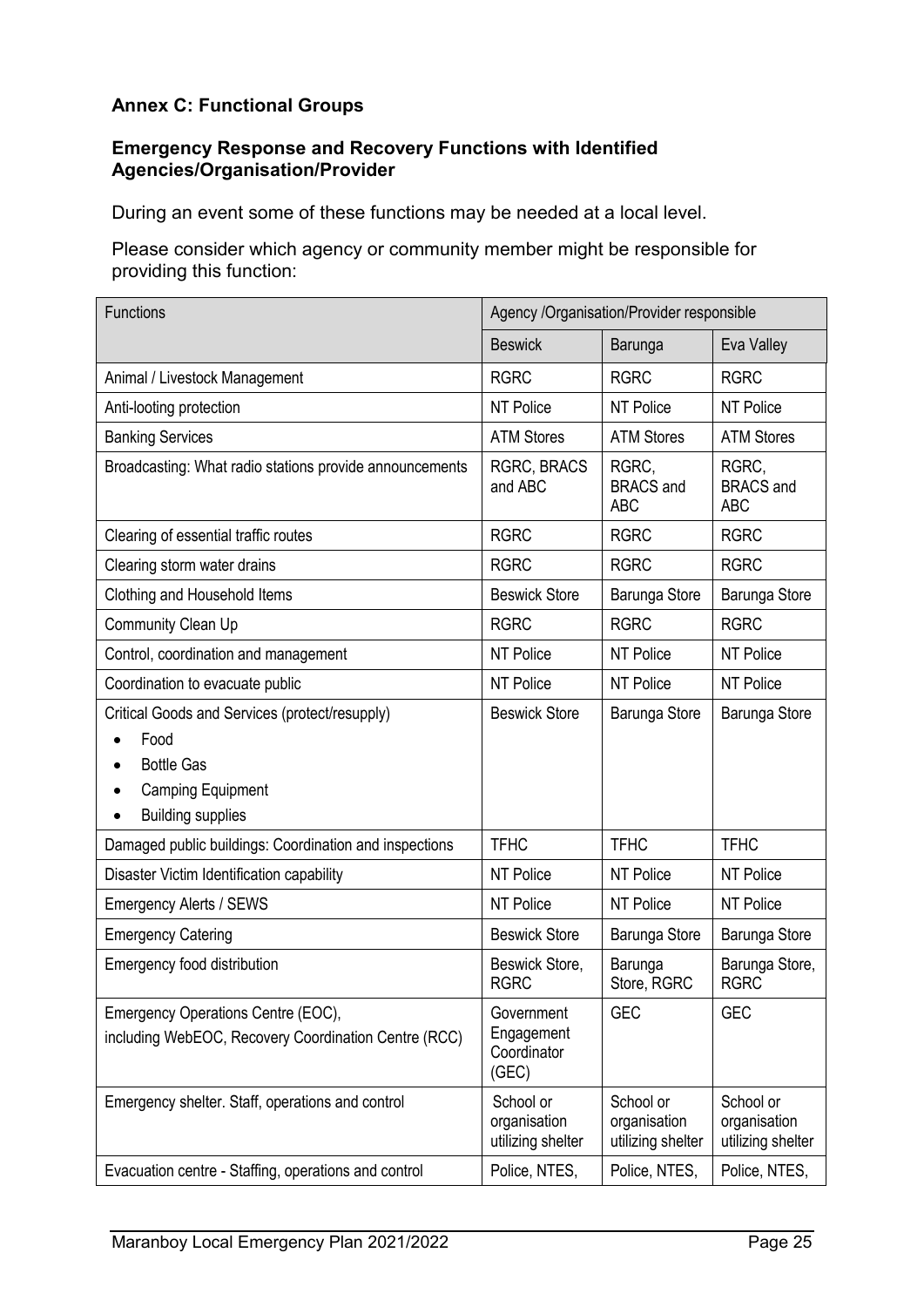| <b>Functions</b>                                                                                                        | Agency /Organisation/Provider responsible |                                            |                                               |
|-------------------------------------------------------------------------------------------------------------------------|-------------------------------------------|--------------------------------------------|-----------------------------------------------|
|                                                                                                                         | <b>Beswick</b>                            | Barunga                                    | Eva Valley                                    |
|                                                                                                                         | Education, Aged<br>care and RGRC          | Education,<br>Aged care and<br><b>RGRC</b> | Education,<br>Aged care and<br><b>RGRC</b>    |
| <b>Financial Relief /Assistance</b><br>Payments of NDRRA (National Disaster Relief and<br>Recovery Assistance)          | Centrelink                                | Centrelink                                 | Centrelink                                    |
| Identification of suitable buildings for shelters                                                                       | <b>RGRC</b>                               | <b>RGRC</b>                                | <b>RGRC</b>                                   |
| <b>Interpreter Services</b>                                                                                             | AIS and Locals                            | AIS and<br>Locals                          | AIS and Locals                                |
| Management of Expenditure in emergencies                                                                                | <b>NA</b>                                 | <b>NA</b>                                  | <b>NA</b>                                     |
| <b>Medical services</b>                                                                                                 | Sunrise Health<br>Clinic                  | Sunrise Health<br>Clinic                   | Sunrise Health<br>Clinic                      |
| Network communications (IT): Responders / Public<br>Maintenance and restoration of emergency communication              | Telstra                                   | Telstra                                    | Telstra                                       |
| Personal Support                                                                                                        | Sunrise Health<br>Clinic                  | Sunrise Health<br>Clinic                   | Sunrise Health<br>Clinic                      |
| Power: Protection and restoration :                                                                                     | Power Projects,<br><b>PowerWater</b>      |                                            | RGRC,<br><b>PowerWater</b>                    |
| Public messaging during response and recovery.                                                                          | RGRC, BRACS<br>and NT Police              | RGRC.<br><b>BRACS</b> and<br>NT Police     | RGRC.<br><b>BRACS</b> and<br><b>NT Police</b> |
| Public/Environmental Health (EH) management<br>All EH functions including water & food safety<br><b>Disease Control</b> | <b>NA</b>                                 | <b>NA</b>                                  | <b>NA</b>                                     |
| Rapid Impact Assessment                                                                                                 | RGRC. Police<br>and Power<br>Water        | RGRC, Police<br>and Power<br>Water         | RGRC, Police<br>and Power<br>Water            |
| <b>Recovery Coordination</b>                                                                                            | <b>DCM RGRC</b>                           | <b>DCM RGRC</b>                            | <b>DCM RGRC</b>                               |
| Repatriation                                                                                                            | <b>DoHCD</b>                              | <b>DoHCD</b>                               | <b>DoHCD</b>                                  |
| Restoration of public buildings                                                                                         | <b>RGRC</b>                               | <b>RGRC</b>                                | <b>RGRC</b>                                   |
| Restoration of roads and bridges (council/territory)<br>excluding railways                                              | <b>RGRC</b>                               | <b>RGRC</b>                                | <b>RGRC</b>                                   |
| Road management and traffic control including public<br>Information on road closures                                    | <b>RGRC</b>                               | <b>RGRC</b>                                | <b>RGRC</b>                                   |
| Sewerage: Protection and restoration                                                                                    | <b>PowerWater</b>                         | <b>PowerWater</b>                          | PowerWater                                    |
| Survey                                                                                                                  | NT Police,<br><b>RGRC</b>                 | NT Police,<br><b>RGRC</b>                  | NT Police,<br><b>RGRC</b>                     |
| Temporary accommodation (Recovery)                                                                                      | <b>RGRC</b>                               | <b>RGRC</b>                                | <b>RGRC</b>                                   |
| <b>Traffic Control</b>                                                                                                  | NT Police,<br><b>RGRC</b>                 | NT Police,<br><b>RGRC</b>                  | NT Police,<br><b>RGRC</b>                     |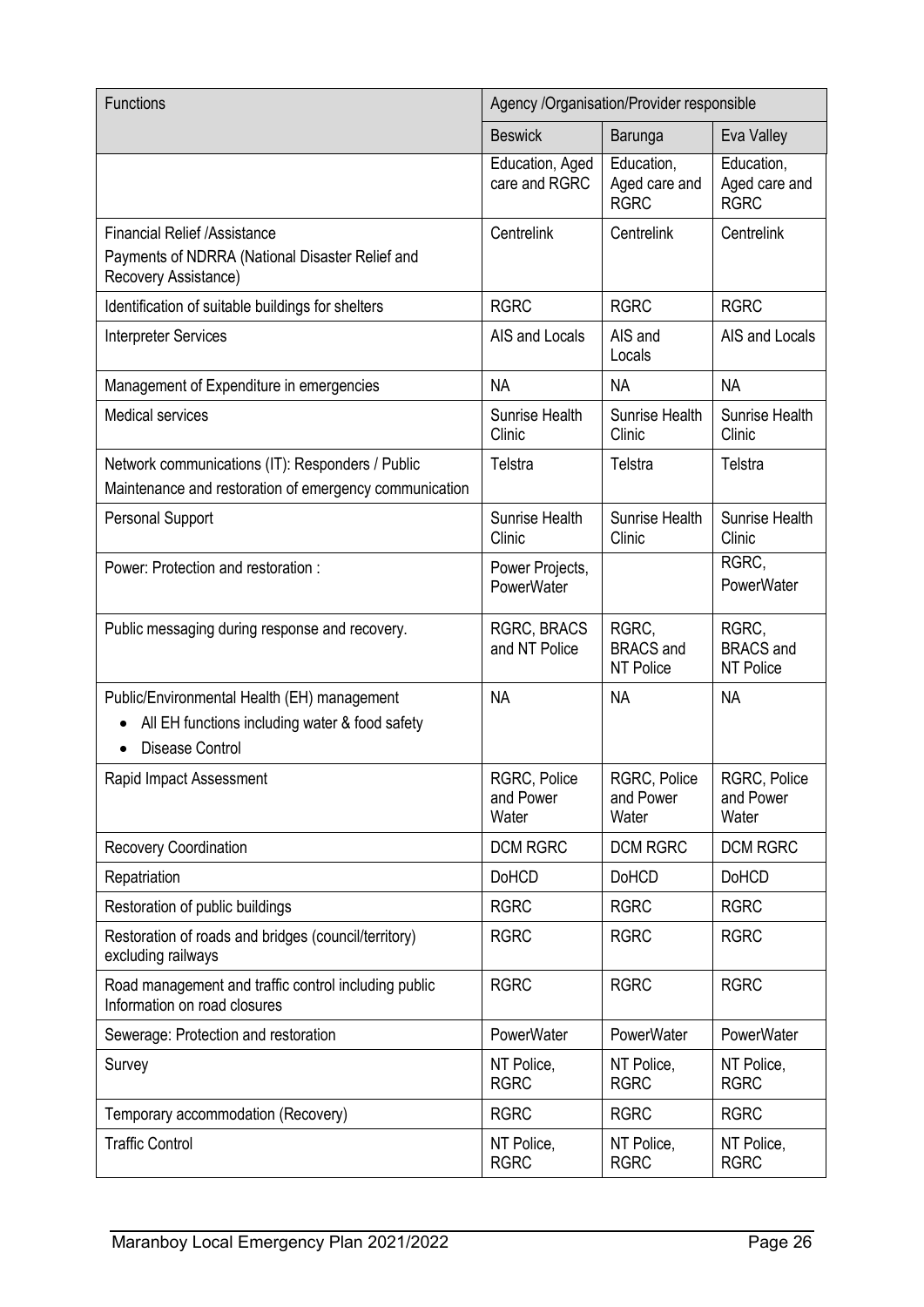| <b>Functions</b>                                                                 | Agency /Organisation/Provider responsible |                                  |                     |
|----------------------------------------------------------------------------------|-------------------------------------------|----------------------------------|---------------------|
|                                                                                  | <b>Beswick</b>                            | Barunga                          | Eva Valley          |
| Transport: Commercial and Public airport/ planes,<br>automobiles, ferries, buses | Transport                                 | Transport                        | Transport           |
| <b>Vulnerable Groups</b>                                                         | <b>RGRC</b>                               | Aged Care                        | <b>Aged Care</b>    |
| Waste management                                                                 | <b>RGRC</b>                               | <b>RGRC</b>                      | <b>RGRC</b>         |
| Collection                                                                       |                                           |                                  |                     |
| Disposal of Stock                                                                |                                           |                                  |                     |
| Water (including drinking water): Protection and restoration                     | Power Projects,<br>PowerWater             | Power<br>Projects,<br>PowerWater | RGRC,<br>PowerWater |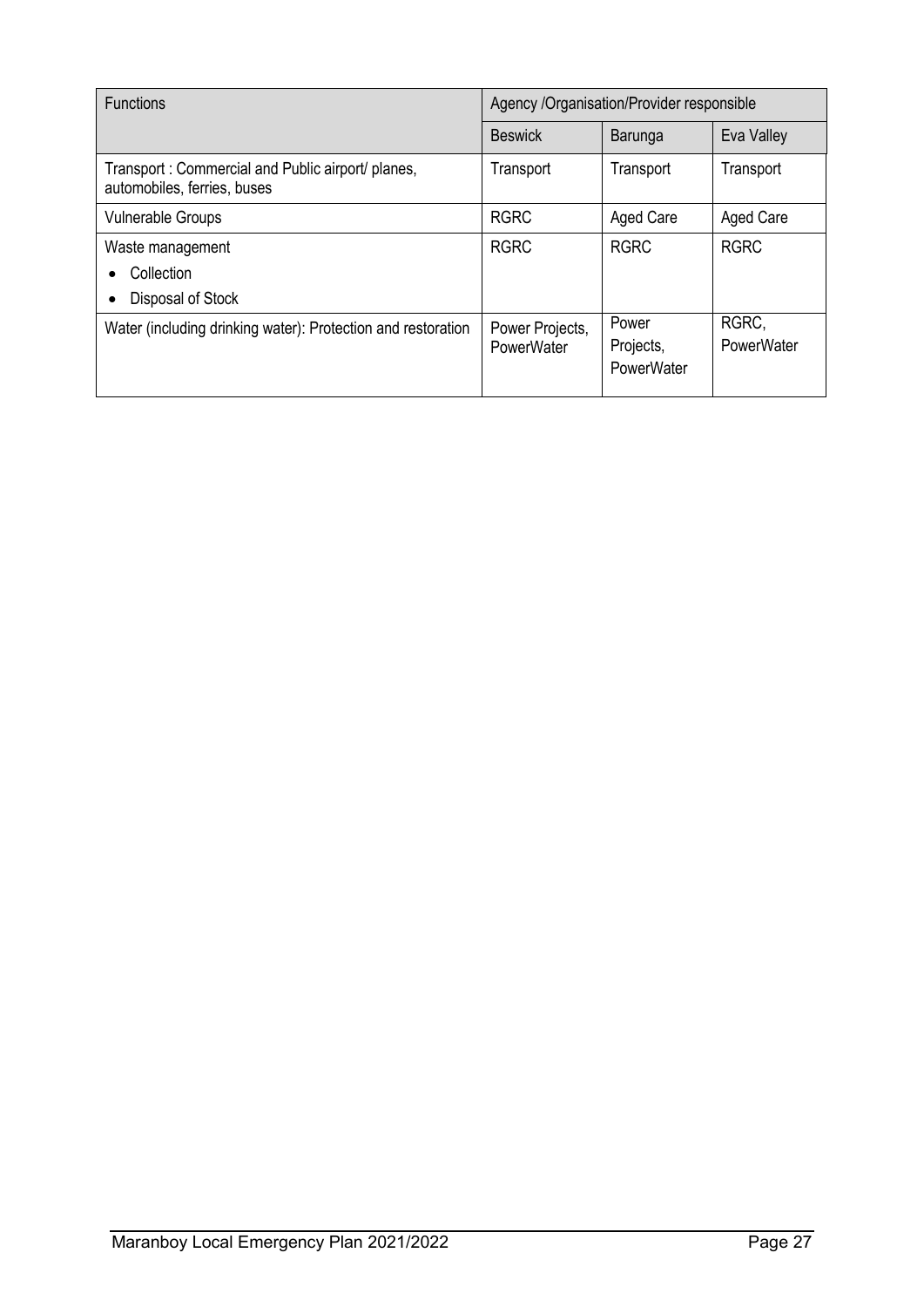#### **Annex D: Resource List**

#### RESOURCE REGISTER **Locality - Maranboy**

| Resource                                              | Communic<br>ations                                                | Fire<br>Fighting                                                                                                       | Rescue                                                                                                                                                | Medical                                                                                                 | Aircraft                                                                                                  |                                                                   | Vehicles                                                             |                | Plant                                                                                                               | Fuel                                                                            | Accommod<br>ation<br>/Shelter                                                             | <b>Food Supply</b><br>& Storage                                                                                                                |
|-------------------------------------------------------|-------------------------------------------------------------------|------------------------------------------------------------------------------------------------------------------------|-------------------------------------------------------------------------------------------------------------------------------------------------------|---------------------------------------------------------------------------------------------------------|-----------------------------------------------------------------------------------------------------------|-------------------------------------------------------------------|----------------------------------------------------------------------|----------------|---------------------------------------------------------------------------------------------------------------------|---------------------------------------------------------------------------------|-------------------------------------------------------------------------------------------|------------------------------------------------------------------------------------------------------------------------------------------------|
| Legend<br>Agency/Organisation                         | HF<br><b>UHF</b><br><b>VHF</b><br>Marine (M)<br>Satellite Ph (SP) | A=Appliance<br>D=Dropon Unit<br>T=Trailer<br>F=Foam<br>E=Extinguisher<br>(4.5kg and above)<br>GFU - Grass Fire<br>Unit | <b>RAR=Road Accident</b><br>Rescue Team<br><b>HE=Heavy Rescue</b><br>Equipment<br>WS=Workshop<br>PG=Portable Genset<br>FL=Floodlighting<br>$B =$ Boat | =Hospital<br>A=Ambulance<br>C=Clinic<br>F/A=First Aid<br>Kits<br>SF=Stretcher<br>(fld)<br>SB=Stretcher- | F=Fixed Wing<br>H=Helicopter<br>(oo)=Seating<br>Capacity<br>(s)=Stretcher<br>$(w)$ =Winch<br>(kg)=Payload | U=Utility<br>B=Bus (seating)<br>WT=Water tanker<br>FT=Fuel tanker | S=Sedan/Stationwagon<br>T=Truck (capacity)<br>LW=Liquid waste tanker |                | T=Tractor<br>B=Bulldozer<br>C=Crane (mobile)<br>F=Frontend<br>Loader<br>F/L=Forklift<br>L=Lowloader<br>B/H=Back hoe | A=Avgas<br>D=Distillate<br>J=Jet aviation<br>$L = LPG$<br>S=Super<br>U=Unleaded | B=Beds<br>R=Rooms<br>C=Caravans<br>$T = Tents$<br>Tp=Tarpaulins<br>Ps=Plastic<br>Sheeting | R=Retail store<br>B=Bulk dry goods<br>K=Commercial<br>Catering<br>P=Portable cooking<br>F=Freezer (fixed)<br>Fm=Freezer (mobile)<br>C=Coolroom |
|                                                       |                                                                   |                                                                                                                        |                                                                                                                                                       | (bsk)<br>B=Blankets                                                                                     |                                                                                                           | 2WD                                                               | 4WD                                                                  | All<br>Terrain | G=Grader<br>BC=Bobcat                                                                                               |                                                                                 |                                                                                           |                                                                                                                                                |
| <b>Maranboy Police</b>                                | SP, UHF                                                           | T, GFU, E                                                                                                              | RAR,                                                                                                                                                  | F/A                                                                                                     |                                                                                                           |                                                                   | U,<br>U, U                                                           |                |                                                                                                                     | D                                                                               |                                                                                           |                                                                                                                                                |
| <b>Sunrise Health</b>                                 | <b>UHF</b>                                                        |                                                                                                                        |                                                                                                                                                       | A, A, A, A, A, C, C, C,<br>F/A, SF, B                                                                   |                                                                                                           |                                                                   | U,<br>U,<br>U, U<br>, U,<br>U                                        |                |                                                                                                                     |                                                                                 |                                                                                           |                                                                                                                                                |
| <b>Roper Gulf Council</b>                             | <b>UHF</b>                                                        | T, GFU, E                                                                                                              | <b>WS, B (4m)</b><br>flat bottom<br>and 7x life<br>jackets)                                                                                           |                                                                                                         |                                                                                                           | T, B                                                              | U,<br>U,<br>U,<br>U,<br>U, U                                         |                | F, B/H                                                                                                              | U, D                                                                            |                                                                                           |                                                                                                                                                |
| <b>Outback Stores</b>                                 |                                                                   |                                                                                                                        |                                                                                                                                                       |                                                                                                         |                                                                                                           | B                                                                 | U,<br>U,<br>U,                                                       |                |                                                                                                                     |                                                                                 |                                                                                           | R, R, B, B, F,<br>F, C, C, K, P                                                                                                                |
| <b>Education</b><br><b>Department</b>                 |                                                                   |                                                                                                                        |                                                                                                                                                       | F/A                                                                                                     |                                                                                                           |                                                                   |                                                                      |                |                                                                                                                     |                                                                                 | $\mathsf R$                                                                               |                                                                                                                                                |
| <b>Government</b><br><b>Engagement</b><br>Coordinator |                                                                   |                                                                                                                        |                                                                                                                                                       |                                                                                                         |                                                                                                           |                                                                   | U                                                                    |                |                                                                                                                     |                                                                                 | $\mathsf R$                                                                               |                                                                                                                                                |

<span id="page-27-0"></span>*Where Functional Groups are identified, those agencies are responsible for ensuring that a record of resources available during an event are completed and made available to the Local Controller during an event*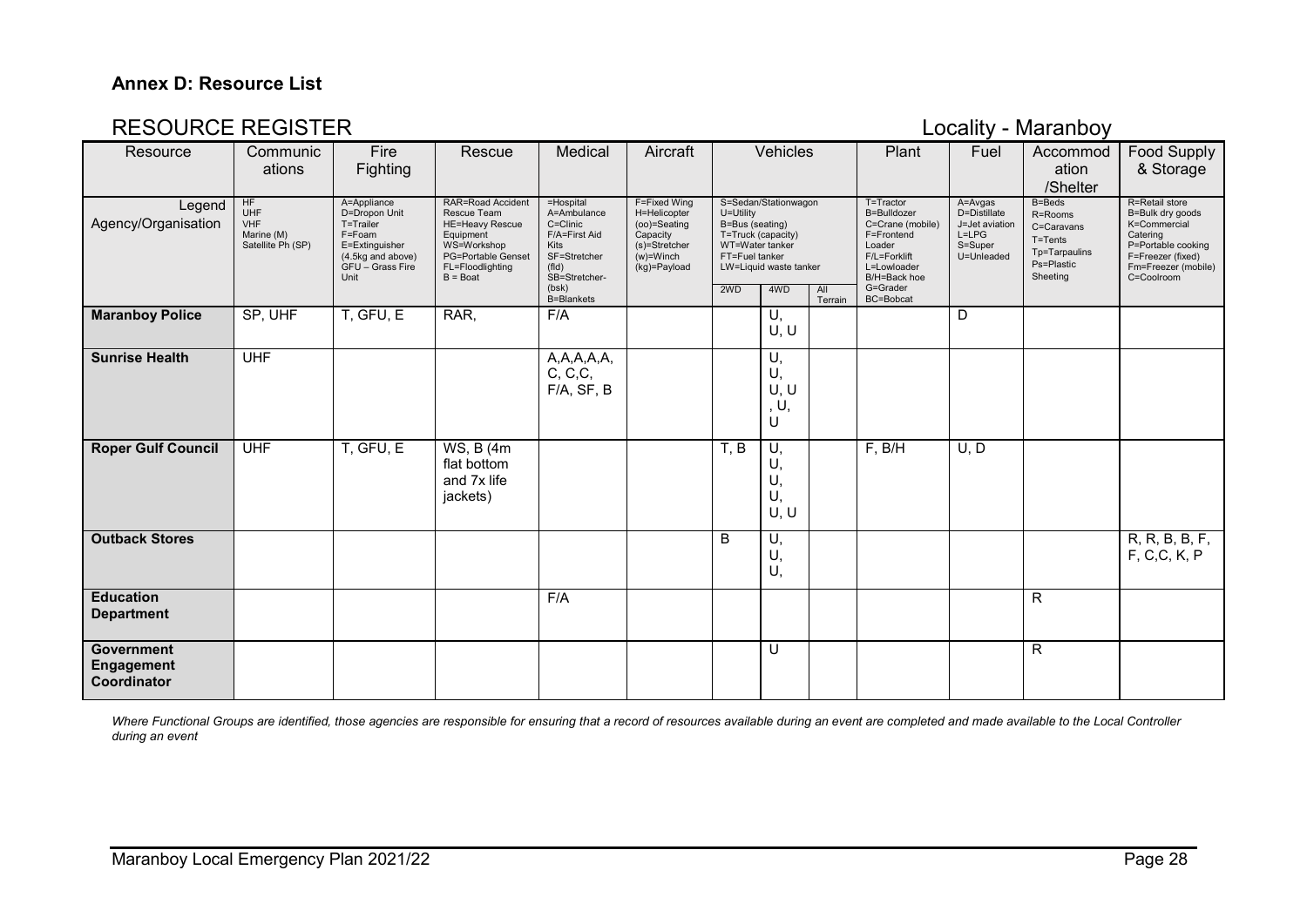#### <span id="page-28-0"></span>**Annex E: Identified Risk Guideline - Transport**

#### **TRANSPORT INCIDENT**

#### **Introduction**

This plan provides generic guidance on the response to road, marine and air emergencies within the District which necessitate the activation of emergency management arrangements.

#### **Motor Vehicle**

Main roads within the District are well maintained and have a bitumen surface. An extensive four wheel drive track network is also present throughout the NT that creates additional potential issues associated with remote area incidents.

Vehicular traffic ranges from cars to motorcycles, tourist coaches, caravans, road trains, and stock and fuel transporters. The vast majority of traffic accidents will be dealt with under existing day to day arrangements. Traffic accidents involving hazardous materials are covered under HAZMAT Risk.

#### **Aircraft**

Aircraft movements in the Maranboy district include small fixed wing aircraft and rotary wing aircraft generally used for aerial mustering.

Region personnel involved with aircraft accidents are advised to obtain and read a copy of the Australian Transport Safety Bureau *[Civil and Military Aircraft Accident](http://www.atsb.gov.au/publications/2014/hazards-at-accident-sites_v6.aspx)  [Procedures for Police Officers and Emergency Services Personnel.](http://www.atsb.gov.au/publications/2014/hazards-at-accident-sites_v6.aspx)*

#### **Initial Responses**

Police would attend and assess situation. From the initial assessment the Local Controller will decide if the situation needs to be escalated to involve other stake holders.

#### **Rescue**

As information comes in from reconnaissance teams about the location and condition of survivors, rescue teams will respond.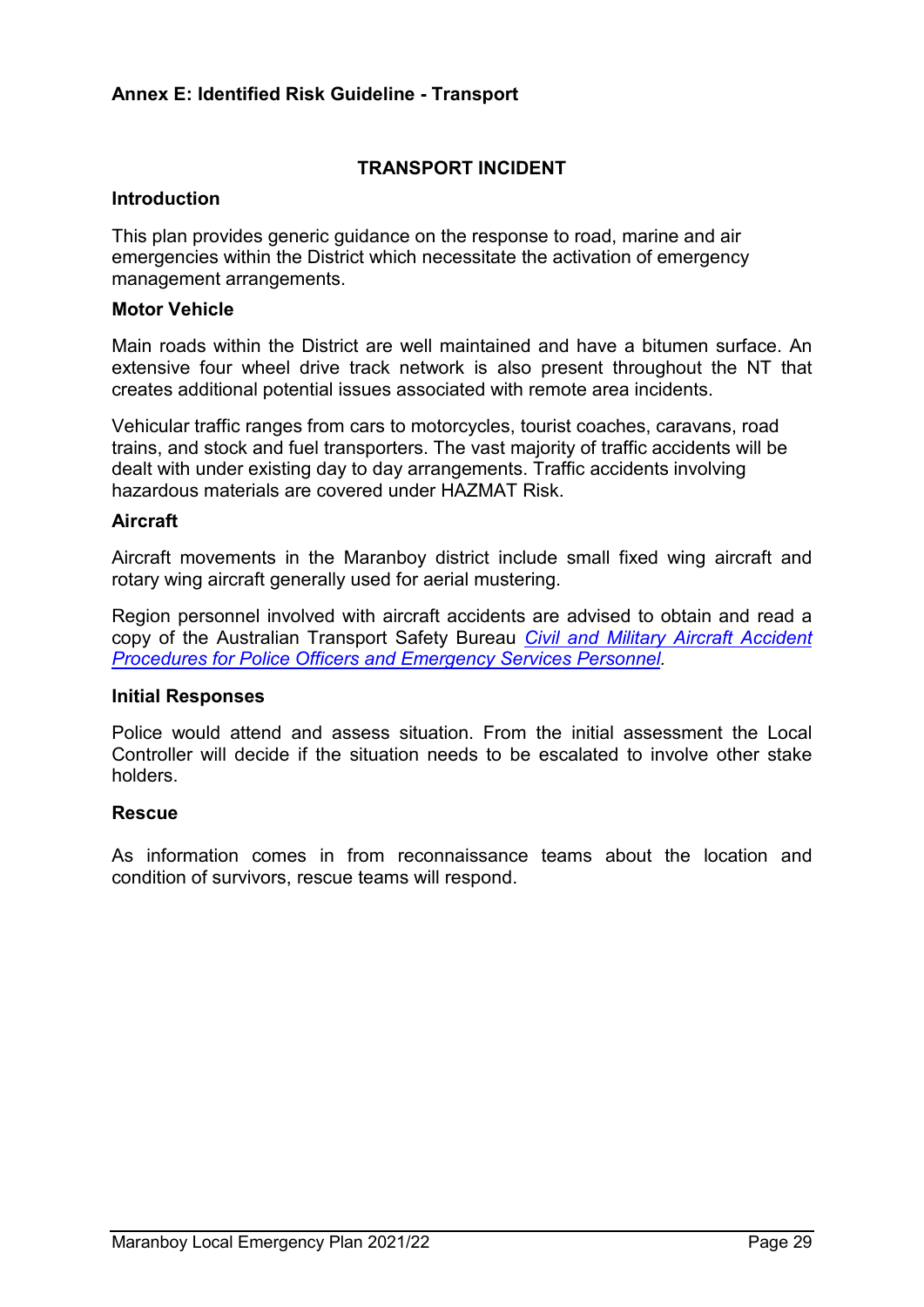#### ACTIONS TO BE TAKEN – TRANSPORT INCIDENT

| <b>Organisation/Provider</b> | <b>Stage 1 Alert</b> | <b>Stage 2: Standby</b> | <b>Stage 3: Activation</b>           | Stage 4: Stand down                          | Stage 5: Recovery                    |
|------------------------------|----------------------|-------------------------|--------------------------------------|----------------------------------------------|--------------------------------------|
| <b>ALL MEMBERS</b>           |                      |                         | Attend Briefings.                    | Attend Briefings.                            | Attend Briefings.                    |
|                              |                      |                         | Inform key personnel                 | Inform key personnel.                        | Inform key personnel.                |
|                              |                      |                         | Provide SITREPS.                     | Provide SITREPS.                             | Provide SITREPS.                     |
| <b>LOCAL CONTROLLER</b>      |                      |                         | Notify relevant Group<br>Leaders.    | Notify relevant Group<br>Leaders.            | Notify relevant Group<br>Leaders.    |
|                              |                      |                         | NTES Duty Officer                    | <b>NTES Duty Officer</b>                     | <b>NTES Duty Officer</b>             |
|                              |                      |                         | Set up WebEOC<br>incident.           | Set up WebEOC<br>incident.                   | Set up WebEOC<br>incident.           |
|                              |                      |                         | Convene LEC briefing if<br>required. | Convene LEC briefing if<br>required Leaders. | Convene LEC briefing if<br>required. |
|                              |                      |                         |                                      |                                              |                                      |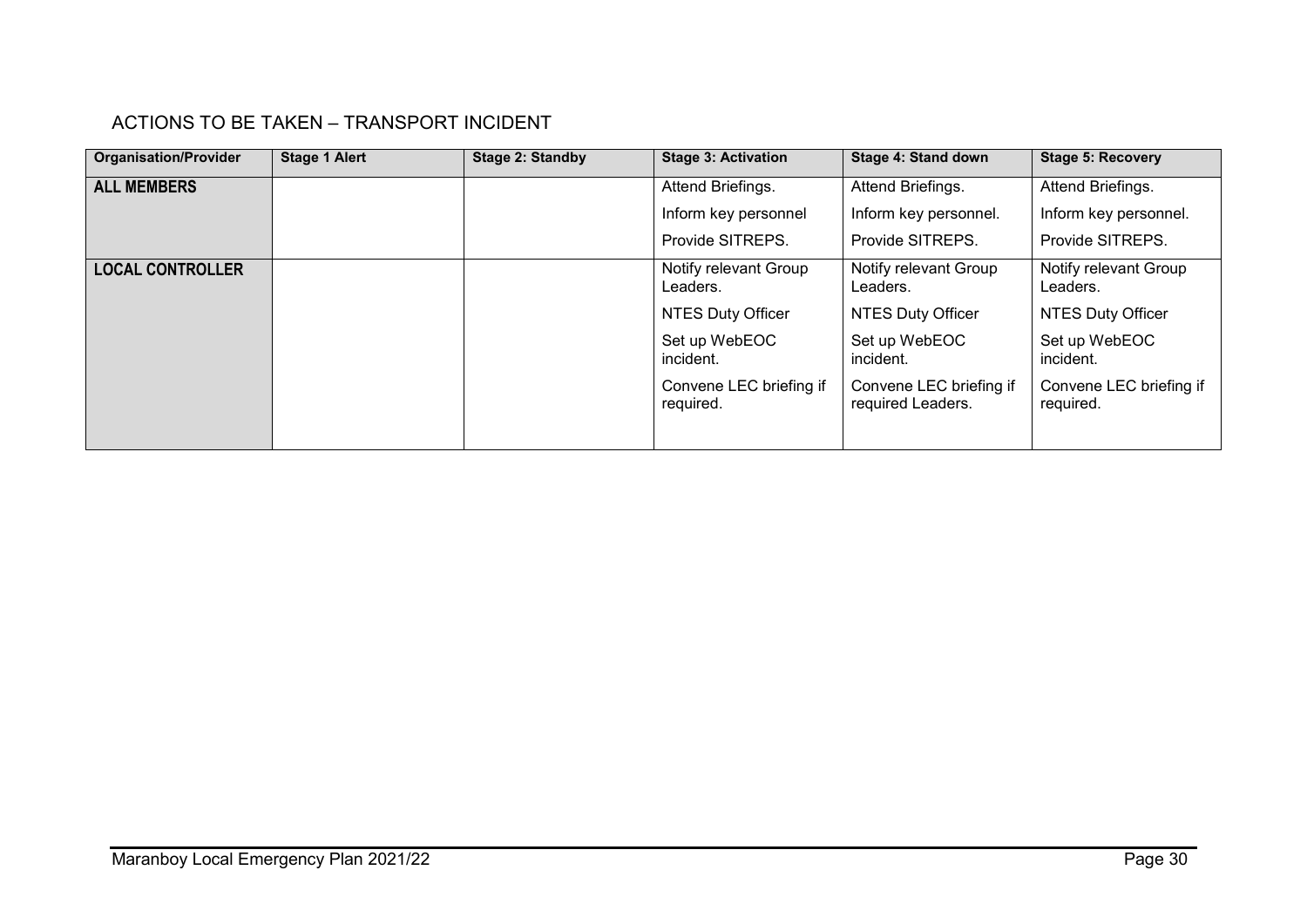#### <span id="page-30-0"></span>**Annex F: Identified Risk Guideline – Hazmat**

#### **Introduction**

Police would attend and assess situation. From the initial assessment the Local Controller will decide if the situation needs to be escalated to involve other stake holders. Maranboy does not have the resources to contain any HAZMAT incident.

#### **Incident Controller**

The Local Controller is the Incident Controller

| <b>Organisation/Provider</b> | Stage 1                                 | Stage 2:                                | Stage 3:                                | Stage 4:                         | Stage 5:                                |
|------------------------------|-----------------------------------------|-----------------------------------------|-----------------------------------------|----------------------------------|-----------------------------------------|
|                              | <b>Alert</b>                            | <b>Standby</b>                          | <b>Activation</b>                       | <b>Stand down</b>                | <b>Recovery</b>                         |
| <b>ALL MEMBERS</b>           | Attend Briefings.                       | Attend Briefings.                       | Attend Briefings.                       | Attend Briefings.                | Attend Briefings.                       |
|                              | Inform key                              | Inform key                              | Inform key                              | Inform key                       | Inform key                              |
|                              | personnel.                              | personnel.                              | personnel                               | personnel.                       | personnel.                              |
|                              | Provide<br><b>SITREPS</b>               | Provide<br><b>SITREPS</b>               | Provide<br>SITREPS.                     | Provide SITREPS.                 | Provide<br>SITREPS.                     |
| <b>LOCAL CONTROLLER</b>      | Notify relevant                         | Notify relevant                         | Notify relevant                         | Notify relevant                  | Notify relevant                         |
|                              | Group Leaders.                          | Group Leaders.                          | Group Leaders.                          | Group Leaders.                   | Group Leaders.                          |
|                              | NTES Duty                               | <b>NTES Duty</b>                        | NTES Duty                               | NTES Duty Officer                | <b>NTES Duty</b>                        |
|                              | Officer                                 | Officer                                 | Officer                                 | Set up WebEOC                    | Officer                                 |
|                              | Set up WebEOC                           | Set up WebEOC                           | Set up WebEOC                           | incident.                        | Set up WebEOC                           |
|                              | incident.                               | incident.                               | incident.                               | Convene LEC                      | incident.                               |
|                              | Convene LEC<br>briefing if<br>required. | Convene LEC<br>briefing if<br>required. | Convene LEC<br>briefing if<br>required. | briefing if required<br>Leaders. | Convene LEC<br>briefing if<br>required. |
|                              |                                         |                                         |                                         |                                  |                                         |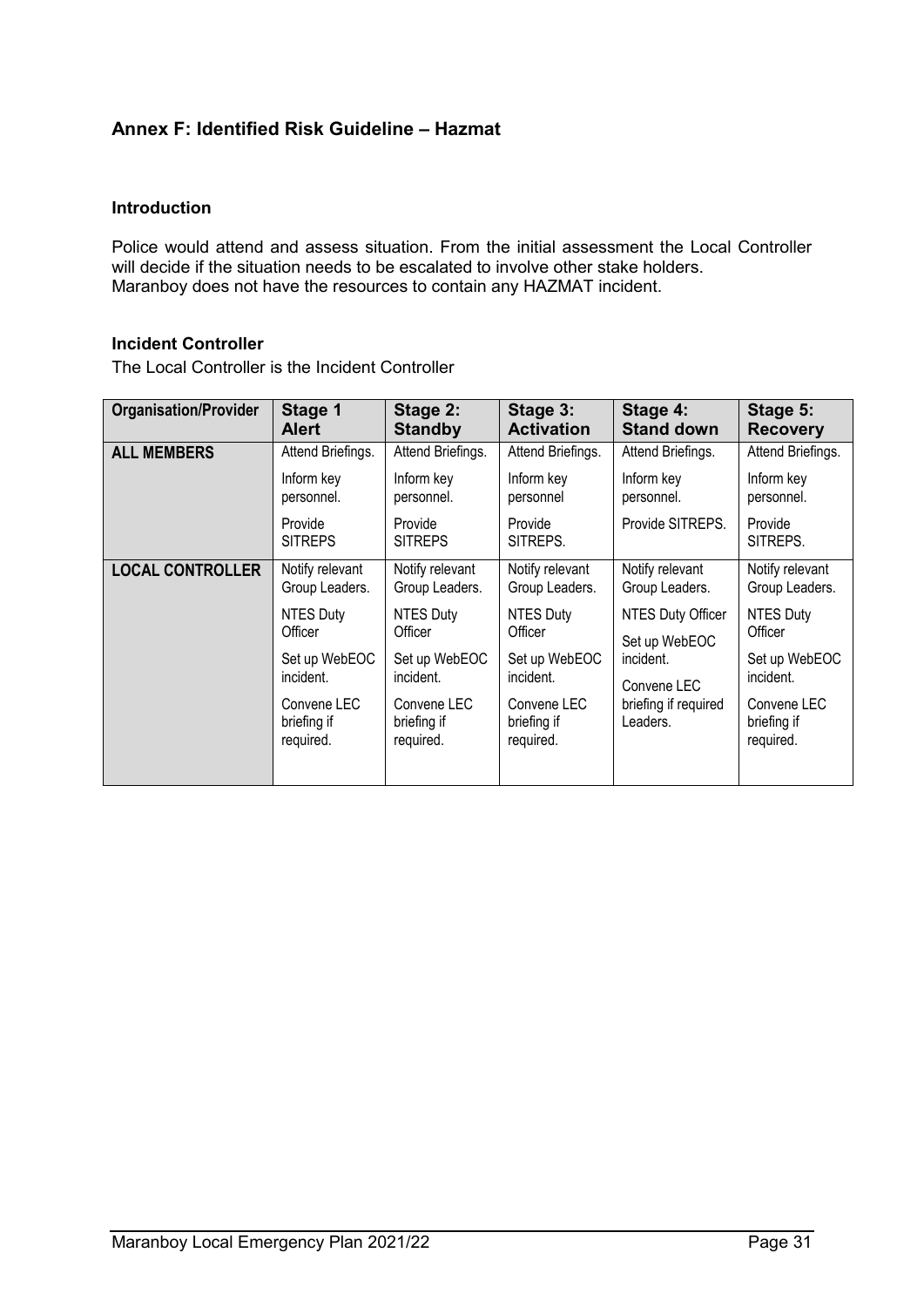#### <span id="page-31-0"></span>**Annex G: Identified Risk Guidelines - Flood**

#### **Flood**

#### **Introduction**

Maranboy district encompasses an area of approximately 90,000 sq kms and covers the communities of Barunga, Beswick (Wugularr), and Eva Valley (Manyalluluk). Of the communities within the district, only Beswick is subject to recorded flooding, however, there is the possibility of it occurring at Barunga Community as it came close to doing so in the Australia Day floods of 1998.

The district also covers several pastoral properties, of which only one, being Wongalara Station, is directly threatened by flooding.

#### **Natural Drainage and Flooding**

The communities of Barunga and Beswick are both serviced by the Central Arnhem Road, the single road that traverses the entire length of the district, from the Stuart Highway to the Goyder River. This road may be cut at the following points during severe weather.

| <b>Roper Creek</b>      | 5kms   |
|-------------------------|--------|
| Four Mile floodway      | 15kms  |
| <b>Beswick Creek</b>    | 28kms  |
| Dook Creek              | 57kms  |
| <b>Waterhouse River</b> | 58kms  |
| <b>Flying Fox Creek</b> | 180kms |

#### **Localised Flooding**

Beswick (Wugularr) Community is subject to flooding from the Waterhouse River, which runs 1km to the west of the community.

Road access to the community is cut by rising water at the Waterhouse River bridge which is approximately 1km west of the Community, and Dook Creek bridge, approximately 2kms west of the Community, prior to the community actually flooding.

Flooding initially begins at the eastern side of the community, with Wugularr billabong, situated on the northern side of the community overflowing its' banks. The south-western end of the community is the last area to be inundated, this area having the aged care facility, and mechanical workshops situated in it.

Access to the community during this time is by boat or rotary wing aircraft only. Boat access is made difficult, as the Central Arnhem Road is cut at Dook Creek, making it necessary to travel down Dook Creek to its' junction with the Water House River, and then travel up stream to reach the community.

In cases of extreme flooding, Dook Creek and the Water House River will become one body of water. When this occurs, Beswick Community will have flooded to approximately 1m in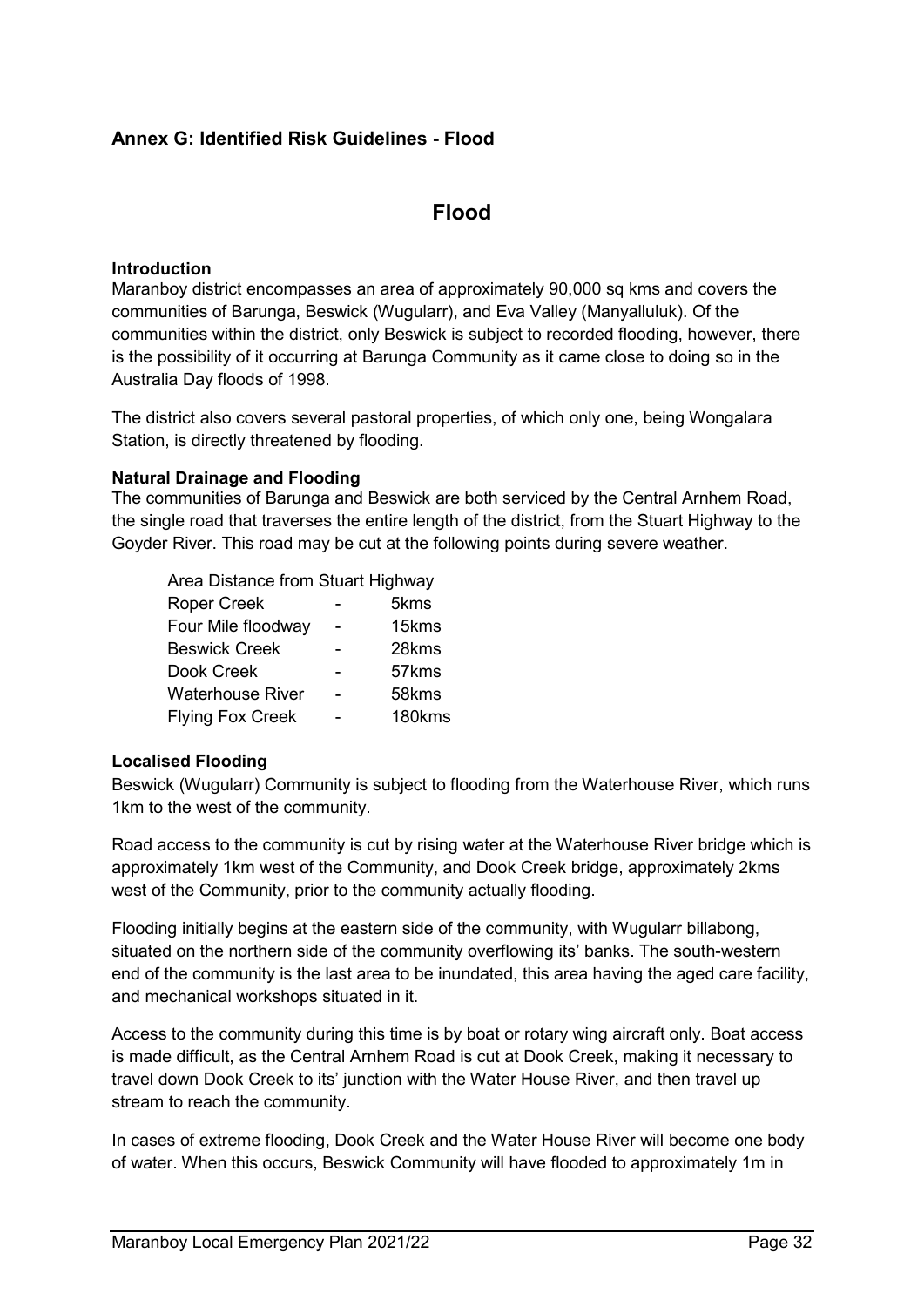depth throughout parts of the town. Detailed flood emergency response procedures for Beswick Community are included later in this Annex.

#### **Barunga Community**

Barunga Community is possibly threatened by flooding from Beswick Creek, which runs along the western edge of the community.

The road into the community may be cut at the Beswick Creek Bridge, and has on one occasion been actually washed away by the force of water when in flood conditions.

Areas of the community that may become affected by flooding would include the Store, Church, and School. Residences in the areas of 'Sunrise Camp' and 'Bottom Camp' may also be affected if the community floods. This could initially relate to house lots 167, 168 and 304.

The areas of 'Top Camp' should not be affected by flooding.

#### **Flood Forecasting**

The Flood Forecasting Team, Natural Systems Branch, Department of Infrastructure, Planning and Environment provide flood height advice and selective forecast advice for river systems in the NT, including the Waterhouse River. This is prepared from river gauges and fluviometry, data and some rainfall forecasting from the Bureau of Meteorology. Information from this source is provided by the NTES Duty Officer.

If it is considered probable that the Beswick Community will flood due to heavy rainfall or other extraordinary circumstances, the Maranboy Local Controller is to inform Superintendent Arnhem Division and the Duty Officer NTES.

| <b>Advise Levels</b> | Description-                                                                   | Public Messaging Broadcast with BOM Flood Message<br>Advise                                                                                     |
|----------------------|--------------------------------------------------------------------------------|-------------------------------------------------------------------------------------------------------------------------------------------------|
| Watch                | Flood waters are contained within the<br>river banks.                          | Flood Early Warning system will be activated.                                                                                                   |
| Minor Flooding       | The "watch point' at the Central<br>Arnhem Highway has reached 7.67<br>metres. | A Minor Floor Warning for BESWICK has now been declared.<br>All Residents are advised to listen carefully to this advice.                       |
|                      |                                                                                | The "watch point" at the Central Arnhem Highway has reached<br>7.67 metres.                                                                     |
|                      |                                                                                | Consider your actions. Take necessary steps to ensure your<br>personal safety, and protection of your property. Stock up on<br>essential items. |
|                      |                                                                                | If evacuating, take essential medicines, baby necessities,<br>clothing, blankets, a torch and valuable personal papers with<br>you.             |
|                      |                                                                                | We advise you stay with friends or family not in the flood<br>prone area.                                                                       |
|                      |                                                                                | There are NO public shelters open at this time.                                                                                                 |

#### **Flooding Advice**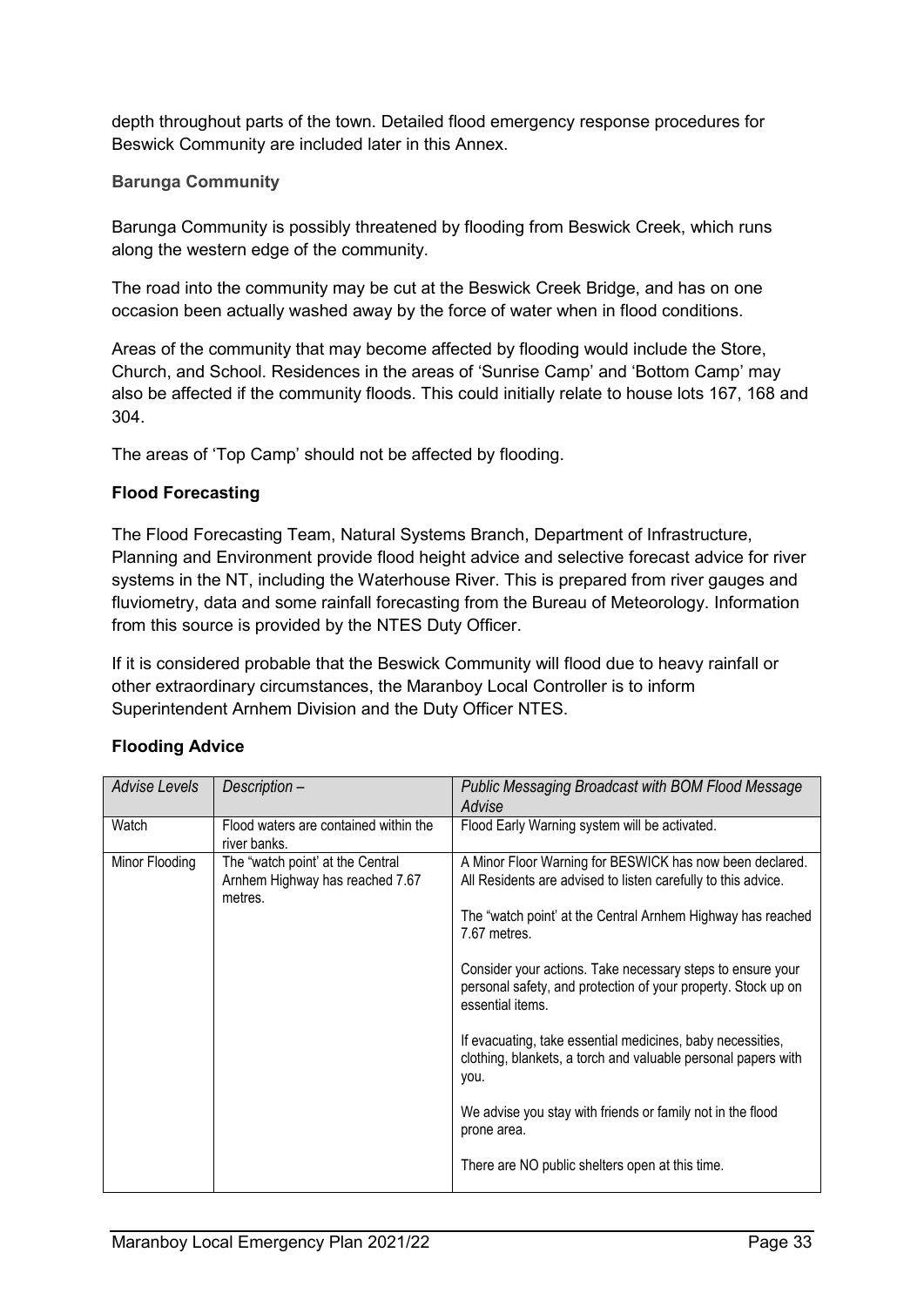|                      |                                                                                                                             | This has been a MINOR FLOOD WARNING FOR BESWICK                                                                                                                                                                                             |
|----------------------|-----------------------------------------------------------------------------------------------------------------------------|---------------------------------------------------------------------------------------------------------------------------------------------------------------------------------------------------------------------------------------------|
|                      |                                                                                                                             | If you decide to evacuate, you should take essential<br>medicines, baby necessities, clothing, blankets, a torch and<br>valuable                                                                                                            |
|                      |                                                                                                                             | For more information please phone - 1800 500 070 - Flood<br>Line.                                                                                                                                                                           |
|                      |                                                                                                                             | Or go to the Bureau of Meteorology website: www.bom.gov.au<br>for more information on rainfalls etc.                                                                                                                                        |
|                      |                                                                                                                             | Stay tuned to this station for further information and advice.                                                                                                                                                                              |
| Moderate<br>Flooding | The "watch point' at the Central<br>Arnhem Highway has reached 8.07<br>metres.                                              | A Moderate Flood Warning for BESWICK has now been<br>declared.                                                                                                                                                                              |
|                      | Flooding will cover extensive areas,                                                                                        | All residents - listen carefully to this advice.                                                                                                                                                                                            |
|                      | and the following buildings in Beswick<br>could be affected at floor level of lots;<br>8, 9, 10 & 35, 39, 40, 41, 42 & 123, | The height of the river at the "watch point' at the Central<br>Arnhem Highway has reached 8.07 metres and predicted to<br>rise.                                                                                                             |
|                      | 124, 125, 126                                                                                                               | Gates at 5 Mile to be closed. Access only by essential<br>services and emergency vehicles.                                                                                                                                                  |
|                      |                                                                                                                             | If you are in a threatened area take action now. Ensure you<br>safety and protect your property.                                                                                                                                            |
|                      |                                                                                                                             | If you decide to evacuate, you should take essential<br>medicines, baby necessities, clothing, blankets, a torch and<br>valuable personal papers. You are advised to arrange to stay<br>with friends or family not in the flood prone area. |
|                      |                                                                                                                             | NO public shelters are open at this time.                                                                                                                                                                                                   |
|                      |                                                                                                                             | This has been a MODERATE FLOOD WARNING FOR<br><b>BESWICK</b>                                                                                                                                                                                |
|                      |                                                                                                                             | For more information please phone - 1800 500 070 - Flood<br>Line.                                                                                                                                                                           |
|                      |                                                                                                                             | Or go to the Bureau of Meteorology website: www.bom.gov.au<br>for more information on rainfalls etc.                                                                                                                                        |
|                      |                                                                                                                             | Stay tuned to this station for further information and advice or<br>refer to SecureNT online.                                                                                                                                               |
| Major Flooding       | The "watch point' at the Central<br>Arnhem Highway has reached 8.27<br>metres.                                              | A Major Flood Warning for BESWICK has now been declared.<br>All residents - listen carefully to this advice.                                                                                                                                |
|                      |                                                                                                                             | The "watch point" at the Central Arnhem Highway has reached<br>8.27m and predicted to rise.                                                                                                                                                 |
|                      | Flooding will cover extensive areas,<br>and the following buildings in Beswick<br>could be affected at floor level of lots  | If you are in a threatened area take action now. Ensure your<br>safety and protect your property.                                                                                                                                           |
|                      | when;<br>The "watch point' at the Central<br>Arnhem Highway has reached<br>Height level of                                  | If you decide to evacuate, you should take essential<br>medicines, baby necessities, clothing, blankets, a torch and<br>valuable personal papers with you.                                                                                  |
|                      | 8.27m<br>Floor Level of Lots 53                                                                                             | You are advised to stay with friends or family not in the flood                                                                                                                                                                             |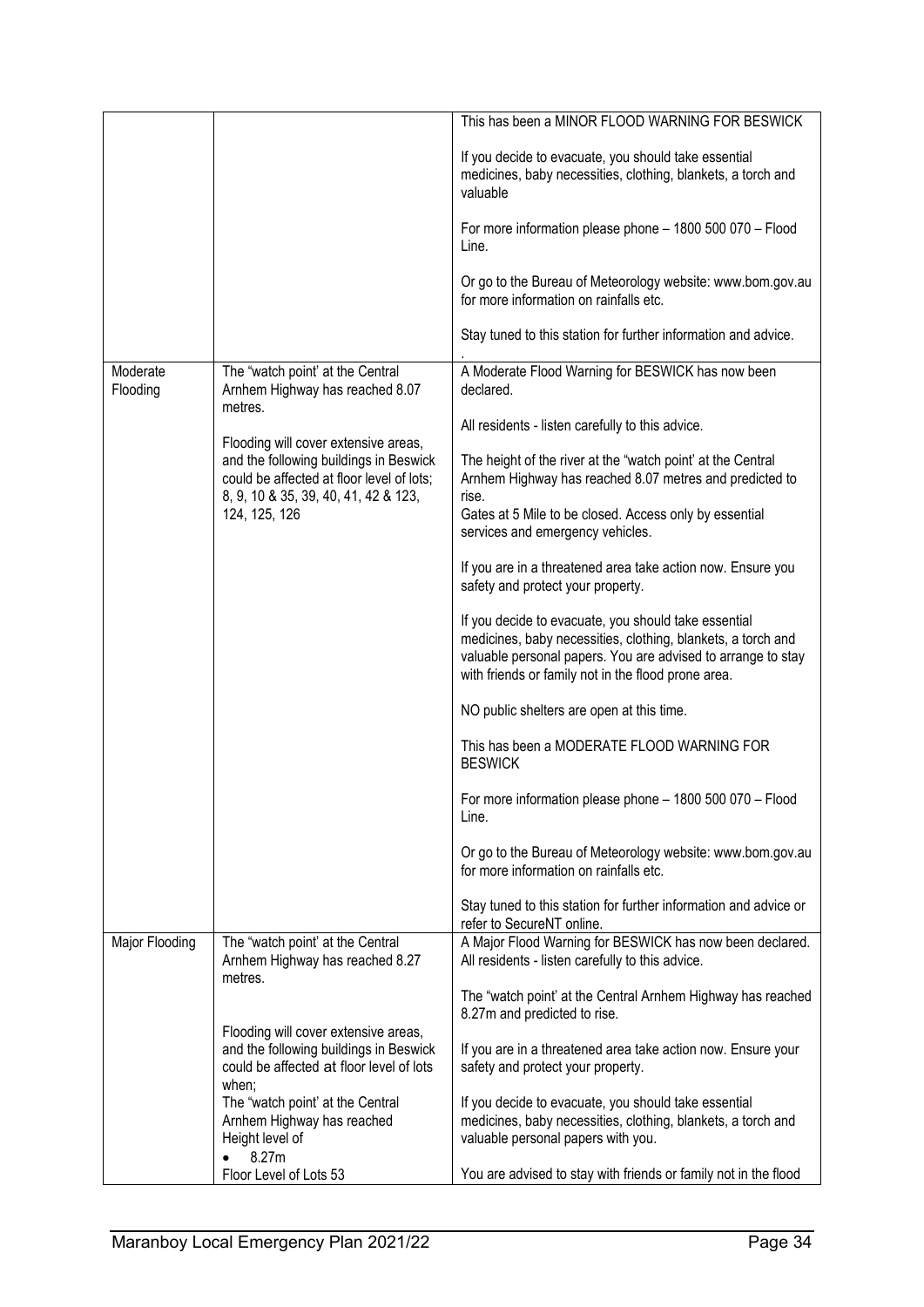|                                 | 8.47m<br>$\bullet$                                                                                                                         | prone area.                                                                                                                                                                                        |
|---------------------------------|--------------------------------------------------------------------------------------------------------------------------------------------|----------------------------------------------------------------------------------------------------------------------------------------------------------------------------------------------------|
|                                 | Floor Level of Lots 5, 13, 14, 15, 16,<br>17, 18, 19, 23, 24, 25, 26, 27, 29, 31,<br>32, 56, 57, 58, 90, 91, 92, 93, 96, 97,<br>116        | If you do not have this option please advise the NT Police to<br>enable alternative arrangements to be made.                                                                                       |
|                                 | 8.67 m                                                                                                                                     | This has been Major Flood Warning for BESWICK                                                                                                                                                      |
|                                 | Floor Level of Lots 36, 37, 38, 46, 48,<br>49, 112<br>9.07m                                                                                | For more information please phone - 1800 500 070 - Flood<br>Line.                                                                                                                                  |
|                                 | Floor Level of Lots 21, 30, 43, 44, 45,<br>76, 87, 88, 89, 98, 100, 109, 110<br>9.27 m<br>$\bullet$                                        | Or go to the Bureau of Meteorology website: www.bom.gov.au<br>for more information on rainfalls etc.                                                                                               |
|                                 | Floor Level of Lots 85<br>9.58m<br>$\bullet$<br>2000 Flood Level<br>9.67m                                                                  | Stay tuned to this station for further information and advice or<br>refer to SecureNT online.                                                                                                      |
|                                 | $\bullet$<br>Floor Level of Lots 75, 84, 106, 115<br>10.06m<br>1998 Flood Level<br>10.07 m<br>$\bullet$<br>Floor Level of Lots 81, 83, 113 |                                                                                                                                                                                                    |
| <b>Fallen River</b><br>Height   | A "Falling River Height" Advice for<br>Beswick has now been declared.                                                                      | The height at the "watch point' at the Central Arnhem Highway<br>is falling and expected to continue falling.                                                                                      |
|                                 | All residents are advised to listen                                                                                                        | Currently a Flood Warning for BESWICK is in effect.                                                                                                                                                |
|                                 | carefully to this advice.                                                                                                                  | Where required, emergency services will be activated to<br>assist the public in flood affected areas.                                                                                              |
|                                 |                                                                                                                                            | This has been a FALLING RIVER HEIGHT ADVICE.                                                                                                                                                       |
|                                 |                                                                                                                                            | For more information please phone - 1800 500 070 - Flood<br>Line.                                                                                                                                  |
|                                 |                                                                                                                                            | Or go to Bureau of Meteorology website: www.bom.gov.au for<br>more information on rainfalls, etc.                                                                                                  |
|                                 |                                                                                                                                            | Stay tuned to this station for further information and advice or<br>refer to SecureNT online.                                                                                                      |
| Cancellation of<br>Food Warning | A Flood Warning for the Beswick area<br>has now been CANCELLED.                                                                            | The "watch point' at the Central Arnhem Highway is falling<br>and expected to continue falling.                                                                                                    |
|                                 |                                                                                                                                            | Further broadcasts will be issued if the situation alters.                                                                                                                                         |
|                                 |                                                                                                                                            | This has been a FLOOD WARNING FOR BESWICK -<br>CANCELLATION ADVICE                                                                                                                                 |
|                                 |                                                                                                                                            | For more information please phone - 1800 500 070 - Flood<br>Line.                                                                                                                                  |
|                                 |                                                                                                                                            | Or go to Bureau of Meteorology website: www.bom.gov.au for<br>more information on rainfalls etc.<br>Stay tuned to this station for further information and advice or<br>refer to SecureNT on line. |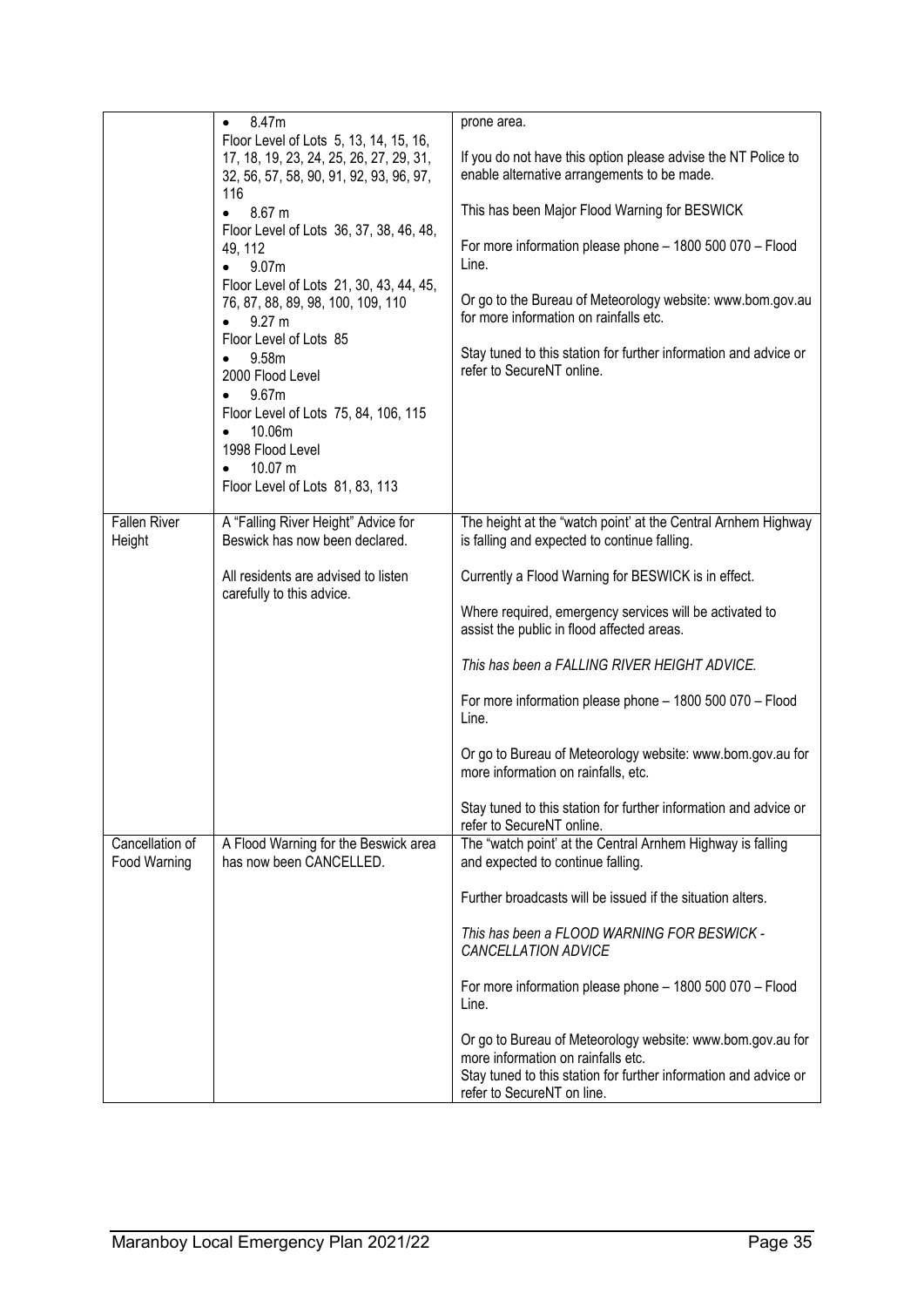#### **Flood Impact Data**

A study was undertaken in 2001 into flooding of the Waterhouse River and Upper Roper River. One of the results of that study was the production of a Gauge Height Flood Impact Data Base.

Note that experience was shown that the effect of the indicated levels is not always accurate. The relationship between the level of the Waterhouse River and flooding in the community is dependent on the level of the Wugularr Billabong. Until the lagoon is full and the water breaks its banks, there is minimal effect on the community. However once the banks of the billabong are breached, the onset of flooding in the community is rapid.

The flood data is indicative only, but it does provide a guide on the sequence of affected buildings.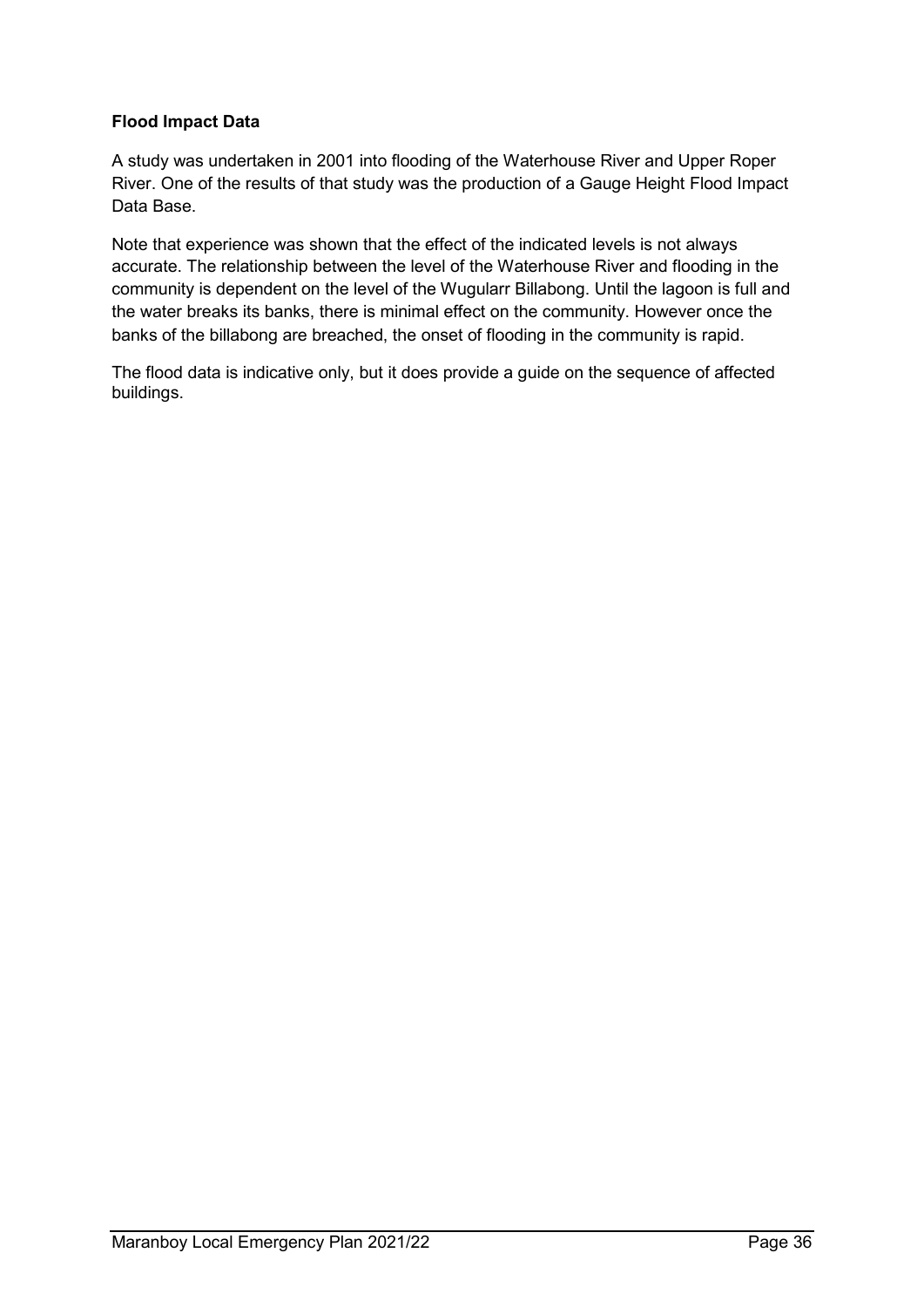#### **ACTIONS TO BE TAKEN – Flood**

| <b>Organisation/ Provider</b> | <b>Minor</b>                                                             | <b>Moderate</b>                                                                           | <b>Major</b>                                                                   | <b>Falling River Heights</b>                                           | <b>Cancellation</b>                                                                                                 |
|-------------------------------|--------------------------------------------------------------------------|-------------------------------------------------------------------------------------------|--------------------------------------------------------------------------------|------------------------------------------------------------------------|---------------------------------------------------------------------------------------------------------------------|
| <b>ALL FUNCTIONAL GROUP</b>   | Attend LEC Meeting.                                                      | Attend LEC Meeting.                                                                       | Attend LEC Meeting.                                                            | Attend LEC Meeting.                                                    | Attend LEC Meeting.                                                                                                 |
| <b>LEADERS</b>                | Provide SITREPS as required.                                             | Provide SITREPS as required.                                                              | Provide SITREPS as required.                                                   | Provide SITREPS as required.                                           | Provide SITREPS as required.                                                                                        |
|                               |                                                                          |                                                                                           |                                                                                |                                                                        |                                                                                                                     |
| <b>LOCAL CONTROLLER</b>       | Ascertain state of<br>preparedness and determine                         | Advise members of the latest<br>flood advice, the Declaration of                          | Initiate appropriate Emergency<br>response procedures.                         | Notify the Regional<br>Commander and the Duty                          | Prepare and forward final<br>SITREP.                                                                                |
|                               | the need to disseminate<br>warning/information to the                    | Stage 2 and allocate tasks as<br>required.                                                | Notify the Regional<br>Commander and the Duty                                  | Officer NTES of the declaration<br>of Stage 4.                         | In conjunction with the NT<br>Recovery Coordinator and<br>Regional Commander facilitate<br>the handover of recovery |
|                               | public. Ascertain holdings of<br>food and fuel.                          | Advise communities to prepare<br>relocation facilities.                                   | Officer NTES of the declaration<br>of Stage 3.                                 |                                                                        |                                                                                                                     |
|                               | Ensure that communications<br>are maintained with the                    | Consider the evacuation of sick<br>and infirm persons from the                            | Ensure warning/information is<br>disseminated to the public and                |                                                                        | operations (if required)<br>Stand down LEC Any ongoing                                                              |
|                               | Regional Commander and the<br>Duty Officer NTES.                         | community.                                                                                | SITREP frequency is<br>maintained.                                             |                                                                        | recovery operations may<br>operate from alternative                                                                 |
|                               |                                                                          |                                                                                           | Direct the relocation to shelters<br>when necessary.                           |                                                                        | premises.                                                                                                           |
| <b>ROPER GULF REGIONAL</b>    | Contact/alert and brief                                                  | Brief community personnel and                                                             | Brief community personnel.                                                     | Advise the Maranboy Local                                              |                                                                                                                     |
| <b>COUNCIL MANAGER</b>        | community personnel.                                                     | activate Flood Plan                                                                       | Initiate appropriate Emergency                                                 | Controller of any outstanding<br>problems associated with the          |                                                                                                                     |
| <b>BARUNGA</b>                | Check and advise Maranboy<br>Local Controller of state of                | Carry out appropriate<br>protective or preventative                                       | Management response<br>procedures.                                             | floods.                                                                |                                                                                                                     |
|                               | preparedness and availability<br>of manpower and community<br>resources. | measures as required by the<br>Maranboy Local Controller or<br>as required/recommended by | Through the Maranboy Local<br>Controller, liaise with<br>PowerWater agent over | Confirm debrief arrangements<br>with the Maranboy Local<br>Controller. |                                                                                                                     |
|                               | Maintain community services.                                             | PowerWater agent.<br>Maintain community services                                          | essential services restoration<br>(if necessary).                              | Advise Local Recovery<br>Coordinator of any urgent                     |                                                                                                                     |
|                               |                                                                          | and carry out other duties as<br>requested by the Maranboy<br>Local Controller.           | Assist the Maranboy Local<br>Controller as required.                           | priorities and participate in<br>meetings as required.                 |                                                                                                                     |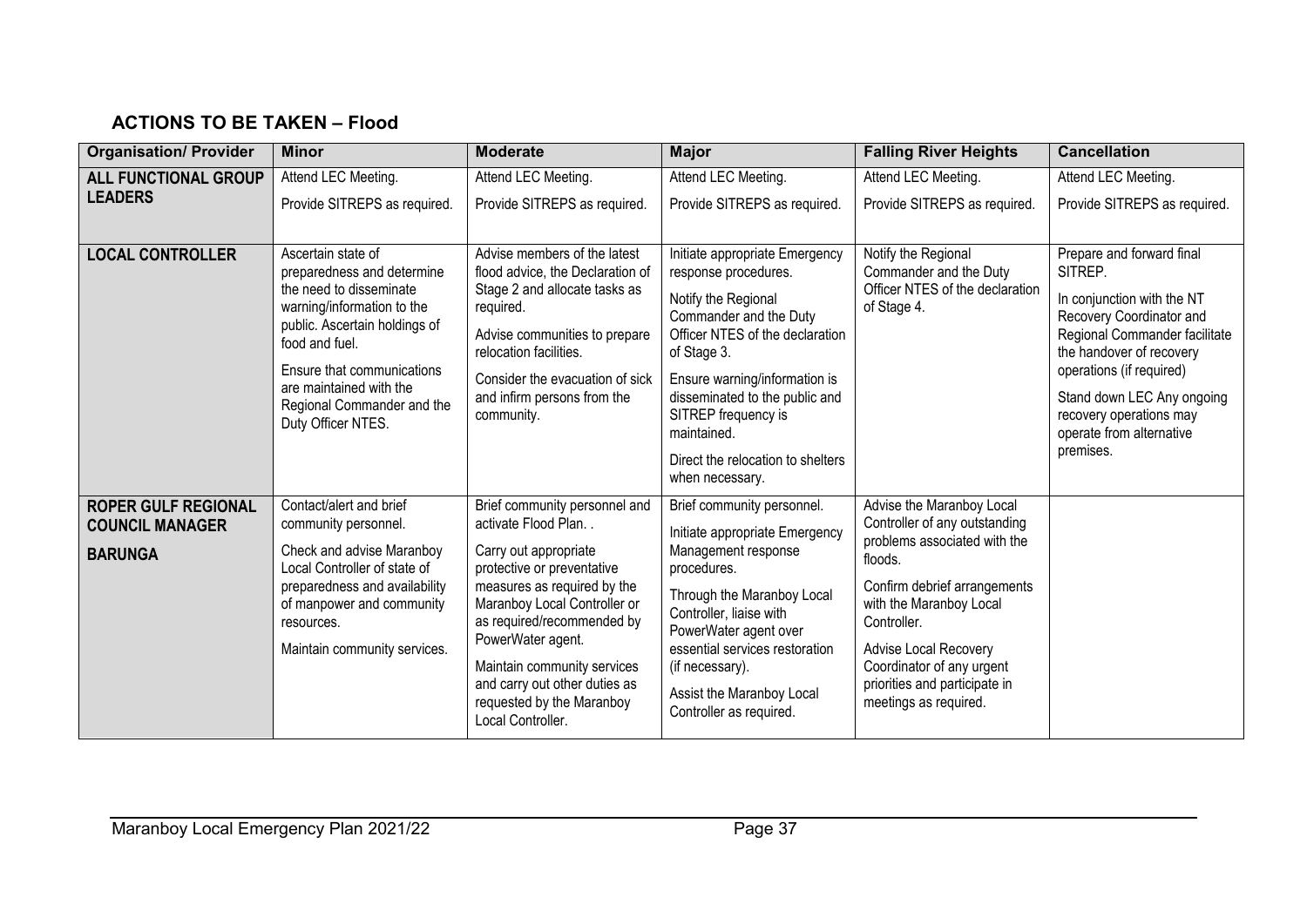| <b>Organisation/ Provider</b>                 | <b>Minor</b>                                                                                                                                                                                                                                                                                                                                                                                                                                                                 | <b>Moderate</b>                                                                                                                                                                                                                                                      | <b>Major</b>                                                                                                                                                                                                                                                                                                                                                                                                                                                                    | <b>Falling River Heights</b>                                                                                                                                                                                                                                                                                                                  | <b>Cancellation</b> |
|-----------------------------------------------|------------------------------------------------------------------------------------------------------------------------------------------------------------------------------------------------------------------------------------------------------------------------------------------------------------------------------------------------------------------------------------------------------------------------------------------------------------------------------|----------------------------------------------------------------------------------------------------------------------------------------------------------------------------------------------------------------------------------------------------------------------|---------------------------------------------------------------------------------------------------------------------------------------------------------------------------------------------------------------------------------------------------------------------------------------------------------------------------------------------------------------------------------------------------------------------------------------------------------------------------------|-----------------------------------------------------------------------------------------------------------------------------------------------------------------------------------------------------------------------------------------------------------------------------------------------------------------------------------------------|---------------------|
| <b>MEDICAL</b>                                | Contact and alert Health Clinic<br>personnel.<br>Check equipment and first aid<br>supplies.<br>Brief staff and maintain normal<br>Health Clinic services.<br>Prepare a list of persons who<br>may require evacuation to<br>Katherine and advise the<br>Maranboy Local Controller.<br><b>Ensure the Health Clinic</b><br>vehicle is fuelled and ready for<br>use.<br>Liaise with the Town Manager<br>concerning any health<br>requirements at<br>evacuation/relocation sites. | Contact and advise the<br>General Manager, Katherine,<br>on the declaration of Stage 2.<br>Brief staff, and activate Health<br>Centre Flood Plan.<br>Prepare and pack those<br>medications and emergency<br>medical equipment required in<br>the Health vehicle.     | Initiate Emergency response<br>procedures including the<br>movement of the Health<br>vehicle to high ground if<br>necessary.<br>Contact and advise the<br>General Manager, Katherine,<br>on the declaration of Stage 3.<br>Brief staff.<br>Keep the Local Controller<br>advised on first aid and<br>medical response details.<br>Maintain health services until<br>either advised otherwise by<br>Maranboy Local Controller or<br>conditions prevent continuation<br>of service | Contact and advise the<br>General Manager, Katherine,<br>on the declaration of Stage 4.<br>Advise Health Clinic staff of<br>declaration of Stage 4.<br>Account for all staff and<br>equipment and refurbish<br>stores.<br><b>Advise Local Recovery</b><br>Coordinator of any urgent<br>priorities and participate in<br>meetings as required. |                     |
| <b>BARUNGA &amp; BESWICK</b><br><b>STORES</b> | Conduct a stock take of all<br>food stuffs on hand and<br>advises the Maranboy Local<br>Controller on holdings.                                                                                                                                                                                                                                                                                                                                                              | Maintain liaise with the<br>Maranboy Local Controller on<br>the availability of resources.<br>Carry out appropriate<br>protective or preventative<br>measures as required by the<br>Maranboy Local Controller to<br>prevent loss or contamination<br>of food stuffs. | Initiate appropriate Emergency<br>Management response<br>procedures, such as rationing<br>of available food stuffs (if<br>applicable).<br>Brief the Maranboy Local<br>Controller on levels of stock on<br>hand throughout the period of<br>activation, and requirements of<br>resupply, if any.                                                                                                                                                                                 | Where appropriate, recall and<br>stand-down staff.<br>Advise the Maranboy Local<br>Controller on any outstanding<br>problems associated with the<br><b>Emergency Management</b><br>operation.                                                                                                                                                 |                     |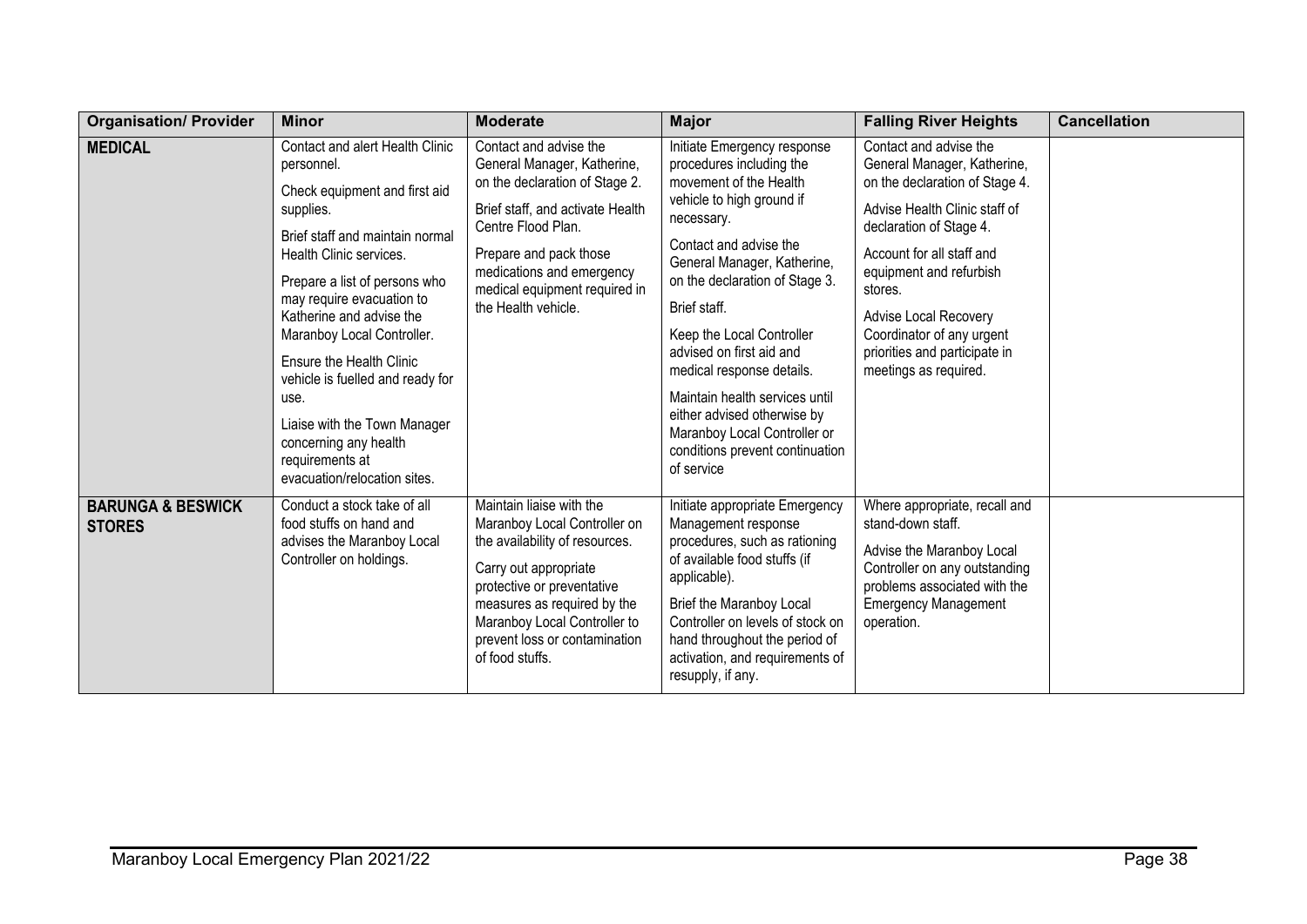| <b>Organisation/ Provider</b>                         | <b>Minor</b>                                                                                                                                                                                                                              | <b>Moderate</b>                                                                                                                                                                                                                                                                                                                  | <b>Major</b>                                                                                                                                                                                                                                                                                                  | <b>Falling River Heights</b>                                                                                                                                                                                                                            | <b>Cancellation</b> |
|-------------------------------------------------------|-------------------------------------------------------------------------------------------------------------------------------------------------------------------------------------------------------------------------------------------|----------------------------------------------------------------------------------------------------------------------------------------------------------------------------------------------------------------------------------------------------------------------------------------------------------------------------------|---------------------------------------------------------------------------------------------------------------------------------------------------------------------------------------------------------------------------------------------------------------------------------------------------------------|---------------------------------------------------------------------------------------------------------------------------------------------------------------------------------------------------------------------------------------------------------|---------------------|
| <b>BARUNGA COMMUNITY</b><br><b>EDUCATION CENTRE</b>   | Contact and advise the<br>Regional Office of declaration<br>of Stage 1.<br>Brief CEC staff.<br>Advise Maranboy Local<br>Controller of state of<br>preparedness and availability<br>of manpower.<br>Maintain normal education<br>services. | Contact and advise the<br>Regional Office of declaration<br>of Stage 2.<br>Brief CEC staff and activate<br>Departmental Flood Plan.<br>Maintain normal education<br>services until advised<br>otherwise by Maranboy Local<br>Controller.<br>Prepare school classrooms for<br>use as temporary evacuation<br>centres if required. | Brief CEC staff and initiate<br>appropriate Emergency<br>Management response<br>procedures.<br>Contact and advise the<br>Regional Office of declaration<br>of Stage 3.                                                                                                                                        | Confirm debrief arrangements<br>with Maranboy Local<br>Controller.<br>Brief CEC staff.<br>Contact and advise the<br>Regional Office of declaration<br>of Stage 4.<br>Restore facilities and resume<br>normal education services as<br>soon as possible. |                     |
| <b>ESSENTIAL SERVICES</b><br><b>OFFICER - BESWICK</b> | Liaise with other<br>departments/organisations as<br>required.<br>Ensure all water storage<br>facilities are filled to capacity.<br>Check the availability of<br>resources                                                                | Maintain liaise with other<br>departments or organisations<br>as required.<br>Carry out appropriate<br>protective or preventative<br>measures as required, such as<br>turning off power to sewerage<br>pumps etc.                                                                                                                | Maintain liaison with other<br>departments or organisations<br>as required.<br>Prevent contamination of town<br>water supplies by isolating<br>tanks, turning off pumps etc.<br>Conduct damage assessment<br>Restore essential services<br>according to priorities given by<br>the Maranboy Local Controller. | Restore water and sewerage<br>services to community.                                                                                                                                                                                                    |                     |
| <b>WELFARE / SHELTERS</b>                             | Contact and advise the<br>Regional Office of declaration<br>of Stage 1.<br>Brief CEC staff.<br>Advise Maranboy Local<br>Controller of state of<br>preparedness and availability<br>of manpower.<br>Maintain normal education              | Contact and advise the<br>Regional Office of declaration<br>of Stage 2.<br>Brief CEC staff and activate<br>Departmental Flood Plan.<br>Maintain normal education<br>services until advised<br>otherwise by Maranboy Local<br>Controller.                                                                                         | Brief CEC staff and initiate<br>appropriate Emergency<br>Management response<br>procedures.<br>Contact and advise the<br>Regional Office of declaration<br>of Stage 3.                                                                                                                                        | Confirm debrief arrangements<br>with Maranboy Local<br>Controller.<br>Brief CEC staff.<br>Contact and advise the<br>Regional Office of declaration<br>of Stage 4.<br>Restore facilities and resume<br>normal education services as                      |                     |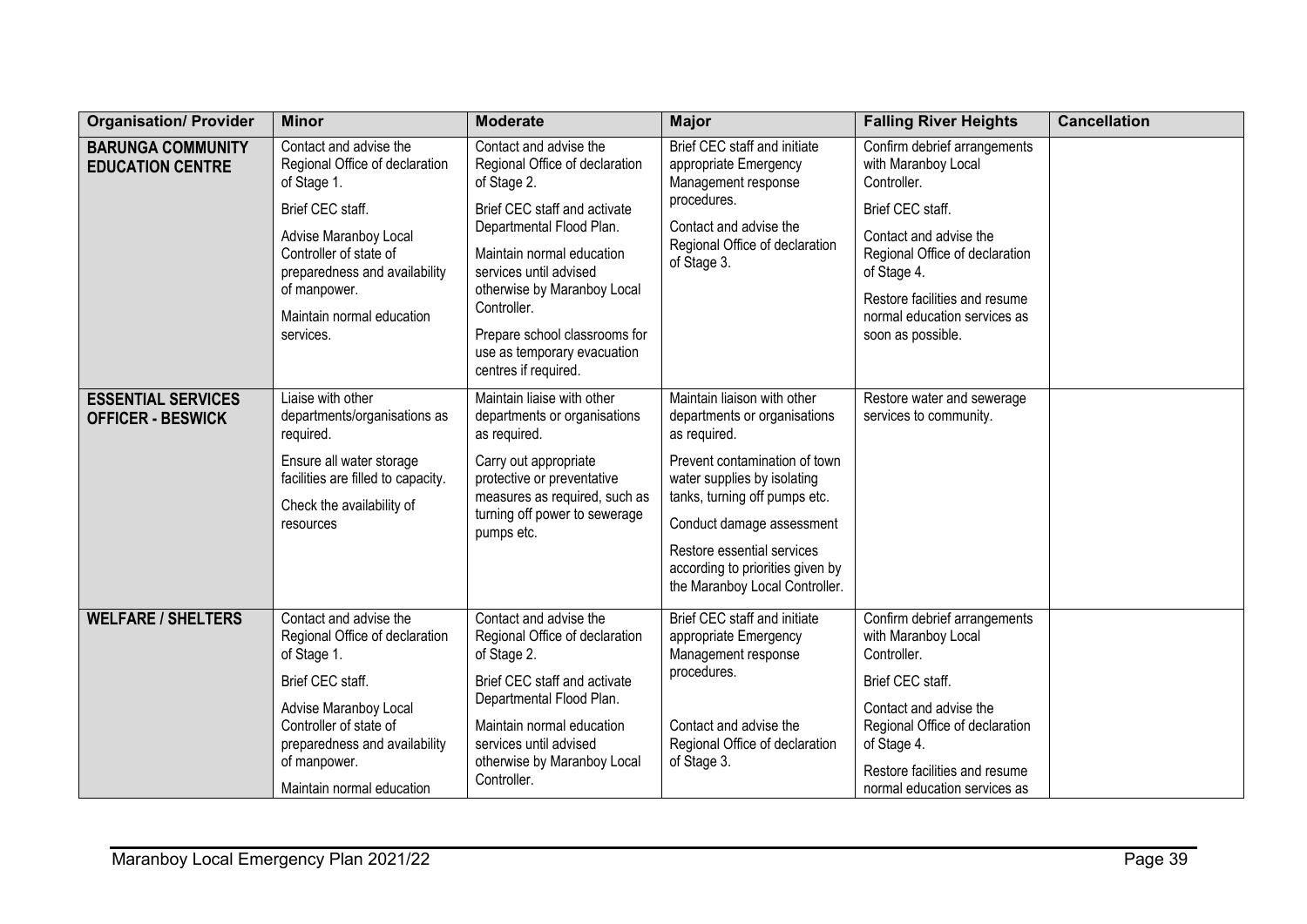| <b>Organisation/ Provider</b>                          | <b>Minor</b>                                                                                                                                                                                                                                                                                                                                                                                                                                                                                                                                                                                                                                                                                                                                                             | <b>Moderate</b>                                                                                                                                                                                                                                                                                                                                                                                        | <b>Major</b>                                                                                                                                                                                                                                                                                                                                                                                                | <b>Falling River Heights</b>                                                                                                                                                                                                                                                                    | <b>Cancellation</b> |
|--------------------------------------------------------|--------------------------------------------------------------------------------------------------------------------------------------------------------------------------------------------------------------------------------------------------------------------------------------------------------------------------------------------------------------------------------------------------------------------------------------------------------------------------------------------------------------------------------------------------------------------------------------------------------------------------------------------------------------------------------------------------------------------------------------------------------------------------|--------------------------------------------------------------------------------------------------------------------------------------------------------------------------------------------------------------------------------------------------------------------------------------------------------------------------------------------------------------------------------------------------------|-------------------------------------------------------------------------------------------------------------------------------------------------------------------------------------------------------------------------------------------------------------------------------------------------------------------------------------------------------------------------------------------------------------|-------------------------------------------------------------------------------------------------------------------------------------------------------------------------------------------------------------------------------------------------------------------------------------------------|---------------------|
|                                                        | services.                                                                                                                                                                                                                                                                                                                                                                                                                                                                                                                                                                                                                                                                                                                                                                | Prepare school classrooms for<br>use as temporary evacuation<br>centres if required                                                                                                                                                                                                                                                                                                                    |                                                                                                                                                                                                                                                                                                                                                                                                             | soon as possible.                                                                                                                                                                                                                                                                               |                     |
| <b>ROPER GULF REGIONAL</b><br><b>COUNCIL - BESWICK</b> | Contact and brief community<br>personnel on local flood plan.<br>Check with and advise<br>Maranboy Local Controller of<br>state of preparedness and<br>availability of manpower and<br>community resources.<br>Ensure the community vehicle<br>with the Satellite telephone is<br>refuelled and prepared.<br>Dip fuel tanks, commence fuel<br>rationing and order resupply<br>before the road closes.<br>Prepare a community register<br>to assist in the administration<br>of evacuation/relocation.<br>Ensure alternative<br>food/shelter/potable water<br>supplies arranged/prepared<br>adequate for population,<br>including alternative<br>power/lighting etc.<br>Prepare the evacuation area<br>with rubbish and toilet facilities.<br>Maintain community services | Brief community personnel and<br>activate community flood plan.<br>Close the Club for all business<br>(Police or Liquor Commission<br>assistance can be sought if<br>necessary).<br>Carry out appropriate<br>protective or preventative<br>measures as required by the<br>Maranboy Local Controller or<br>as required/recommended by<br>the Essential Services Officer,<br>Maintain community services | Brief community personnel.<br>Initiate appropriate Emergency<br>Management response<br>procedures by coordinating:<br>The movement of persons to<br>high ground. The erection of<br>community evacuation<br>shelters. The disposal of<br>rubbish and human wastes.<br>Through the Maranboy Local<br>Controller, liaise with Roads<br>and PowerWater over essential<br>services restoration if<br>necessary. | Advise the Maranboy Local<br>Controller of any outstanding<br>problems associated with the<br>floods.<br>Confirm debrief arrangements<br>with the Maranboy Local<br>Controller.<br>Advise Local Recovery<br>Coordinator of any urgent<br>priorities and participate in<br>meetings as required. |                     |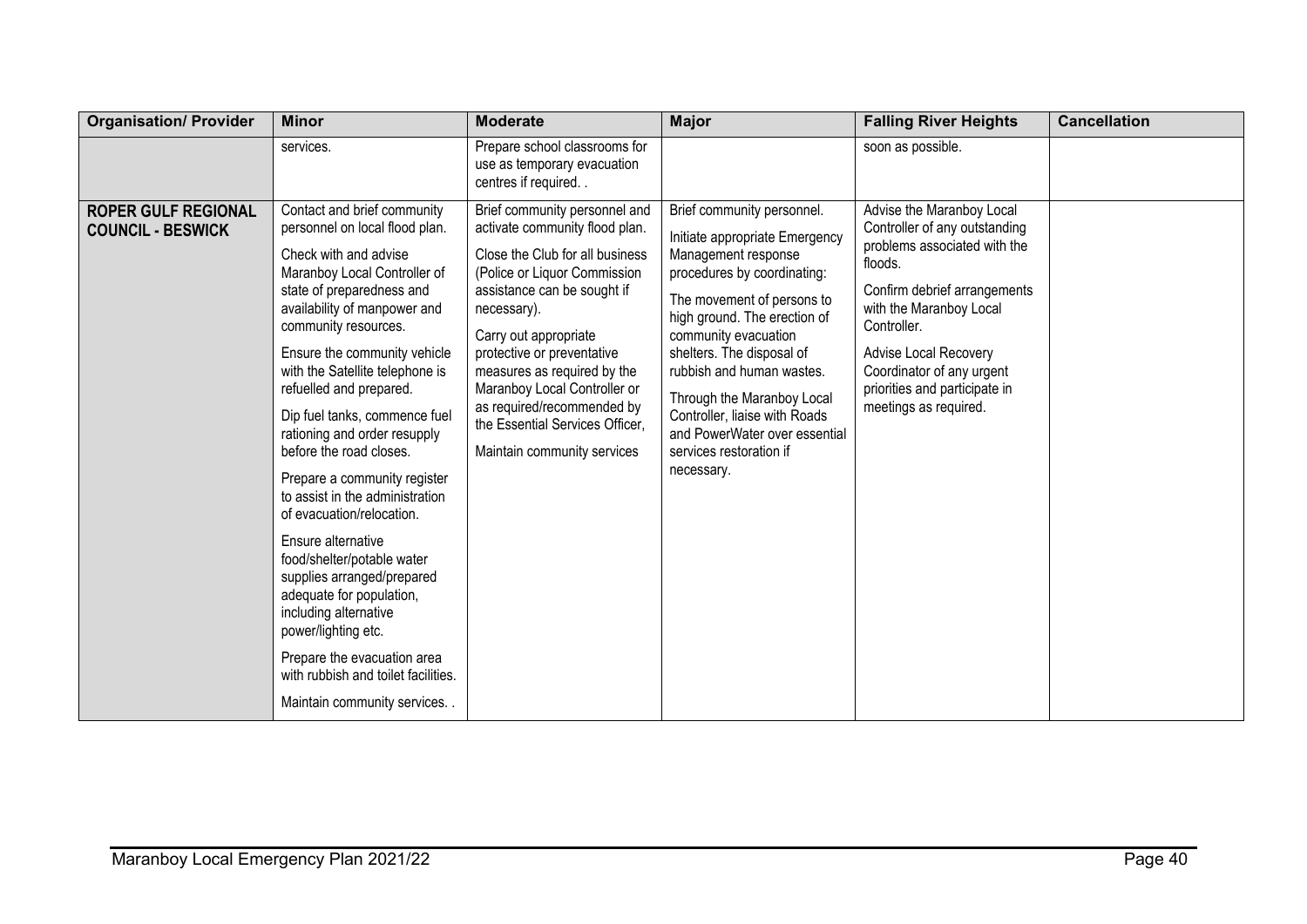### **BUSHFIRE PLAN**

#### <span id="page-40-0"></span>**Introduction**

Bushfires within the Maranboy Region area are looked after by Bushfires NT which are the lead combat authorities for this threat, and a fire within the Eva Valley, Barunga and Beswick townships will be dealt with by NT Police (within their Respective areas of responsibility).

Police would attend and assess the situation. From the initial assessment, the Local Controller will decide if the situation needs to be escalated to involve other stakeholders such as RGRC and Jawoyn Rangers.

#### **Incident Controller**

All incidents are to be managed in accordance with the principals of the Australasian Inter-service Incident Management System (AIIMS). The Incident Controller shall have overall management of the incident and overall responsibility for the management of resources allocated to that incident.

| Organisation/<br>Provider                | Stage 1:<br><b>Alert</b>                     | Stage 2:<br><b>Standby</b>                           | Stage 3:<br><b>Activation</b>                        | Stage 4:<br><b>Stand down</b> | Stage 5:<br><b>Recovery</b> |
|------------------------------------------|----------------------------------------------|------------------------------------------------------|------------------------------------------------------|-------------------------------|-----------------------------|
| LOCAL<br><b>CONTROLL</b><br>ER           | Alert all<br>members and<br>conduct briefing | Prepare initial<br>equipment that<br>may be required | Attend Incident and<br>conduct initial<br>assessment |                               |                             |
| <b>Roper Gulf</b><br>Regional<br>Council | Alert members<br>and conduct<br>briefing     | Prepare initial<br>equipment that<br>may be required | Monitor                                              |                               |                             |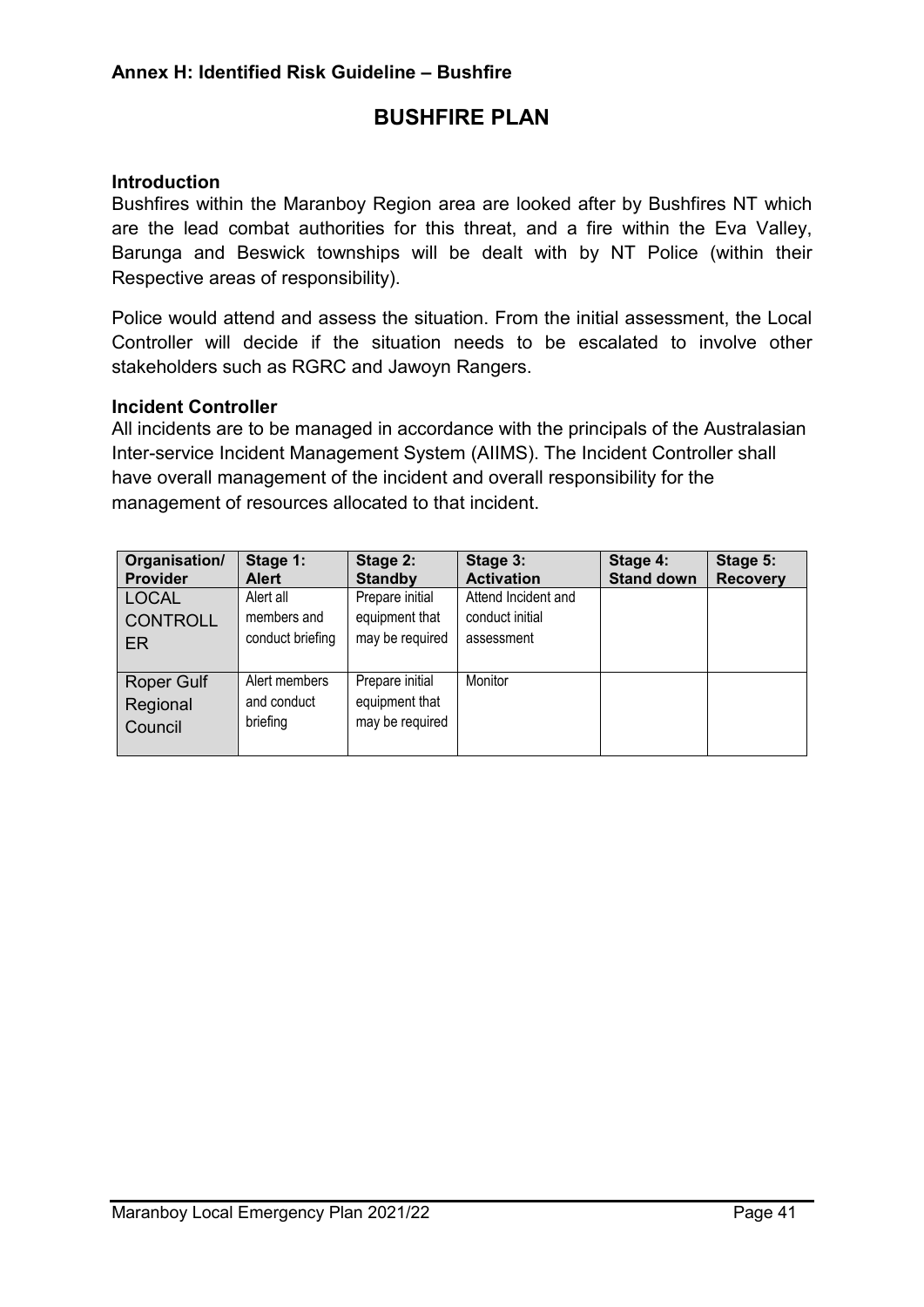#### <span id="page-41-0"></span>**Annex I: Evacuation Guideline**

Evacuation is a risk management strategy that can be used to mitigate the effects of an emergency or disaster on a community. Evacuation involves moving people to a safer location, and is usually considered to include the return of the affected community. It is recommended that when advance warning is available to notify the Territory Emergency Management Council.

Evacuation is a complex process that has five distinct steps:

- 1. decision
- 2. warning
- 3. withdrawal
- 4. shelter
- 5. return.

Each step is linked and must be carefully planned and carried out in order for the entire process to be successful. Given an evacuation centre will only be opened as a part an evacuation, it is vital to have an understanding of the five-step process.



*Source: Five stages of Evacuation, Qld Government, 2011.*

#### **Emergency Shelters**

An emergency shelter can generally only operate for up to **48 hours.**

Although staffed by various community service providers, an emergency shelter offers minimal support services. People accessing a shelter are expected to be selfsufficient and provide their own food and emergency supplies.

Where longer-term emergency accommodation and support is required following a disaster or event, an evacuation centre may be set up. An evacuation centre is designed to accommodate people for short to medium periods of approximately **four to six weeks**, although this figure may vary.

An evacuation centre will provide some or all of the following services:

meals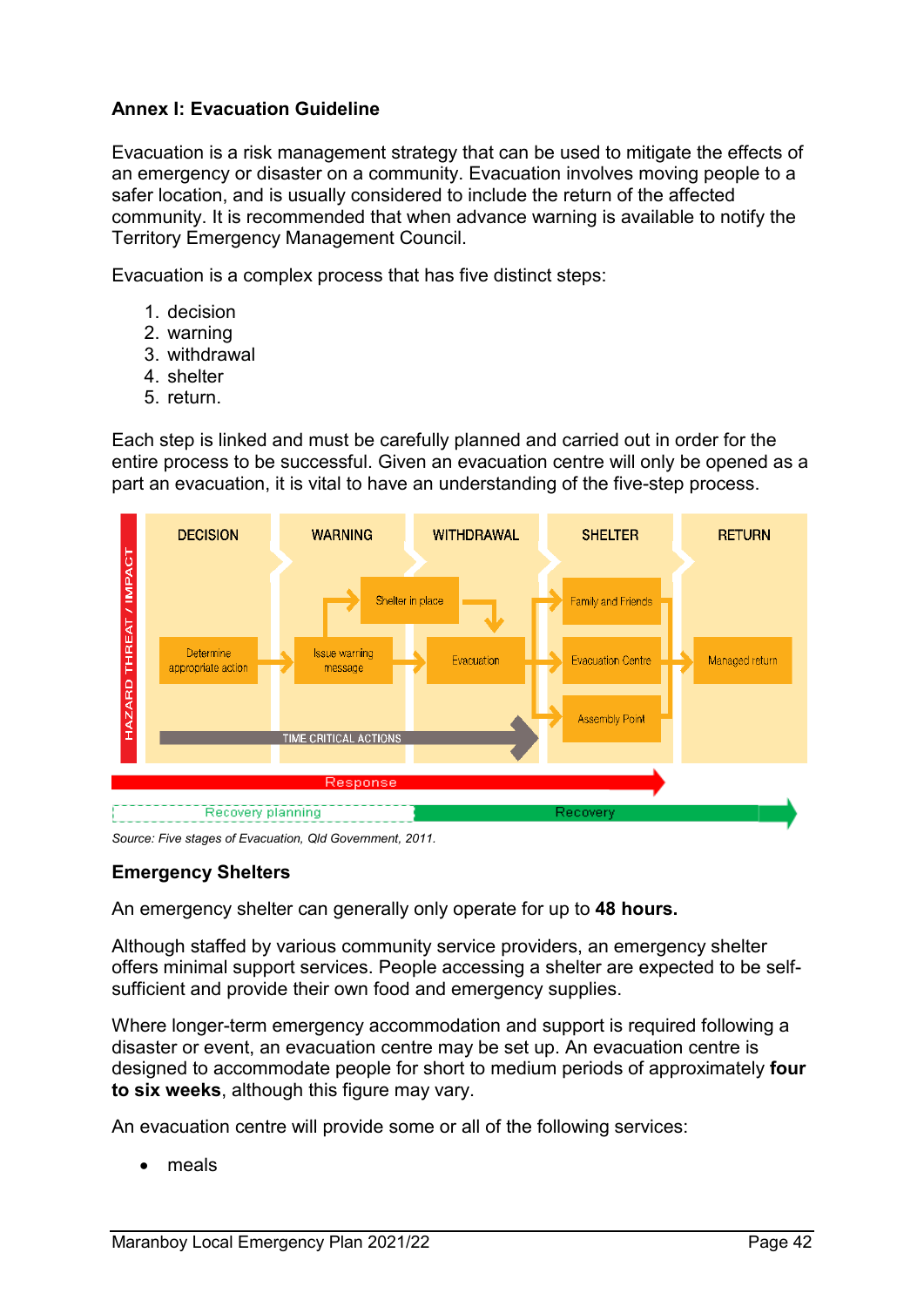- beds
- linen
- personal support
- medical services (or access to them)
- assistance accessing finances and recreational activities

An evacuation centre implies the provision of these services in contrast to an emergency shelter, in which people are expected to be self-sufficient.

#### **Identified Evacuation Centres**

For further information on evacuation centres / shelters management, refer to the NT Evacuation Centre Guide available on WebEOC.

|                                                                                                           | <b>Stage 1 - Decision</b>                                                                                                                                                                                                                            |                                                                                          |
|-----------------------------------------------------------------------------------------------------------|------------------------------------------------------------------------------------------------------------------------------------------------------------------------------------------------------------------------------------------------------|------------------------------------------------------------------------------------------|
| <b>Authority</b>                                                                                          | The Northern Region Emergency Controller will authorise the<br>activation of the evacuation plan.<br>This evacuation plan is to be approved by the Territory<br>Emergency Management Council prior to activation.                                    | <b>Regional Controller</b><br>in conjunction with<br><b>TEMC</b>                         |
| <b>Legal references</b>                                                                                   | Emergency Management Act and approved Katherine Local<br>Emergency Plan (LEP).<br>It is recommended that the Minister declares an Emergency<br>Situation under section 18 of the Emergency Management<br>Act when this evacuation plan is activated. |                                                                                          |
| <b>Alternative to evacuation?</b><br>I.e. shelter in place,<br>temporary accommodation<br>on-site/nearby. | If needed residents will be progressively relocated within the<br>community to Beswick School for pre staging post a cyclone<br>impact.<br>Refer to the Beswick staging arrangements                                                                 | Maranboy Local<br>Controller to<br>arrange                                               |
| <b>Summary of proposed</b><br>evacuation                                                                  |                                                                                                                                                                                                                                                      | The decision will be<br>informed by<br>additional advice<br>from BOM up to<br>that time. |
| <b>Which</b><br>communities/outstations or<br>geographical area does the<br>evacuation apply to?          | The Beswick School is the only identified emergency shelter<br>in the area and is located on high ground within the<br>community; this shelter has the capacity for approx 200<br>people.                                                            |                                                                                          |
| <b>Vulnerable groups within</b><br>the community                                                          | If needed residents will be progressively relocated within the<br>community to Beswick School for pre staging post a cyclone<br>impact.                                                                                                              |                                                                                          |
| <b>Community demographics</b><br>(approx. total number,<br>family groups, cultural<br>groups etc)         | Refer to the Maranboy staging arrangements.                                                                                                                                                                                                          | Maranboy<br>Local Controller to<br>arrange.                                              |
| What is the nature of the<br>hazard?                                                                      | Decision - made by the Northern Region Emergency<br>Controller when the Beswick have sustained damage during<br>a Flood event and cannot support residents in situ during<br>recovery <to be="" determined=""></to>                                  |                                                                                          |
| <b>Estimated duration of the</b><br>potential evacuation?                                                 | The Maranboy Local Controller to disseminate information to<br>the community.                                                                                                                                                                        |                                                                                          |
| <b>Triggers for the evacuation</b>                                                                        | Withdrawal - four stage process;                                                                                                                                                                                                                     |                                                                                          |
| <b>Self-evacuation</b>                                                                                    | Beswick community to the Beswick School to be registered<br>for evacuation to Darwin and/or Katherine                                                                                                                                                |                                                                                          |
| <b>Responsibility for the</b><br>coordination Stage 1                                                     | Once registered, groups to move to the airstrip assembly                                                                                                                                                                                             |                                                                                          |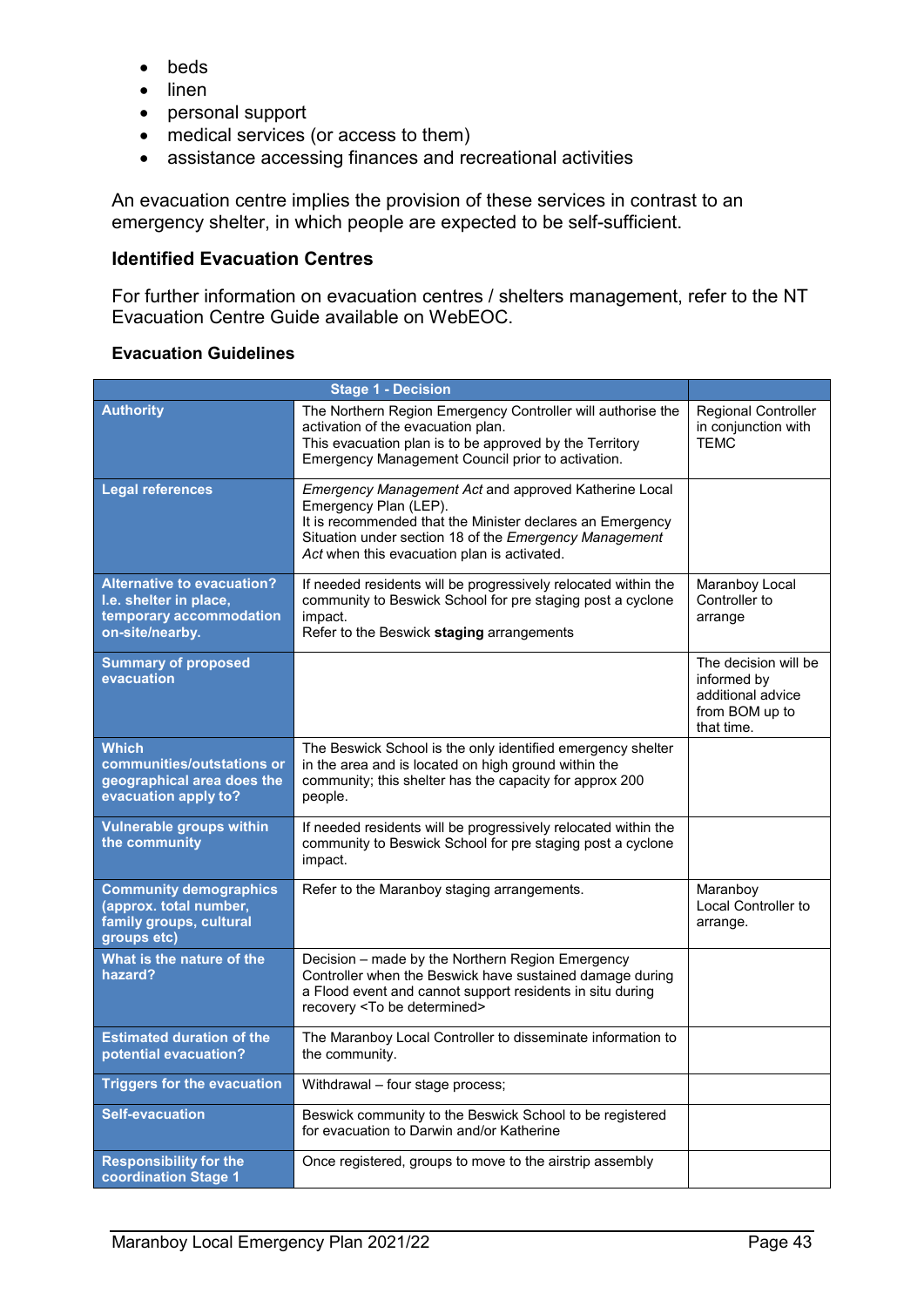|                                                                                               | <b>Stage 2 - Warning of Evacuation</b>                                                                                                                                                                                                                                                                                                                                                                                                                                                                                                                        |                                                                                         |
|-----------------------------------------------------------------------------------------------|---------------------------------------------------------------------------------------------------------------------------------------------------------------------------------------------------------------------------------------------------------------------------------------------------------------------------------------------------------------------------------------------------------------------------------------------------------------------------------------------------------------------------------------------------------------|-----------------------------------------------------------------------------------------|
| Who has the<br>authority to issue<br>warnings?                                                | Bureau of Meteorology will issue Flood advice and<br>warnings.<br>All further public information will be approved by the<br>Regional Controller/Delegate in consultation with the<br>Public Information Group and NTES<br>The Maranboy Local Controller will coordinate the<br>dissemination of community level information.                                                                                                                                                                                                                                  | Regional<br>Controller/Delegate<br>to liaise with<br>Information Group<br>and NTES      |
| <b>Process for issuing</b><br>evacuation warnings<br>and other<br><b>information</b>          | At community level, the Maranboy Local Controller is to<br>appoint a community spokesperson to disseminate up to<br>date situational information at community meetings;<br>which are to be held immediately post a convening LEC<br>meeting, at each declared stage of the Maranboy LEP.<br>A media brief approved by the Local Controller at each<br>LEC meeting, will be announced over the Local Radio<br>station containing current situational information, relevant<br>safety information, what to prepare, when to self-<br>evacuate, and where to go. | Maranboy Local<br>Controller                                                            |
| <b>When will warnings</b><br>be issued (relative to<br>the impact of the<br>hazard)?          | Immediately upon a decision to evacuate being made the<br>Maranboy LEC will commence coordinating residents to<br>prepare for transport.                                                                                                                                                                                                                                                                                                                                                                                                                      | Maranboy Local<br>Controller                                                            |
| <b>What information will</b><br>the messages<br>contain?<br>(What do people<br>need to know?) | To be determined: considerations -<br>Outline of the proposed evacuation plan<br>$\overline{\phantom{0}}$<br>Measure to prepare residences<br>$\overline{\phantom{0}}$<br>Safety issues; not overloading transport<br>$\overline{\phantom{0}}$<br>Items to bring on the evacuation<br>$\overline{\phantom{0}}$<br>Arrangements for pets and animals<br>$\overline{\phantom{a}}$                                                                                                                                                                               | Maranboy Local<br>Controller<br>Biosecurity &<br><b>Animal Welfare</b><br>Group liaison |
| <b>Responsibility for</b><br>the coordination of<br>stage 2                                   | Local Controller / Regional Controller/Delegate                                                                                                                                                                                                                                                                                                                                                                                                                                                                                                               |                                                                                         |

| <b>Stage 3 - Withdrawal</b>                                   |                                                                                                                                                                                                                                                                                                                                                                                                                                                                                                                                                               |              |  |  |
|---------------------------------------------------------------|---------------------------------------------------------------------------------------------------------------------------------------------------------------------------------------------------------------------------------------------------------------------------------------------------------------------------------------------------------------------------------------------------------------------------------------------------------------------------------------------------------------------------------------------------------------|--------------|--|--|
| <b>Outline</b>                                                | Three stage process;<br>a. Beswick residents to Staging Area 1(Beswick School);<br>Staging Area 1 to Airport (Barunga)<br>b.<br>c. Barunga Airport to <location be="" determined="" to=""><br/><b>d.</b> <evacuation be="" centre="" determined="" to=""></evacuation></location>                                                                                                                                                                                                                                                                             |              |  |  |
| <b>Maranboy</b><br><b>Community to the</b><br><b>Airstrip</b> | <b>Lead - NTES/NTPOL</b><br>Overview – the community will gather at the Beswick<br>School prior to being transported by community buses to<br>the airstrip.<br>Risks/other considerations: Evacuation should be<br>undertaken during daylight hours, if possible. Risks<br>include inclement weather, persons with infectious<br>diseases, vulnerable persons, and frail/elderly<br>persons, chronically ill.<br>Estimated time en-route: __ minutes each way<br>$\bullet$<br>Estimated timeframe overall: hours utilising<br>$\bullet$<br>current resources. | NTES / NTPOL |  |  |
| <b>Assembly area</b>                                          | <b>Beswick</b><br>Beswick will be utilised as an assembly point where<br>people will be transported to after pick up from homes to<br>await registration, buses and onward transport. This will<br>also be the point where evacuee registration will take                                                                                                                                                                                                                                                                                                     | NTES/NTPOL   |  |  |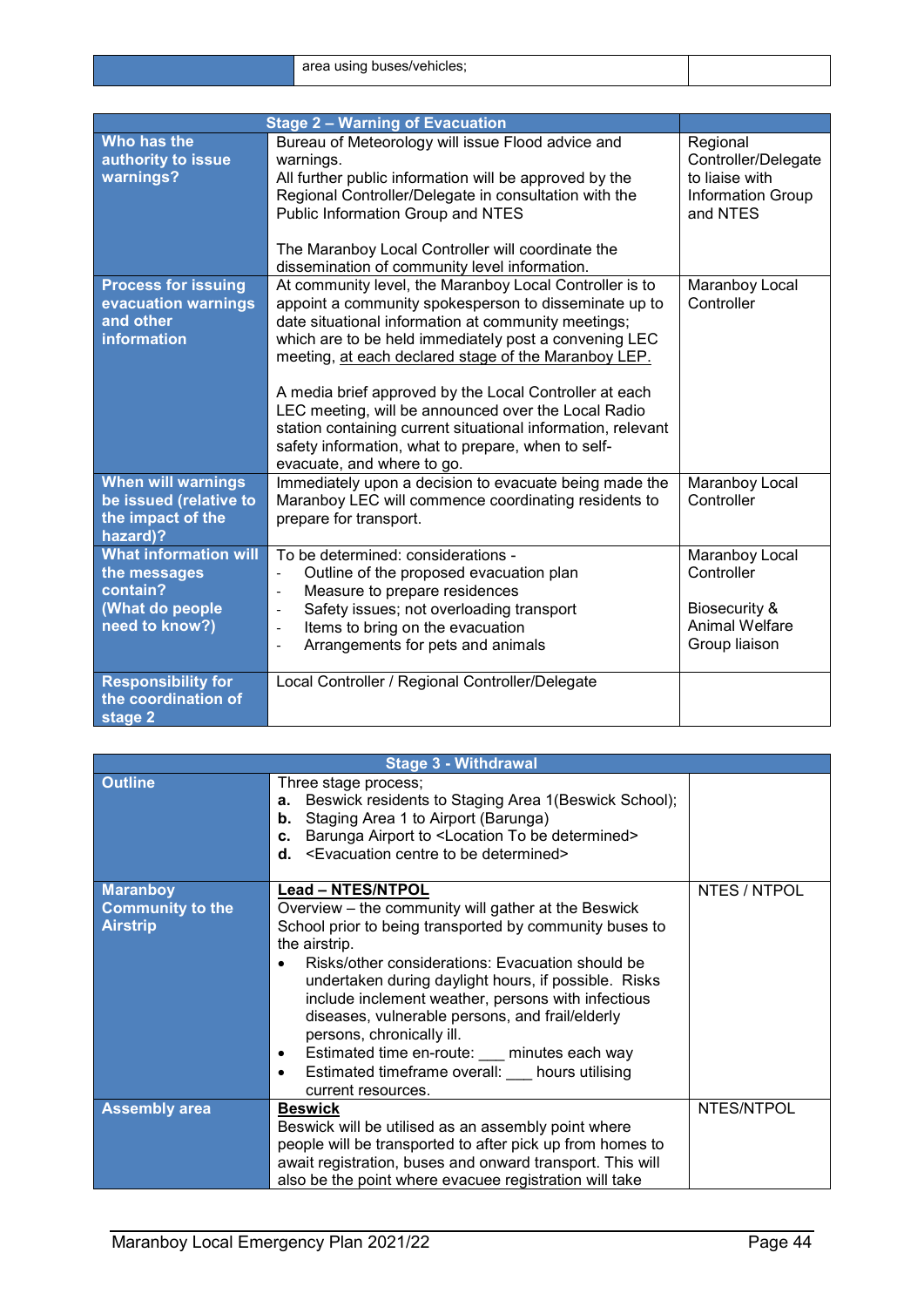|                                                                                                                                         | place. Basic services should be provided i.e. drinking<br>water, information.<br>Services to be provided: Red Cross<br><b>Coordinator: Red Cross</b><br>Other details: Evacuee Registration - NTPFES<br>College staff onsite will have log on access to the<br>Register.Find.Reunite system via the 3G network and<br>hard copy registration forms should there be a network<br>failure.<br>Residents will need to register at with Maranboy Local<br>Controller or Airport if (self-evacuating) to be permitted<br>access to the evacuation centre at <location be<br="" to="">determined&gt;</location>                                                                                                                                                                                                                                                                                                                                                                                                                                                                                                                |                                 |
|-----------------------------------------------------------------------------------------------------------------------------------------|--------------------------------------------------------------------------------------------------------------------------------------------------------------------------------------------------------------------------------------------------------------------------------------------------------------------------------------------------------------------------------------------------------------------------------------------------------------------------------------------------------------------------------------------------------------------------------------------------------------------------------------------------------------------------------------------------------------------------------------------------------------------------------------------------------------------------------------------------------------------------------------------------------------------------------------------------------------------------------------------------------------------------------------------------------------------------------------------------------------------------|---------------------------------|
| <b>Maranboy to</b><br><location be<="" th="" to=""><th><b>Lead - NTES/NTPOL</b><br/><b>Example</b></th><th>NTES / NTPOL</th></location> | <b>Lead - NTES/NTPOL</b><br><b>Example</b>                                                                                                                                                                                                                                                                                                                                                                                                                                                                                                                                                                                                                                                                                                                                                                                                                                                                                                                                                                                                                                                                               | NTES / NTPOL                    |
| determined>                                                                                                                             | Lead - Transport Group<br>Overview - Transport Group has identified commercial<br>operators and the Police Air Section able to provide<br>evacuation assistance.<br>Total proposed air assets: ________                                                                                                                                                                                                                                                                                                                                                                                                                                                                                                                                                                                                                                                                                                                                                                                                                                                                                                                  |                                 |
|                                                                                                                                         | Commercial operators will be charging commercial rates<br>for their services at a cost of (\$                                                                                                                                                                                                                                                                                                                                                                                                                                                                                                                                                                                                                                                                                                                                                                                                                                                                                                                                                                                                                            |                                 |
|                                                                                                                                         | The operation will begin at ______ hrs with the first aircraft,<br>leaving <to be="" determined=""> and arriving at Maranboy at<br/>hrs.</to>                                                                                                                                                                                                                                                                                                                                                                                                                                                                                                                                                                                                                                                                                                                                                                                                                                                                                                                                                                            |                                 |
|                                                                                                                                         | The operation will continue throughout the day until all<br>community members are evacuated. It is estimated<br>that all community member can be evacuated by<br>hrs (arriving in <to be="" determined="">).</to>                                                                                                                                                                                                                                                                                                                                                                                                                                                                                                                                                                                                                                                                                                                                                                                                                                                                                                        |                                 |
| < Location > Airport<br>to Evacuation Centre<br><to be="" determined=""></to>                                                           | <b>Lead -Transport Group</b><br><b>Example</b><br>Overview - Buses (Buslink) will be on standby at<br><location be="" determined="" to=""> Airport from<br/>am to<br/>receive passengers and continue throughout the day<br/>transferring to <to be="" determined=""> only, as required.<br/>Transport staff will be on the ground at <location be<br="" to="">determined&gt; Airport to marshal passengers on buses only.<br/>Buses to be arranged by the Transport Group. Evacuees<br/>will be collected from <location be="" determined="" to=""> Airport<br/>and transported to the <location be="" determined="" to="">.<br/>A reception team provided by NT Police will meet<br/>evacuees and facilitate transport.<br/>Details: to be determined<br/><math display="inline">\bullet</math><br/>Estimated time en-route: minutes<br/><math>\bullet</math><br/>Estimated timeframe: possibly _____ hours, dependant<br/><math display="inline">\bullet</math><br/>on aircraft arrivals.<br/>Alternate transport options:<br/><math display="inline">\bullet</math></location></location></location></to></location> | <b>Transport Group</b>          |
| <b>End point</b>                                                                                                                        | <location be="" determined="" to=""></location>                                                                                                                                                                                                                                                                                                                                                                                                                                                                                                                                                                                                                                                                                                                                                                                                                                                                                                                                                                                                                                                                          | EOC / Welfare<br>coordination   |
| <b>Transport of</b><br>vulnerable members<br>of the community                                                                           | Medical Group to arrange transport of vulnerable people<br>from the community to <location be="" determined="" to="">.</location>                                                                                                                                                                                                                                                                                                                                                                                                                                                                                                                                                                                                                                                                                                                                                                                                                                                                                                                                                                                        | Medical Group                   |
| <b>Registration and</b><br>tracking                                                                                                     | Example<br>Welfare Group to activate registration arrangements.<br>Registration will be undertaken by NT Police at school<br>Names of evacuees will be obtained prior to boarding                                                                                                                                                                                                                                                                                                                                                                                                                                                                                                                                                                                                                                                                                                                                                                                                                                                                                                                                        | Welfare Group /<br><b>NTPOL</b> |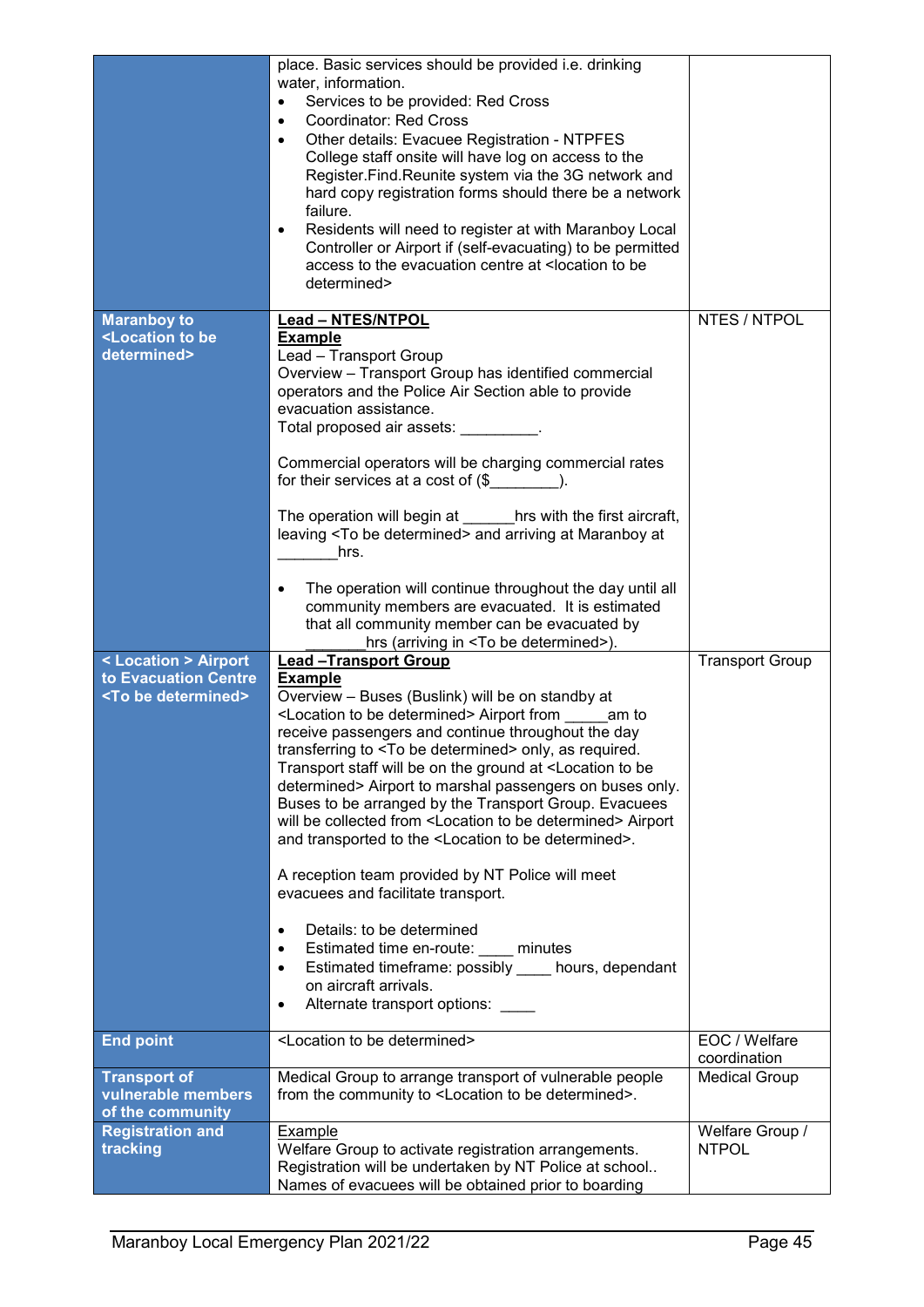|                                 | buses.<br>Where possible details of individuals and families self-<br>evacuating to be obtained on arrival at the Maranboy<br>Airstrip. If persons are not registered as evacuees or self-<br>evacuees they will not be provided access to the<br>evacuation shelter. |                             |
|---------------------------------|-----------------------------------------------------------------------------------------------------------------------------------------------------------------------------------------------------------------------------------------------------------------------|-----------------------------|
| Who will coordinate<br>stage 3? | Region Controller/Delegate.                                                                                                                                                                                                                                           | <b>EOC</b><br>coordination. |

|                                                                             | <b>Stage 4 - Shelter</b>                                                                                                                                                                 |                                 |
|-----------------------------------------------------------------------------|------------------------------------------------------------------------------------------------------------------------------------------------------------------------------------------|---------------------------------|
| <b>Overview</b>                                                             | An evacuation centre will be established at the <location<br>to be determined&gt;. The <location be="" determined="" to=""> will<br/>be the primary areas used.</location></location<br> |                                 |
| <b>Alternate shelter</b><br>options.                                        | Where possible evacuees will be encouraged to seek<br>alternative accommodation with family, friends or through<br>commercial accommodation.                                             |                                 |
| <b>Estimated duration</b><br>of the shelter phase                           | <to be="" determined="">.</to>                                                                                                                                                           |                                 |
| <b>Arrangements for</b><br>domestic animals                                 | No domestic animals are to accompany evacuees. Any<br>self-evacuees with domestic animals will be expected to<br>make their own arrangements for the animals.                            | <b>Advise Animal</b><br>Welfare |
| <b>Roles</b>                                                                |                                                                                                                                                                                          |                                 |
| <b>Director</b><br>$\bullet$                                                | <b>CMC</b>                                                                                                                                                                               | <b>CMC</b>                      |
| <b>Deputy Director</b><br>$\bullet$                                         | <b>DCF</b>                                                                                                                                                                               | <b>Welfare Group</b>            |
| Log./planning<br>$\bullet$                                                  | EOC.                                                                                                                                                                                     | NTES / NTPOL                    |
| <b>Admin teams</b><br>$\bullet$                                             | EOC                                                                                                                                                                                      | <b>CMC / Welfare</b><br>Group   |
| <b>Shift manager/s</b><br>$\bullet$                                         | To be confirmed - drawn from pool of trained DCF staff.                                                                                                                                  | <b>Welfare Group</b>            |
| <b>Welfare Team</b><br>$\bullet$                                            | To be confirmed                                                                                                                                                                          | <b>Welfare Group</b>            |
| <b>Facility Team</b><br>$\bullet$                                           | Selected staff will lead this in the first instance and<br>arrange any maintenance required using existing<br>contractors.                                                               |                                 |
| <b>Sport and Rec</b><br>Team                                                | To be confirmed                                                                                                                                                                          |                                 |
| <b>Medical Team</b>                                                         | To be confirmed. It is likely St Johns volunteers will be<br>requested. Evacuees will be referred to off-site medical<br>services.                                                       | <b>Medical Group</b>            |
| <b>Public Health</b><br><b>Team</b>                                         | <to be="" confirmed=""></to>                                                                                                                                                             | <b>Public Health</b><br>Group   |
| <b>Transport Team</b>                                                       | <to be="" confirmed=""></to>                                                                                                                                                             | <b>Transport Group</b>          |
| <b>Evacuation centre</b><br>set-up                                          | Refer to the Evacuation Centre Template for set-up<br>considerations                                                                                                                     |                                 |
| What strategy will be<br>put in place to close<br>the evacuation<br>centre? | Closure of the evacuation centre will be largely dependent<br>on the extent of inundation and complexity of the recovery<br>process.                                                     |                                 |

| <b>Stage 5 - Return</b>                                        |                                                                              |  |
|----------------------------------------------------------------|------------------------------------------------------------------------------|--|
| <b>Indicators or triggers</b><br>that will enable a<br>return  | (refer to recovery action plan for the community)<br>Dept. of Chief Minister |  |
| Who is responsible<br>for developing a plan<br>for the return? | Recovery Coordination in conjunction with PFES.                              |  |
| <b>Transportation</b><br>407                                   | To be confirmed.                                                             |  |
| <b>Route/assembly</b><br>$\bullet$<br>points en-route          | To be confirmed.                                                             |  |
| <b>End point</b><br>$\bullet$                                  | To be confirmed.                                                             |  |
| <b>How will information</b>                                    | To be confirmed.                                                             |  |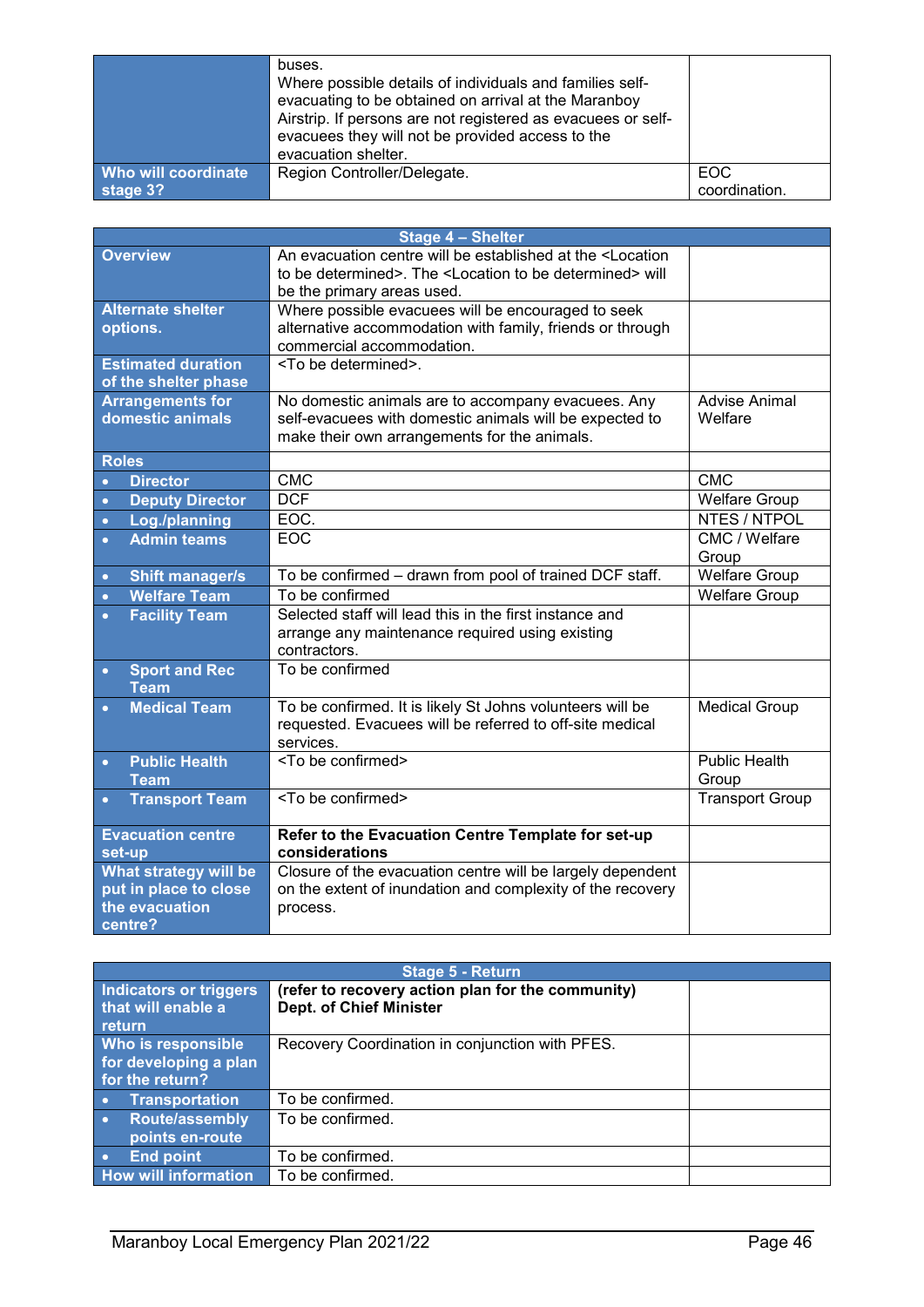| about the return be<br>communicated to<br>evacuees?                                             |                  |  |
|-------------------------------------------------------------------------------------------------|------------------|--|
| <b>What information</b><br>needs to be<br>conveyed to the<br>evacuated<br>community<br>members? | To be confirmed. |  |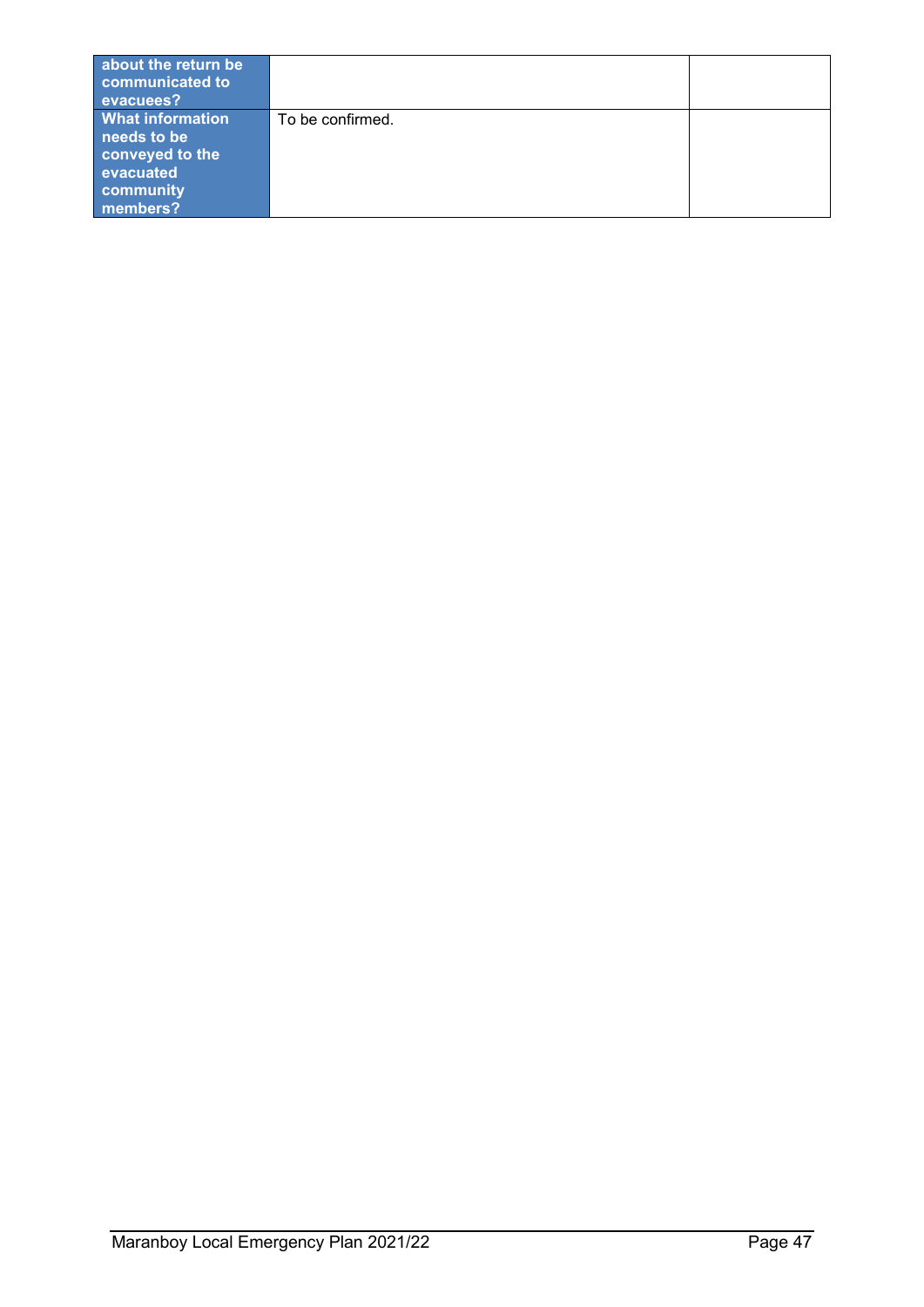## <span id="page-47-0"></span>**SITUATION REPORT (SITREP)**

**Date:**

| <b>Period covered:</b> | From: | To: |
|------------------------|-------|-----|
| <b>AGENCY:</b>         |       |     |

**Created by:**

Current Situation:

Objectives:

Present Key Issues:

Future Key Issues:

Recommendation(s):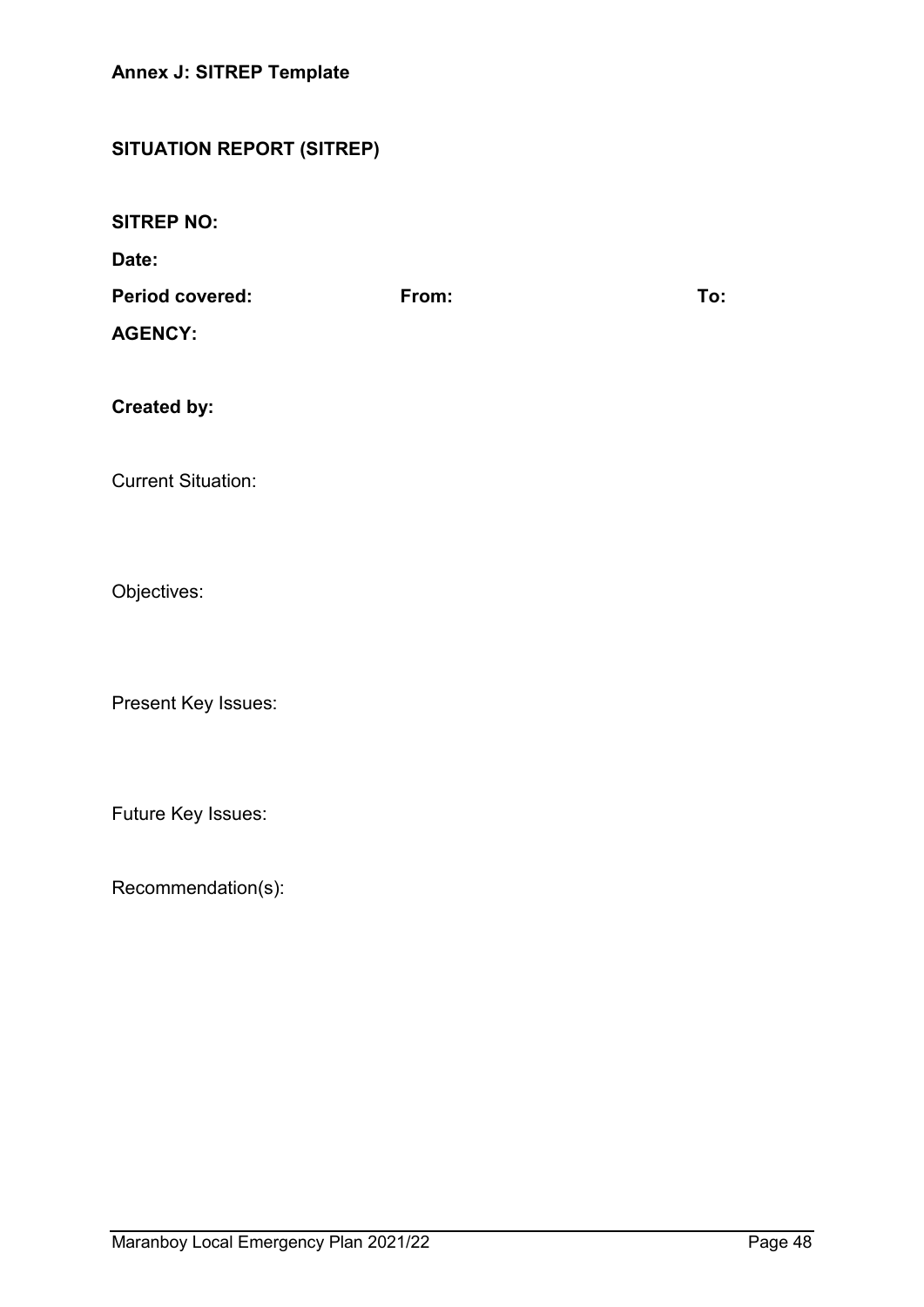#### <span id="page-48-0"></span>**Annex K: Summary of Response and Recovery Activities**

The following tables list a summary of possible response and recovery activities to be considered following an event.

Activities have been broken down and are listed under either response or recovery for simplicity and ease of use. In practice not all response activities will be completed during the response phase. Likewise not all recovery activities will commence after the transition to recovery.

The post event period of any event is highly dynamic produces many challenges, both foreseen and unpredicted. Response and Recovery Coordination must be flexible and able to adapt to the situation as it evolves.

This table is presented as a guide to assist emergency managers with operational decision making, planning and resource allocation. It also highlights the importance of Response and Recovery Coordination working collaboratively.

In most cases the points noted in this table and in the ensuing document are outlined in greater detail in functional group or agency plans.

|    | Transitional               |                                                                                                                                                                                                                                                                                                                                                                                                               |                     |                  |                                                                                                                                                                                                                                                                                                                                                 |
|----|----------------------------|---------------------------------------------------------------------------------------------------------------------------------------------------------------------------------------------------------------------------------------------------------------------------------------------------------------------------------------------------------------------------------------------------------------|---------------------|------------------|-------------------------------------------------------------------------------------------------------------------------------------------------------------------------------------------------------------------------------------------------------------------------------------------------------------------------------------------------|
|    |                            | <b>Response</b><br><b>PFES / EOC</b>                                                                                                                                                                                                                                                                                                                                                                          | <b>Arrangements</b> |                  | <b>Recovery</b><br><b>DCM / TCCC</b>                                                                                                                                                                                                                                                                                                            |
|    | <b>Activity</b>            | <b>Response activities</b>                                                                                                                                                                                                                                                                                                                                                                                    |                     |                  | <b>Recovery activities</b>                                                                                                                                                                                                                                                                                                                      |
| 1. | Situational<br>awareness   | Survey and rescue teams<br>Road clearance teams<br>Impact assessment teams<br>General public<br>Media reports                                                                                                                                                                                                                                                                                                 |                     | $\Box$           | Continues in recovery through the use of<br>impact assessments and Outreach                                                                                                                                                                                                                                                                     |
| 2. | Public<br>Information      | Public Information Group stood up<br>Spokes persons identified<br>SecureNT activated                                                                                                                                                                                                                                                                                                                          |                     | $\Box$<br>$\Box$ | Continues in recovery<br>Handover to long term recovery coordination                                                                                                                                                                                                                                                                            |
| 3. | Survey and<br>Rescue       | Survey teams deploy to designated areas<br>Critical sites surveyed<br>Deploy rescue teams - NTFRS and TRS<br>provide primary USAR capability                                                                                                                                                                                                                                                                  |                     | Nil              |                                                                                                                                                                                                                                                                                                                                                 |
| 4. | Road clearance             | Road patrol teams deploy and check assigned<br>routes<br>Road clearance to priority sites<br>Assess Stuart Hwy to Katherine (supply route)                                                                                                                                                                                                                                                                    |                     |                  | Monitoring<br>completing<br>and<br>road<br>clearance<br>activities                                                                                                                                                                                                                                                                              |
| 5. | Emergency<br>accommodation | Emergency accommodation and shelter<br>- welfare assembly centres (WAC)<br>- evacuation centres<br>Provision of resources that will enable people<br>to remain in their homes<br>Emergency clothing                                                                                                                                                                                                           |                     |                  | Evacuation centres may continue into recovery.<br>Temporary accommodation options                                                                                                                                                                                                                                                               |
| 6. | Medical                    | Hospital<br>road clearance to the hospital<br>$\ddot{\phantom{a}}$<br>damage assessment<br>$\blacksquare$<br>increase morgue capacity<br>divert patients from remote and<br>regional areas<br>power (fuel) and water supplies<br>Medical clinics and field hospitals<br>Determine the need for clinics to be<br>opened<br>Assess damage to clinics<br>Deploy field hospital/s<br>Medical presence in WAC<br>□ |                     | Hospital         | Business continuity arrangements<br>Repair work<br>Department of Health- Health Centres<br>Repair work<br>Reopen other clinics<br>Support vulnerable people to return home.<br>GP clinics and pharmacies<br>Ongoing liaison by the Medical Group<br>CareFlight - resume normal operations<br>St John Ambulance - resumption of core<br>business |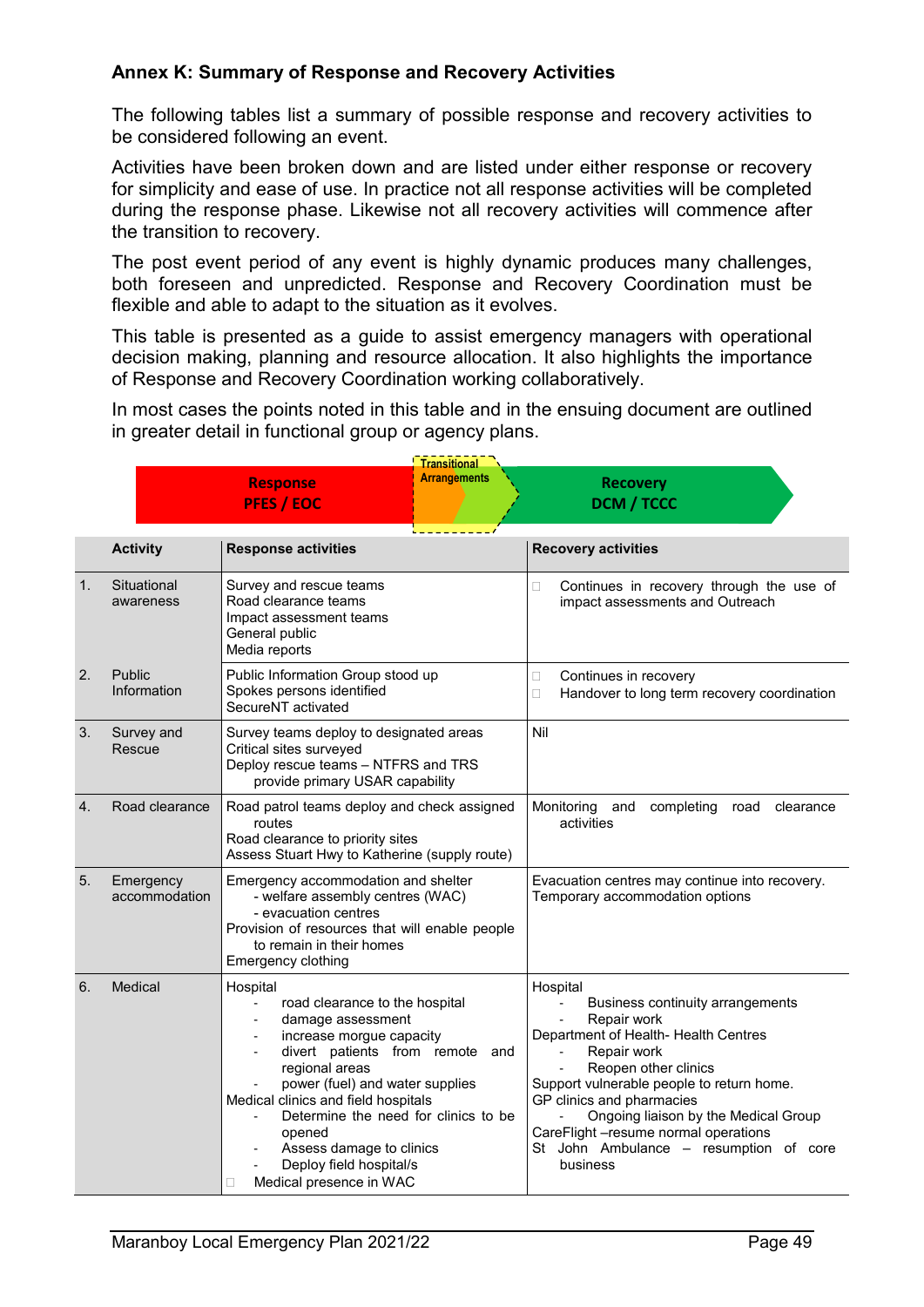|     |                                                 | Supplied by the Medical Group<br>Ambulance pick up points on key, cleared<br>u<br>roads<br>GP clinics and pharmacies<br>Identify GP clinics able to open<br>Identify pharmacies able to open<br>Medically vulnerable people<br>Support agencies to follow-up and<br>advise the Medical Group<br>Vulnerable people in shelters or<br><b>WAC</b><br>Support for vulnerable people at<br>shelters<br>Care Flight |                                                                                                                                                                                                                                                                                    |
|-----|-------------------------------------------------|---------------------------------------------------------------------------------------------------------------------------------------------------------------------------------------------------------------------------------------------------------------------------------------------------------------------------------------------------------------------------------------------------------------|------------------------------------------------------------------------------------------------------------------------------------------------------------------------------------------------------------------------------------------------------------------------------------|
| 7.  | Essential goods<br>and services                 | Establish emergency feeding and food<br>distribution points<br>Assessing the damage to suppliers and<br>retailers of critical resources<br>Assess the impact on barge operations and<br>any effect on the ability to supply remote<br>communities<br>Implement interim banking arrangements                                                                                                                   | Encourage private business to reopen<br>Monitor levels and availability of critical<br>resources<br>Manage logistics arrangements supplying<br>resources to outlying communities<br>Public Health inspections (food outlets)<br>Banking sector business continuity<br>arrangements |
|     |                                                 | Fuel<br>Fuel suppliers and point of sale<br>Manage fuel supplies to emergency power<br>generation                                                                                                                                                                                                                                                                                                             | Liaise with fuel suppliers, distributors and<br>wholesalers. Monitor fuel levels<br>Infrastructure repairs                                                                                                                                                                         |
|     |                                                 | Cash<br>Assess damage to banks and ATMs<br>Implement temporary arrangements                                                                                                                                                                                                                                                                                                                                   | Implement long term arrangements                                                                                                                                                                                                                                                   |
| 8.  | Evacuation                                      | Evacuations within community<br>Evacuation out of community<br>Registration                                                                                                                                                                                                                                                                                                                                   | Support services for evacuees<br>Recovery information for evacuees                                                                                                                                                                                                                 |
| 9.  | <b>Public Health</b>                            | Communicable disease control response<br>Drinking water safety standards<br>Sewage and waste disposal<br>Safe food distribution and advice<br>Vector and vermin control<br>Food and commercial premises                                                                                                                                                                                                       | Ongoing in recovery                                                                                                                                                                                                                                                                |
|     | 10. Utilities                                   | Power supply<br>Power generation<br>Water supply<br>Sewerage<br>Emergency sanitation                                                                                                                                                                                                                                                                                                                          | Recovery of the power network<br>Recovery of water and sewerage infrastructure                                                                                                                                                                                                     |
|     | 11. Impact<br>Assessments                       | Training assessment teams<br>Initial Impact Assessments                                                                                                                                                                                                                                                                                                                                                       | <b>Secondary Impact Assessments</b><br>Continued assessments through outreach                                                                                                                                                                                                      |
| 12. | Transport infra-<br>structure (supply<br>lines) | Air (Airport/Airstrip)<br>Clear the runway to allow air movements<br>Establish a logistics hub at the airport<br>Terminal damage and operational capability<br>assessment                                                                                                                                                                                                                                     | Monitor repairs and business continuity<br>□<br>activities                                                                                                                                                                                                                         |
|     |                                                 | Road<br>Highway and critical access roads damage<br>assessment<br>Repair work to commence immediately                                                                                                                                                                                                                                                                                                         | Planning and prioritising repair work of all<br>affected key Territory Highways (Stuart,<br>Barkly, Victoria and Arnhem)                                                                                                                                                           |
|     |                                                 | Rail<br>Ask rail operator to assess damage to the<br>railway & associated infrastructure and report                                                                                                                                                                                                                                                                                                           | Liaising with GWA and Australasia Rail to<br>□<br>monitor repair work                                                                                                                                                                                                              |
|     |                                                 | outage estimation                                                                                                                                                                                                                                                                                                                                                                                             |                                                                                                                                                                                                                                                                                    |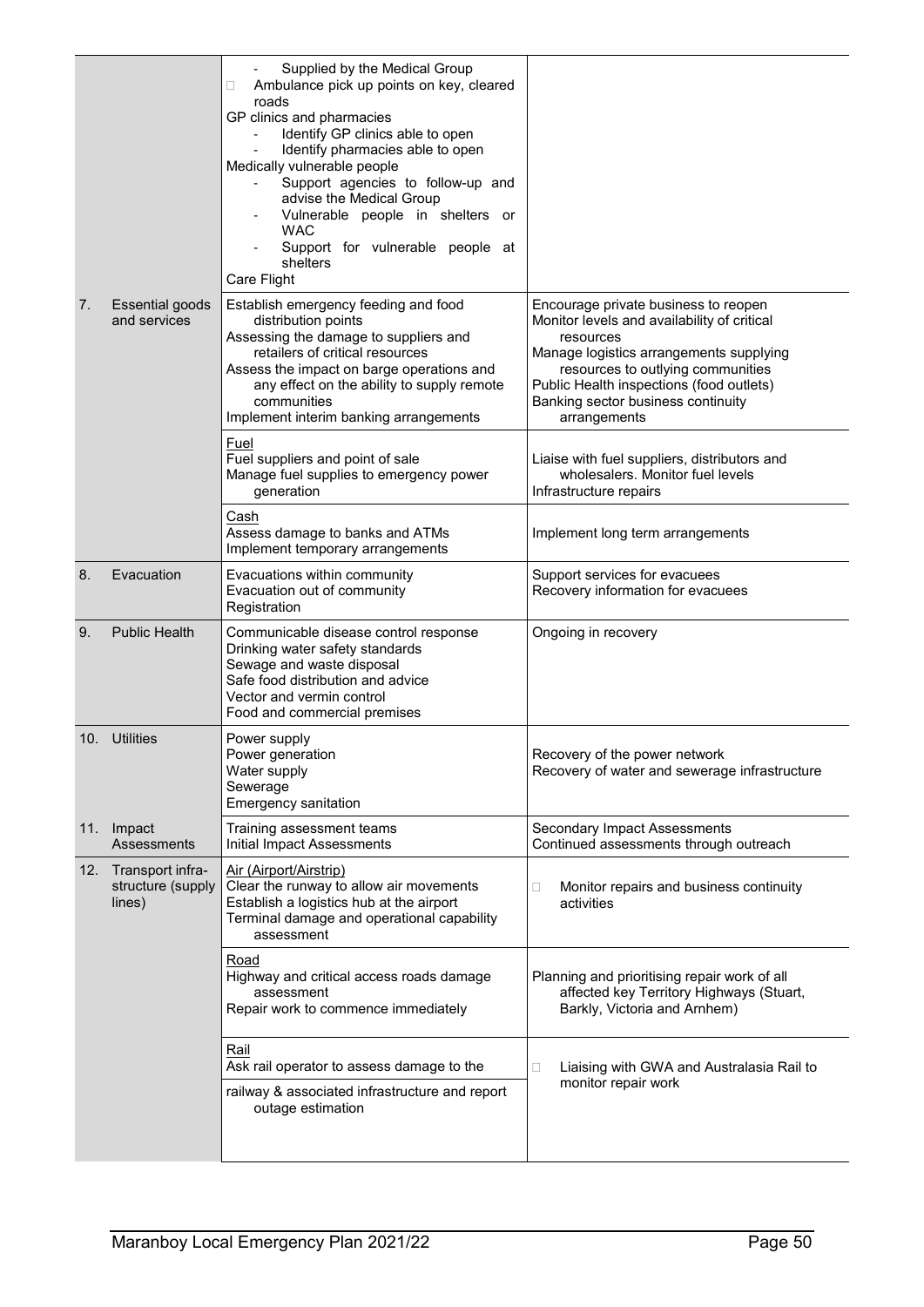|     |                               | Port, Harbour and Barge<br>Assess damage to Port infrastructure and<br>harbour facilities<br>Assess the damage to barge facilities                                                                                            | Repairing infrastructure<br>Establish alternate arrangements for the supply<br>of remote communities                                                                                                                                                                                                                   |  |
|-----|-------------------------------|-------------------------------------------------------------------------------------------------------------------------------------------------------------------------------------------------------------------------------|------------------------------------------------------------------------------------------------------------------------------------------------------------------------------------------------------------------------------------------------------------------------------------------------------------------------|--|
|     | 13. Waste<br>management       | Waste management requirements and<br>develop waste management plan if<br>required                                                                                                                                             | Continues in recovery                                                                                                                                                                                                                                                                                                  |  |
| 14. | Repairs and<br>reconstruction | Private housing<br><b>Impact Assessments</b><br>Temporary repairs<br>Government buildings<br>ш<br>Damage assessment<br><b>Public Housing</b><br>П<br><b>Impact Assessments</b><br>Private Industry<br>□<br>Damage assessments | Private housing<br>Information and support to facilitate<br>repairs.<br>Government buildings<br>Ш<br>Repairs and reconstruction<br><b>Public Housing</b><br>П<br>Long term repair plans<br>Private Industry<br>□<br>Repair and reconstruction<br>Temporary accommodation for a visiting<br>□<br>construction workforce |  |
| 15. | Transport<br>Services         | Staged re-establishment of public transport<br>services                                                                                                                                                                       | Continues in recovery                                                                                                                                                                                                                                                                                                  |  |
|     | 16. Tele-<br>communications   | Telstra and Optus will assess the damage to<br>their infrastructure<br>Put in place temporary measures to enable<br>landline and mobile services                                                                              | Repair damage networks and infrastructure                                                                                                                                                                                                                                                                              |  |
|     | 17. Public safety             | Police will maintain normal policing services to<br>the community                                                                                                                                                             | Gradual return to core business                                                                                                                                                                                                                                                                                        |  |
|     | 18. Pets                      | Temporary emergency arrangements for pets.                                                                                                                                                                                    | Reunite pets with their owners and cease<br>emergency support arrangements                                                                                                                                                                                                                                             |  |
|     | 19. Community<br>consultation | Information provision regarding the overall<br>situation, response efforts, what services<br>are available and how to access them                                                                                             | Community consultation process regarding long<br>term recovery and community development                                                                                                                                                                                                                               |  |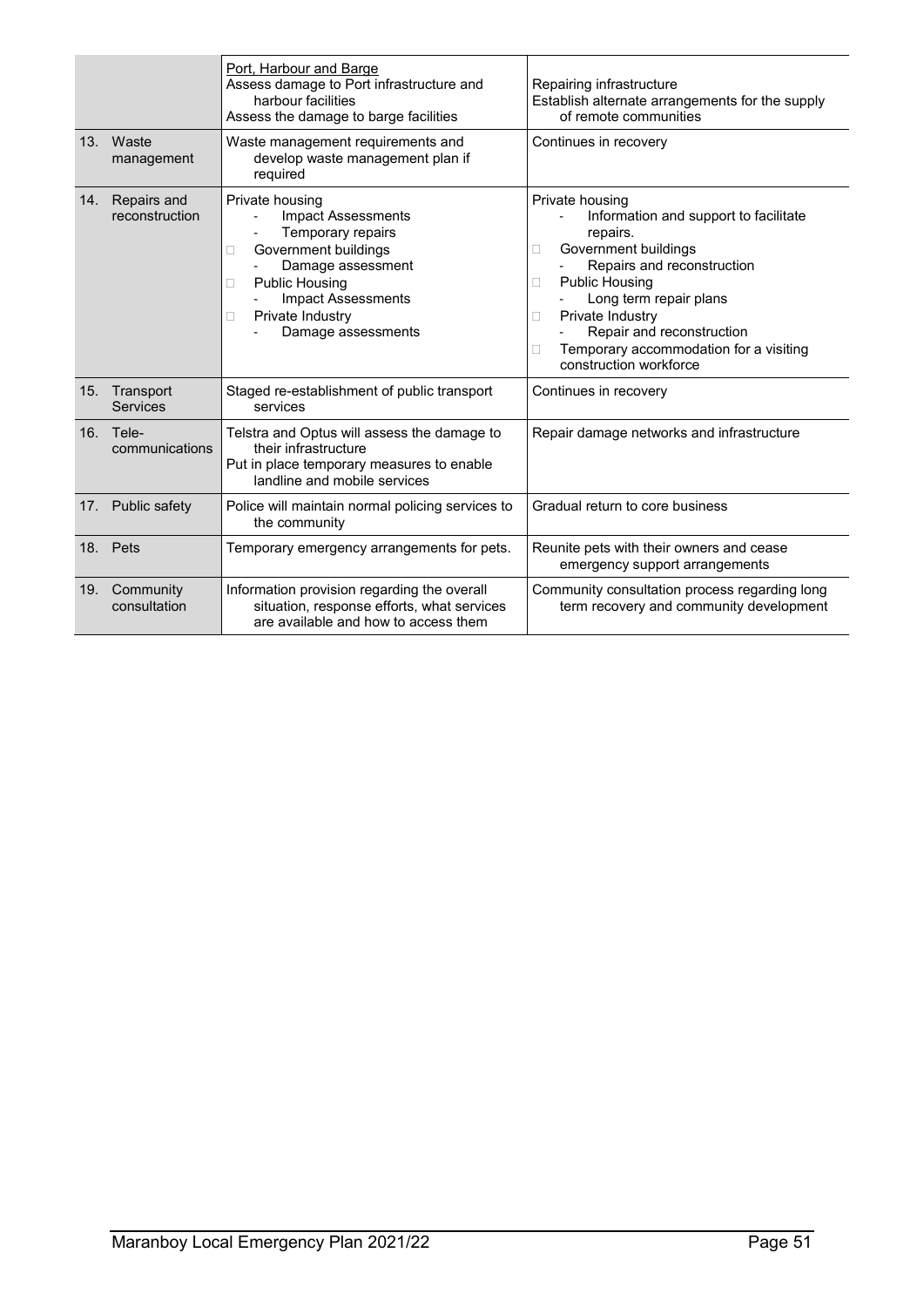#### **Annex L: Contact Details**

<span id="page-51-0"></span>

| <b>Position/Functional Group</b>       | <b>Name</b>                   | <b>Email address</b>              | Work         | Mobile      | <b>After Hours</b> |
|----------------------------------------|-------------------------------|-----------------------------------|--------------|-------------|--------------------|
| <b>Local Controller</b>                | OIC Maranboy Police           | maranboyPolice@pfes.nt.gov.au     | 08 8975 4500 |             |                    |
| Police OIC                             | R/Sgt Daniel LEIGHTON         | daniel.leighton@pfes.nt.gov.au    |              |             | 131 444            |
|                                        |                               |                                   |              |             | 000                |
| <b>NTES Duty Officer</b>               | <b>Territory Duty Officer</b> |                                   | (All hours)  | (All hours) | (All hours)        |
|                                        |                               |                                   |              |             |                    |
| <b>Big Rivers Recovery Coordinator</b> | Jake QUINLIVAN                | Jake.Quinlivan@nt.gov.au          |              |             |                    |
| Dept. Chief Minister and Cabinet       |                               |                                   |              |             |                    |
|                                        | Kallum Peckham-               | Kallum.peckham-mckenzie@nt.gov.au |              |             |                    |
|                                        | McKenzie                      |                                   |              |             |                    |
|                                        | William Bridgeman             | William.bridgeman@nt.gov.au       |              |             |                    |
| <b>Beswick</b>                         |                               |                                   |              |             |                    |
| Roper Gulf Regional Council            | Paul BERTHON                  | paul.berthon@ropergulf.nt.gov.au  | 08 8977 2202 | (personal)  |                    |
|                                        |                               |                                   |              |             | Sat. phone         |
|                                        |                               |                                   |              |             |                    |
| <b>GEC</b>                             | <b>Position Vacant</b>        |                                   |              |             |                    |
| Sunrise Health Clinic Manager          | Susan BRIDGE                  | susan.bridge@sunrise.org.au       | 08 8975 4527 |             | 08 8975 4527       |
|                                        |                               |                                   |              |             |                    |
|                                        |                               |                                   |              |             |                    |
| <b>Store Manager Outback Stores</b>    | Ross MCDERMOTT                | bsw@outbackstores.com.au          | 08 8975 4523 |             |                    |
|                                        |                               |                                   |              |             |                    |
| <b>Beswick School</b>                  | Stephen HILL                  | Stephen.hill@ntschools.net        | 08 8975 4529 |             |                    |
|                                        |                               |                                   |              |             |                    |
| Women's Resource Centre                | Sandra ASHLEY                 |                                   | 08 8975 4275 |             |                    |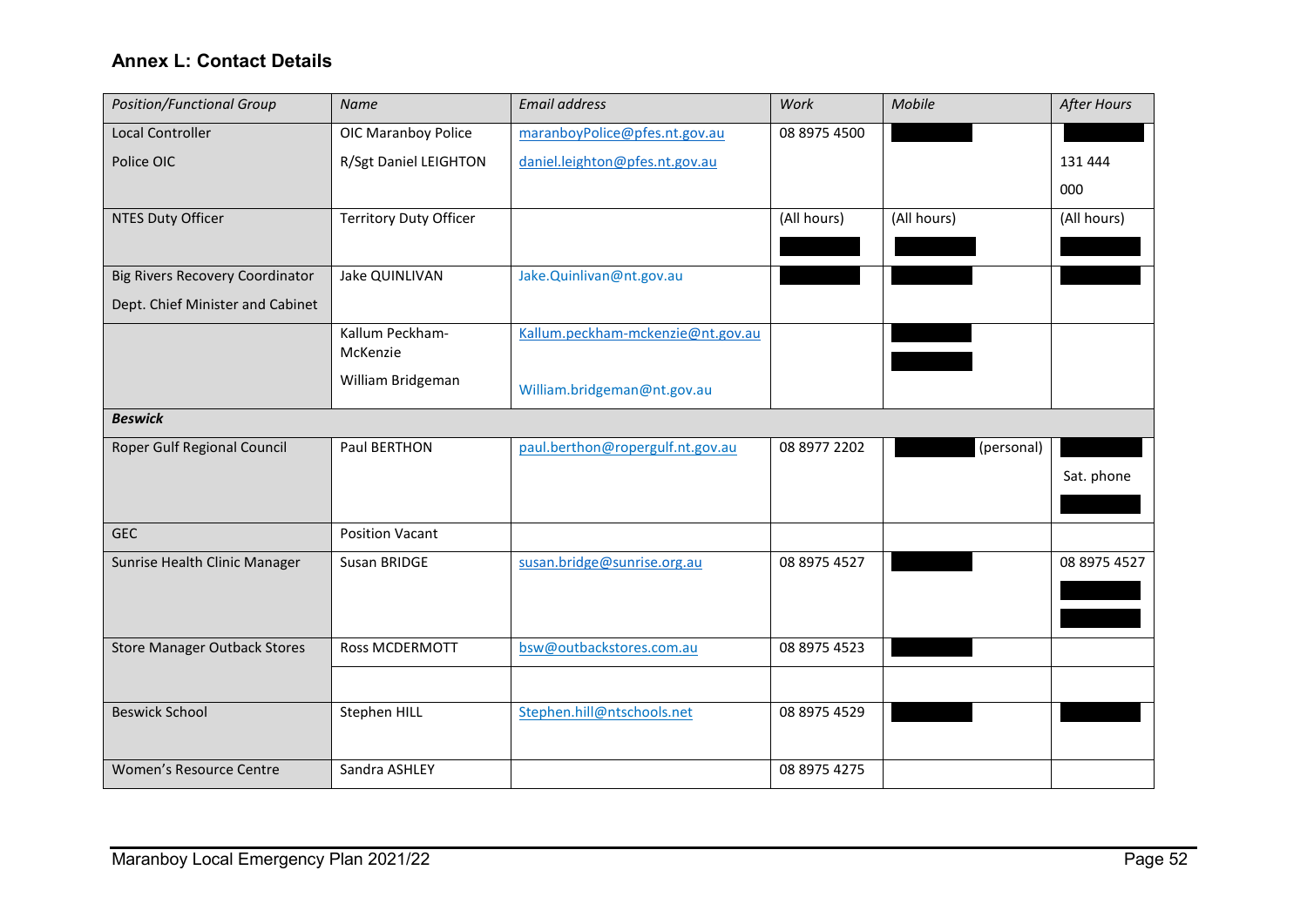|                                                                                        | Karen BOWDEN            |                                    | 08 8975 4464   |              |
|----------------------------------------------------------------------------------------|-------------------------|------------------------------------|----------------|--------------|
| <b>Aged Care</b>                                                                       | <b>Caroline WURRBEN</b> |                                    | 08 8975 4275   |              |
| Power Projects (Contracted by<br>Power and Water to service the<br>area)               |                         | info@ppnt.com.au                   | 08 89 722 211  |              |
| <b>Barunga</b>                                                                         |                         |                                    |                |              |
| Roper Gulf Regional Council                                                            | Allan HAWKE             | allan.hawke@ropergulf.nt.gov.au    | (08) 8975 4576 |              |
| Outback Stores - Barunga Store                                                         | Brian Coleman-Broome    | bagalastoremanager@aiggroup.org.au | 08 8975 4507   |              |
| Barunga School (Principal)                                                             | <b>Malcolm HALES</b>    | malcolm.hales@ntschools.net        | 08 8975 4502   |              |
| Sunrise Health                                                                         | Peter Wordsworth        | peter.wordsworth@sunrise.org.au    | 08 8975 4501   |              |
|                                                                                        |                         |                                    |                |              |
| Government Engagement Co-<br>Ordinator                                                 | Position vacant         |                                    |                |              |
| Indigenous Affairs Network  <br>Department of the Prime<br><b>Minister and Cabinet</b> |                         |                                    |                |              |
|                                                                                        |                         |                                    |                |              |
| Power Projects (Contracted by<br>Power and Water to service the<br>area)               |                         | info@ppnt.com.au                   | 08 89 722 211  |              |
| Eva Valley/ Manyalluluk                                                                |                         |                                    |                |              |
| Roper Gulf Regional Council -                                                          | Liam FARRELL            | liam.farrell@ropergulf.nt.gov.au   | 08 8978 6466   | 08 8978 6488 |
|                                                                                        |                         |                                    |                |              |
| Eva Valley / Manyalluluk School                                                        | Ben KLEINIG             | ben.kleinig@ntschools.net          | 08 8975 4438   | 08 8975 4853 |
| <b>Council Services</b>                                                                | Liam FARRELL            | liam.farrell@ropergulf.nt.gov.au   | 08 8978 6466   |              |
| Power and Water                                                                        | Liam FARRELL            | liam.farrell@ropergulf.nt.gov.au   | 08 8978 6466   |              |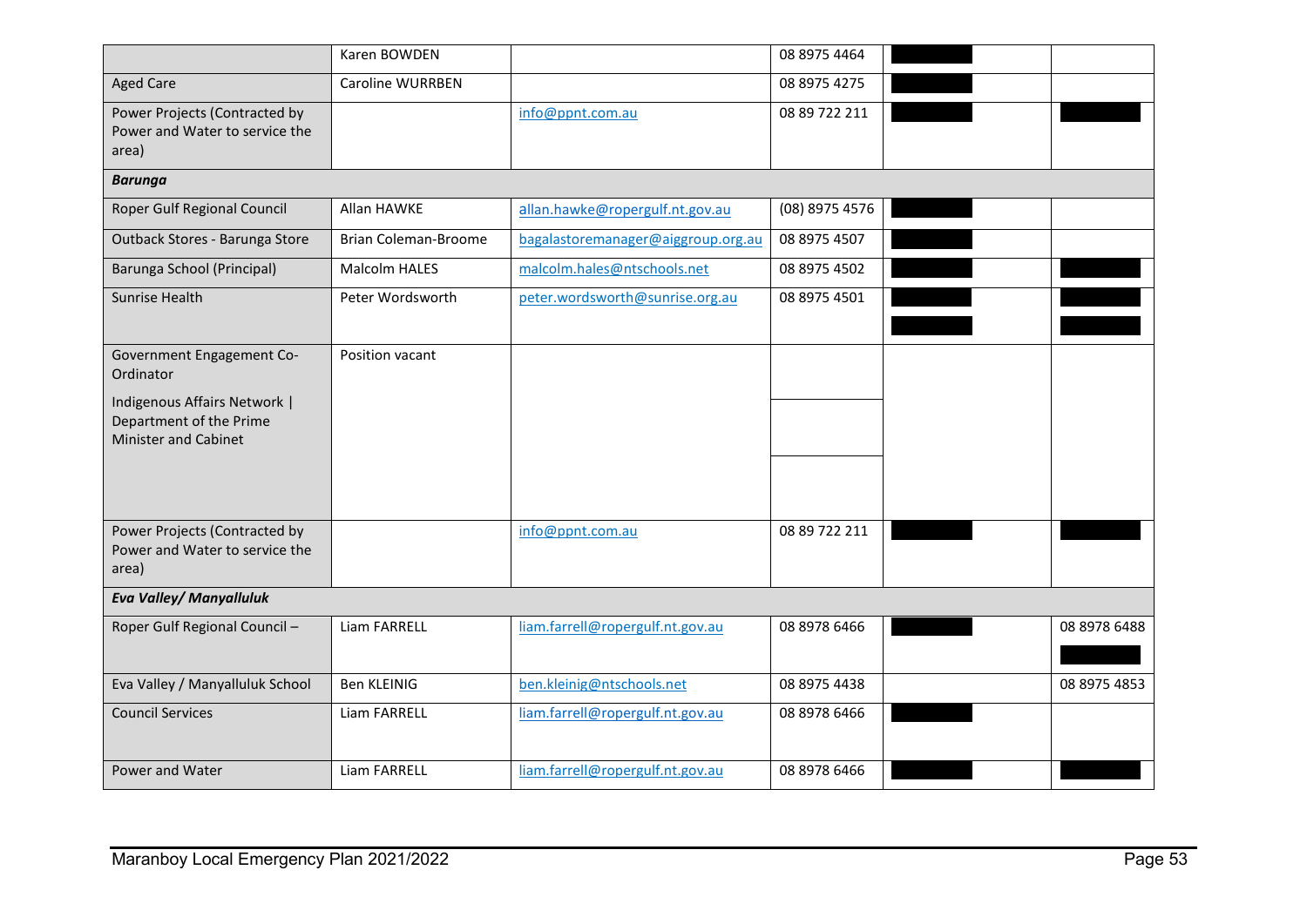#### <span id="page-53-0"></span>**Annex M: Debrief**

- 1. The purpose of this Annex is to provide a framework for a debrief process which complements the Whole of Government Debrief Process. The process should not be confused with training or exercise evaluations but rather considered as a lessons learned opportunity. Lessons learned leads to improved operational effectiveness, increased cost efficiency and reduced operational risk.
- 2. The Debrief Process embeds continuous improvement into the delivery of activities pursuant to the Territory Emergency Plan (TEP). Consistent approaches to lessons learned will encourage adaptability, and flexibility across all functional areas; sharing of knowledge and experiences will assist with ongoing continuous improvement of people and organisations.
- 3. Implemented judiciously, a lessons learned approach can have a positive impact on organisational culture commensurate with increasing opportunities to achieve goals. Whilst lessons learned often begins in one organisation through an internal debrief processes, those lessons learned are often transferable across multi-agencies; this Whole of Government Debrief Process and Lessons Management aims to ensure learnings are translatable across multiple organisations.
- 4. One of the most critical steps in the lessons management is the collection of information and observations of persons involved in the operation. The collection of this information is not limited to persons involved in the operation itself or the actions of those who provided a response, but includes those who had involvement prior to including the promulgation and implementation of plans (as lessons to be learned is not limited to how an emergency was managed but also includes the planning processes).
- 5. Debriefing is more than simply producing a report at the end of an operation. It forms part of the broader process of learning and has significant influential impact on an agency and sensitises people into doing the right thing. It prevents confusion and misinterpretation for future operations and drives home the main reasons the agency implores a lessons management system – to ensure that the agency learns from their mistakes and what they do well and drives continuous improvement.
- 6. Debriefs are not about distributing blame, but rather shifting focus towards improving capacity and capability to respond to incidents in a way that reflects improved planning, process, technology, support, training and development. The inevitability that exists with decisions made on a risk based approach carries a certain level of accepted risk and this needs to be taken into account when debriefing.
- 7. During any operation, anyone involved in the operation should be recording activities where there are lessons to be learned; activities can include decision making and consequential responses.
- 8. Where decisions are made by an Incident Management Team member or a Functional Group Leader, those decisions should be recorded in the Decision Log in the WebEOC event. Decision Logs can be referred to as part of the debrief process.
- 9. A Hot Debrief is held immediately after the incident response is complete or when a person concludes their shift in response to the incident. It allows rapid capture of real-time feedback aimed at addressing pressing or immediate concerns. This is a key time to address any health or safety issues and provides an opportunity for instant feedback.
- 10. The Hot Debrief will be fed into the Whole of Government Debrief Process and Lessons Management. For the purpose, the following template is to be used and uploaded to WebEOC.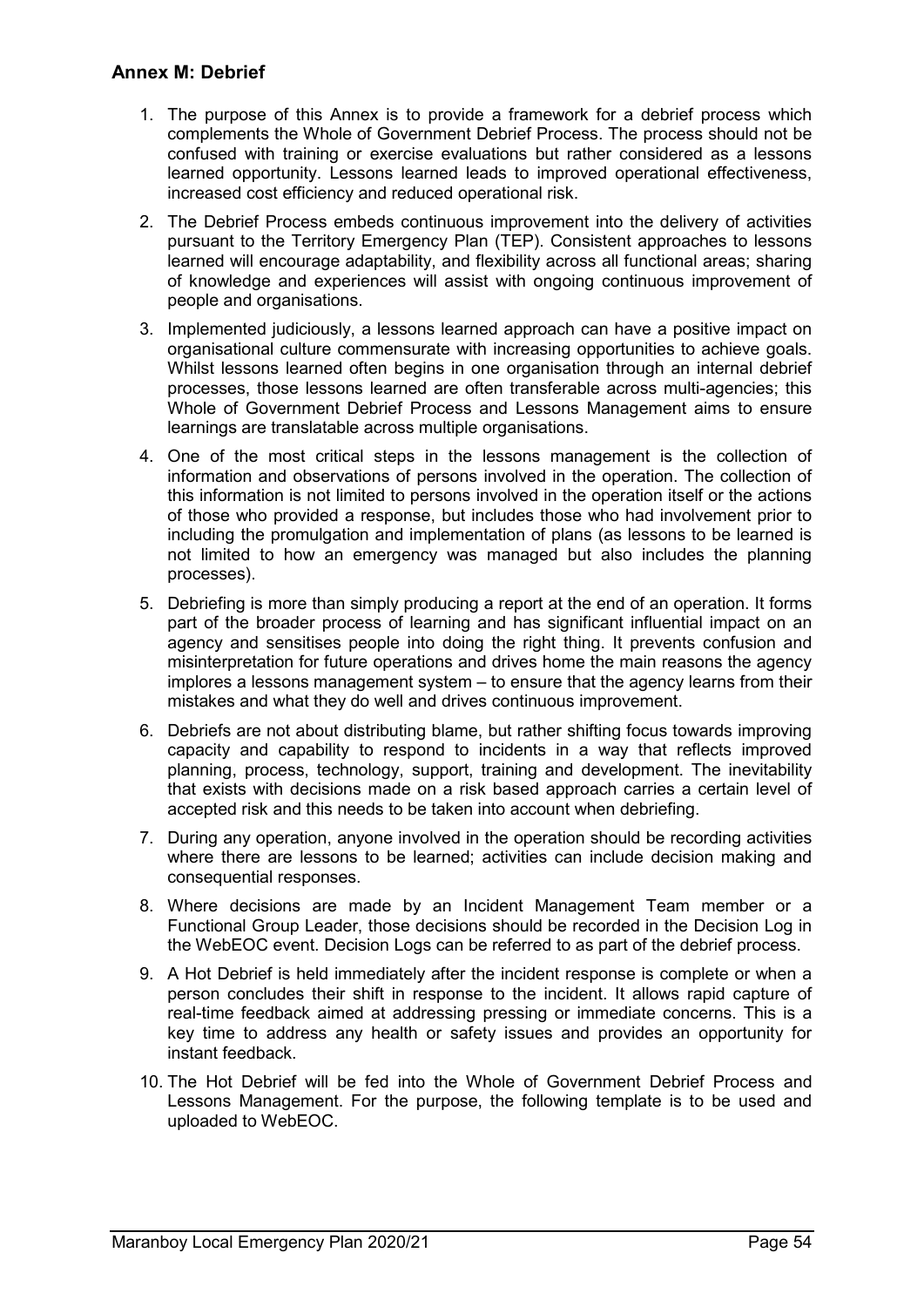## **RECORD OF DEBRIEF**

Operation / event: \_\_\_\_\_\_\_\_\_\_\_\_\_\_\_\_\_\_\_\_\_\_\_\_\_\_\_\_\_\_\_\_\_\_\_\_\_\_\_\_\_\_\_\_\_\_\_\_\_\_\_\_\_\_\_\_\_\_\_\_\_

| Date                                                                          |  |
|-------------------------------------------------------------------------------|--|
| Time                                                                          |  |
| Location debrief held                                                         |  |
| Operation background                                                          |  |
| (provide succinct detail of<br>sequence of events)                            |  |
| What went well                                                                |  |
| What could have been done<br>better                                           |  |
| What opportunities are there<br>for improvement                               |  |
| Did the agency have<br>sufficient capacity / capability                       |  |
| Other related issues that<br>contributed to the execution<br>of the operation |  |
| Open discussion points                                                        |  |
| Action items arising and<br>whom will monitor                                 |  |
| Are there any staff welfare<br>concerns                                       |  |
| Are there staff that deserve<br>recognition<br>detail of whom and why         |  |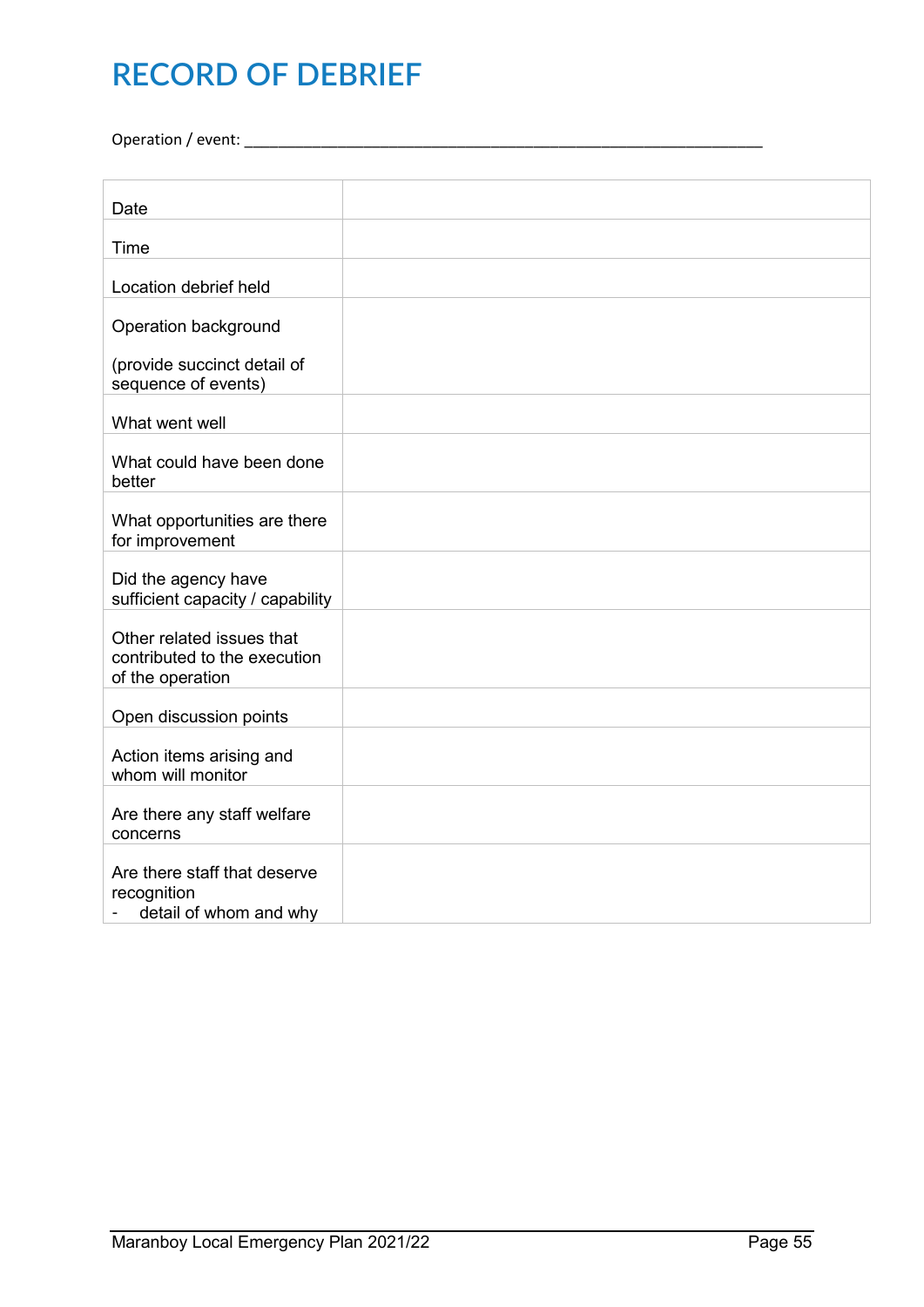<span id="page-55-0"></span>

| <b>Term</b>                  | In the context of this plan, this means:                                                                                                                                                                                                                                 |
|------------------------------|--------------------------------------------------------------------------------------------------------------------------------------------------------------------------------------------------------------------------------------------------------------------------|
| All Hazards Approach         | The application of one set of control, coordination and communication<br>policies and procedures in a universal manner to emergency situations of<br>varying type thereby promoting consistency of emergency management<br>at all levels.                                |
| Affected area                | A particular area where either an emergency situation, state of<br>emergency or state of disaster exists.                                                                                                                                                                |
| Approved emergency<br>plan   | Means a plan approved under section 10930, 13(2), 16(2) of the Act.                                                                                                                                                                                                      |
| <b>Authorised Officer</b>    | Person or persons authorised under section 98 of the Act.                                                                                                                                                                                                                |
| <b>Chief Executive</b>       | The appointed position that leads the governance and management of a<br>service responsible for the effective exercise of the relevant statutory<br>powers, authorities, duties and functions consistent with the NT<br>government policy.                               |
| Command                      | The authority to command is established in legislation or by agreement<br>with agency/organisations. Command relates to agencies/organisations,<br>functions and individuals. Situations are controlled.                                                                 |
| Comprehensive<br>approach    | The development of emergency and disaster arrangements to embrace<br>the aspects of prevention, preparedness, response, and recovery<br>(PPRR). PPRR are aspects of emergency management, not sequential<br>phases. Syn. 'disaster cycle', 'disaster phases' and 'PPRR'. |
|                              | Source: AEM Glossary                                                                                                                                                                                                                                                     |
| Control                      | The overall direction of activities, agencies or individuals concerned<br>(source; SERM Act). Control operates horizontally across agencies /<br>organisations, functions and individuals. Situations are controlled.                                                    |
| <b>Controlling Authority</b> | The authorised agency which has the overall direction of activities,<br>agencies or individuals concerned.                                                                                                                                                               |
| Coordination                 | The bringing together of agencies and individuals to ensure effective<br>emergency and rescue management but does not include the control of<br>agencies, organisations and individuals by direction.<br>Source: SERM Act.                                               |
| Debrief                      | A meeting held during or at the end of an operation with the purpose of<br>assessing the conduct or results of an operation.                                                                                                                                             |
| Delegate                     | A person nominated to act as the representative of an officially<br>appointed position holder, having the same powers and authority to<br>commit the resources of the official employee.                                                                                 |
| Emergency                    | Means an event that requires significant coordinated response using the<br>combined resources of the territory and non-government entities within<br>the Territory.                                                                                                      |
| Emergency<br>Management Act  | A Bill for an Act to provide for matters relating to emergency<br>management and for related matters.                                                                                                                                                                    |
| <b>Emergency Situation</b>   | Exists in an area once a declaration to that effect is declared by the<br>minister under section 3 of the Act.                                                                                                                                                           |
| <b>Functional Group</b>      | These responsibilities are laid out in functional plans and the Territory<br><b>Emergency Plan</b>                                                                                                                                                                       |
| Group Leader                 | The individual allocated responsibility to prepare for, respond to and<br>command and control a functional group in response to a specific<br>hazard based on their legislated and or technical capability and                                                           |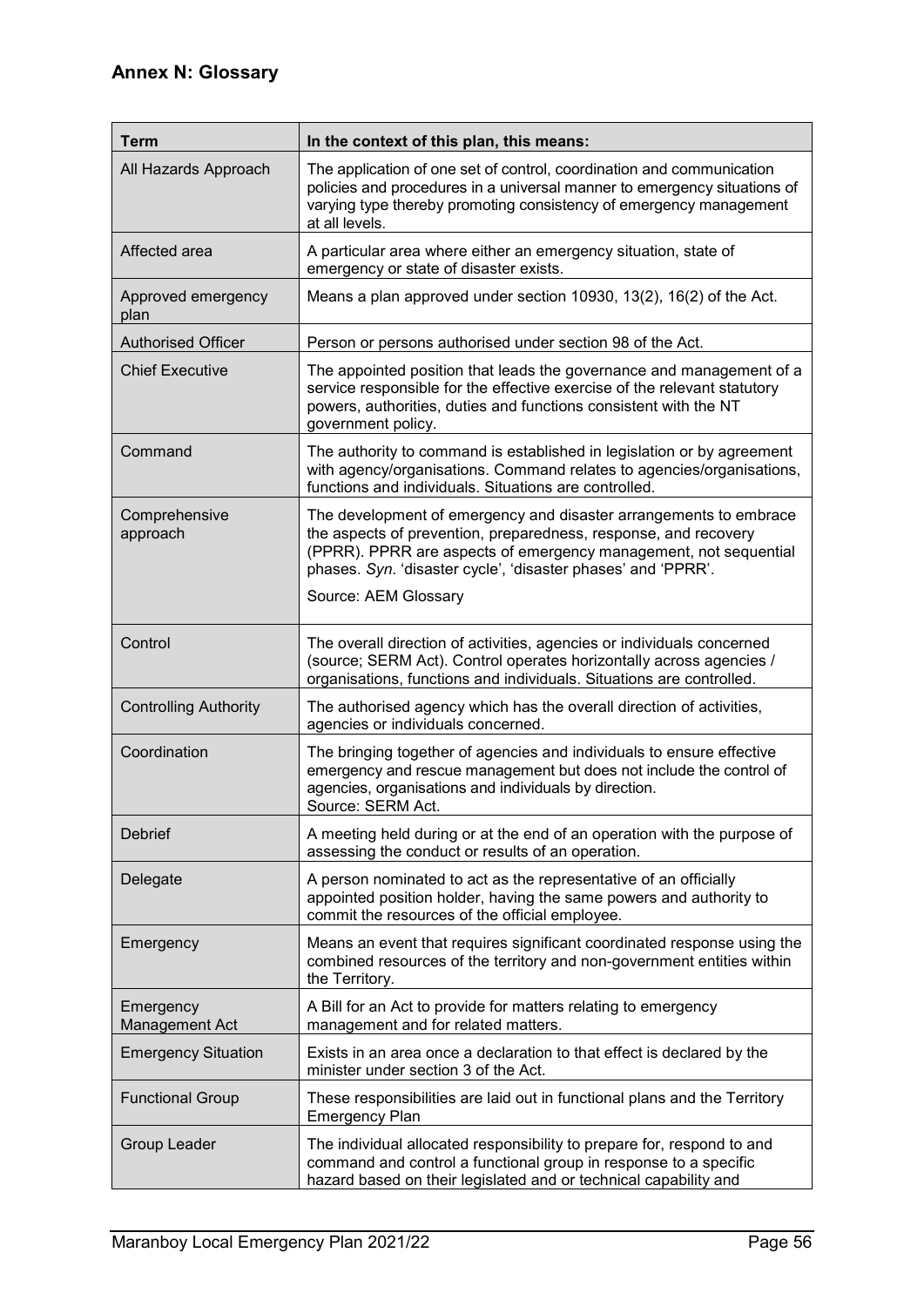|                                       | authority.                                                                                                                                                                                                                        |
|---------------------------------------|-----------------------------------------------------------------------------------------------------------------------------------------------------------------------------------------------------------------------------------|
| Lead agency                           | An agency allocated responsibility to prepare for and respond to a<br>specific hazard based on their legislated and/or technical capability and<br>authority.                                                                     |
| <b>Hazard Management</b><br>Authority | The agency allocated responsibility to prepare for and respond to a<br>specific hazard based on their legislated and/or technical capability and<br>authority.                                                                    |
| Participating<br>organisations        | Agencies which provide a supporting role in preparing and responding<br>to a specific hazard based on their legislative and/or technical capability<br>and authority.                                                             |
| Preparedness                          | Arrangements to ensure that, should an emergency occur, all those<br>resources and services which are needed to cope with the effects can<br>be efficiently mobilised and deployed.                                               |
|                                       | Measures to ensure that, should an emergency occur, communities,<br>resources and services are capable of coping with the effects. See also<br>comprehensive approach.                                                            |
|                                       | Source: AEM Glossary.                                                                                                                                                                                                             |
| Prevention                            | Regulatory and physical measures to ensure that Emergencies are<br>prevented, or their effects mitigated. Measures to eliminate or reduce<br>the incidence or severity of emergencies. See also comprehensive<br>approach.        |
|                                       | Source: AEM Glossary.                                                                                                                                                                                                             |
| Recovery                              | The coordinated process of supporting emergency-affected<br>communities in reconstruction of the physical infrastructure and<br>restoration of emotional, social, economic and physical wellbeing. See<br>comprehensive approach. |
|                                       | Measures which support emergency-affected individuals and<br>communities in the reconstruction of the physical infrastructure and<br>restoration of emotional, economic and physical well-being.                                  |
|                                       | Source: AEM Glossary.                                                                                                                                                                                                             |
| Region                                | Means a region specified in a Gazette notice under section 27 of the<br>Act.                                                                                                                                                      |
| <b>Regional Controller</b>            | For a region, means the Regional Emergency Controller for the region<br>mention in section 54 of the Act.                                                                                                                         |
| Response                              | Actions taken in anticipation of, during, and immediately after an<br>emergency to ensure that its effects are minimised, and that people<br>affected are given immediate relief and support.                                     |
|                                       | Measures taken in anticipation of, during and immediately after an<br>emergency to ensure its effects are minimised. See also comprehensive<br>approach.                                                                          |
|                                       | Source: AEM Glossary.                                                                                                                                                                                                             |
| Responsibilities                      | The state or fact of being responsible, answerable, or accountable for<br>something within one's power, control, or management.<br>(Dictionary.com)                                                                               |
| <b>Risk</b>                           | The effect of uncertainty or objectives. (ISO Guide 73.2009 Risk<br>management - Vocabulary)                                                                                                                                      |
| <b>Risk Identification</b>            | The process of finding, recognising and describing risks (ISO Guide<br>73.2009 Risk management - Vocabulary).                                                                                                                     |
| Stand down                            | Transition from responding to an event back to normal core business<br>and/or recovery operations. There is no longer a requirement to respond<br>to the event and the threat is no longer present.                               |
| Stand up                              | The operational state following "lean forward:" whereby resources are                                                                                                                                                             |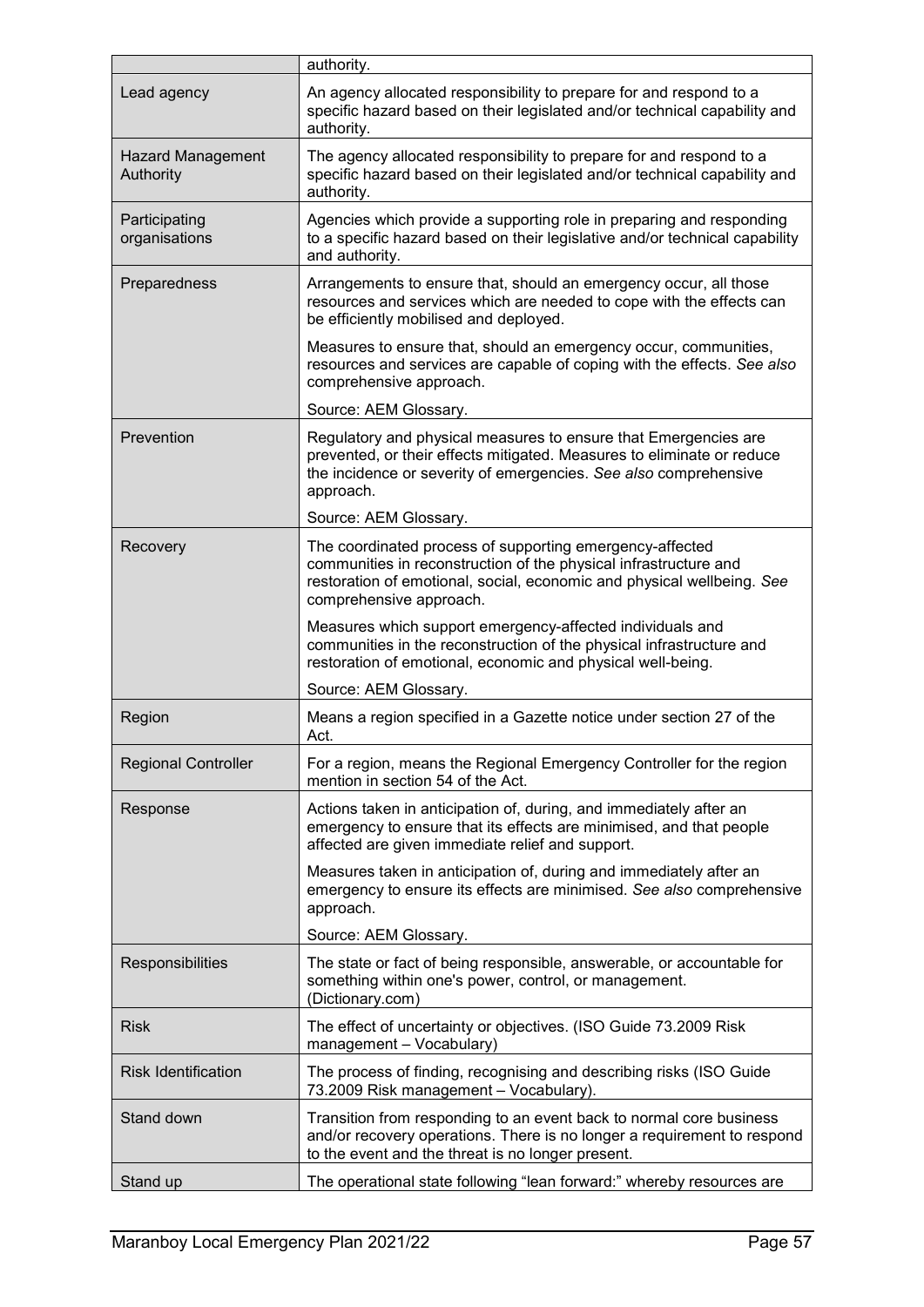|                                                         | mobilised, personnel are activated and operational activities<br>commenced. Disaster coordination centers are activated.                                                                                                                                                                |
|---------------------------------------------------------|-----------------------------------------------------------------------------------------------------------------------------------------------------------------------------------------------------------------------------------------------------------------------------------------|
| <b>State of Disaster</b>                                | Means a state of disaster declared under section 21 of the Act.                                                                                                                                                                                                                         |
| State of Emergency                                      | Means a state of emergency declared under section 19 of the Act.                                                                                                                                                                                                                        |
| Volunteer member                                        | Means a member of the NTES appointed under section 52 of the Act.                                                                                                                                                                                                                       |
| Vulnerability                                           | The conditions determined by physical, social, economic and<br>environmental factors or processes, which increase the susceptibility of<br>a community or persons to the impact of hazards (National Emergency<br>Risk Assessment Guidelines).                                          |
| <b>Territory Controller</b>                             | Means the Territory Emergency Controller mentioned in section 28 of<br>the Act.                                                                                                                                                                                                         |
| <b>Territory Emergency</b><br><b>Management Council</b> | The management council is established under the terms laid out in<br>Division 4 of the Act.                                                                                                                                                                                             |
| <b>Territory Recovery</b><br>Coordinator                | Means the Territory Recovery Coordinator mentioned in section 32 of<br>the Act.                                                                                                                                                                                                         |
| WebEOC                                                  | WebEOC is a critical information management system used throughout<br>the Northern Territory. It is used by agencies that have roles and<br>responsibilities under the NT Emergency Management Act during<br>prevention, preparation, response and recovery phases of any<br>emergency. |